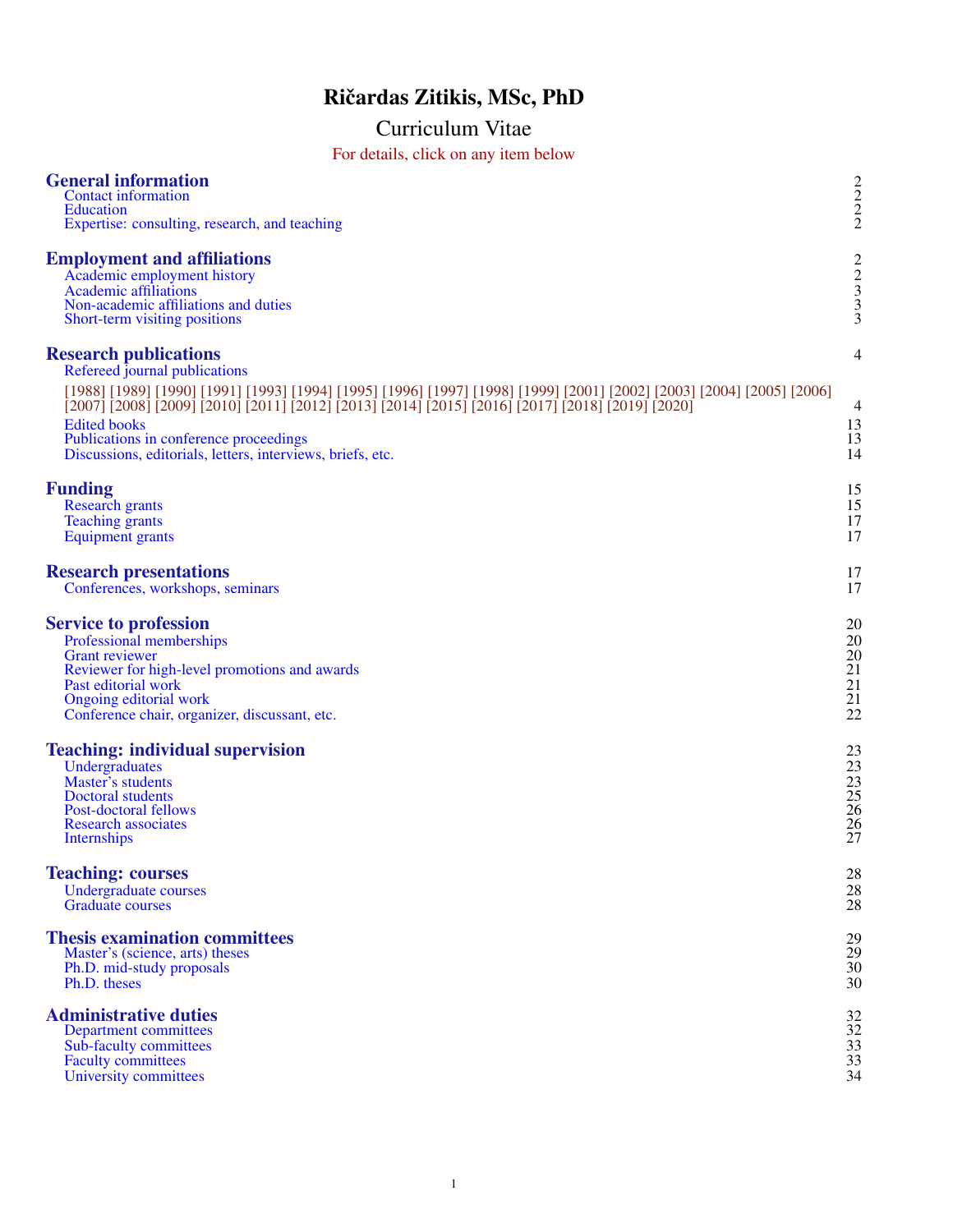# Ričardas Zitikis, MSc, PhD

Canadian Citizen<sup>[1](#page-1-6)</sup>

# <span id="page-1-0"></span>General information

### <span id="page-1-1"></span>CONTACT INFORMATION

Address: School of Mathematical and Statistical Sciences Western University 274 Western Science Centre 1151 Richmond Street North London, Ontario N6A 5B7 Canada

E-mail: rzitikis@uwo.ca, zitikis@stats.uwo.ca

### <span id="page-1-2"></span>EDUCATION

### 1985 M.Sc.

- Awarded: 25 June 1985 by Vilnius University, Lithuania
- Specialty: Applied Mathematics
- Awarded qualification: Mathematician
- Thesis: *Non-expanding Operators in Banach Spaces*
- Defence location: Faculty of Mathematics, Vilnius University, Lithuania
- Supervisor: Vygantas Paulauskas

1988 Ph.D.

- Awarded: 13 December 1988 by Vilnius University, Lithuania
- Specialty: Physical and Mathematical Sciences
- Thesis: *Asymptotic Expansions in the Local Limit Theorem for Cramér-von Mises-Smirnov Statistics*
- Defence location: Faculty of Mathematics, Vilnius University, Lithuania
- Supervisors: Vidmantas Bentkus and Vygantas Paulauskas

### <span id="page-1-3"></span>EXPERTISE: CONSULTING, RESEARCH, AND TEACHING

Some of my non-confidential research has been published in more than 150 peer-reviewed articles

*General*

Decision making under risk and uncertainty

*A specimen of specific areas*

| Business analytics and decisions                     | Mathematics, probability, statistics       |
|------------------------------------------------------|--------------------------------------------|
| Insurance (risk measures, premiums)                  | Random/stochastic processes and cash flows |
| Econometrics (economic inequality, time series)      | Reliability engineering                    |
| Economics (behavioural theory, utility, preferences) | Risk analysis                              |
| Finance (behavioural theory, portfolio theory)       | Theoretical biology (lifetime phases)      |

# <span id="page-1-4"></span>Employment and affiliations

# <span id="page-1-5"></span>ACADEMIC EMPLOYMENT HISTORY

- 1985 1988 Junior Research Fellow Department of Mathematical Statistics, Institute of Mathematics and Informatics (IMI), Lithuanian Academy of Sciences, Vilnius, Lithuania.
- 1988 1990 Research Fellow Department of Probability Theory, Institute of Mathematics and Informatics (IMI), Lithuanian Academy of Sciences, Vilnius, Lithuania.
- 1990 2000 Senior Research Fellow Department of Probability Theory, Institute of Mathematics and Informatics (IMI), Lithuanian Academy of Sciences, Vilnius, Lithuania.
- 1994 1996 Canada International Fellow Laboratory for Research in Statistics and Probability, Carleton University, Ottawa, Ontario, Canada.
- 1996 1999 Research Associate Laboratory for Research in Statistics and Probability, Carleton University, Ottawa, Ontario, Canada.

<span id="page-1-6"></span><sup>1</sup>Prior to becoming a citizen of Canada, I had Lithuanian citizenship, which I automatically lost when I became Canadian in August 2000, in Winnipeg, Manitoba.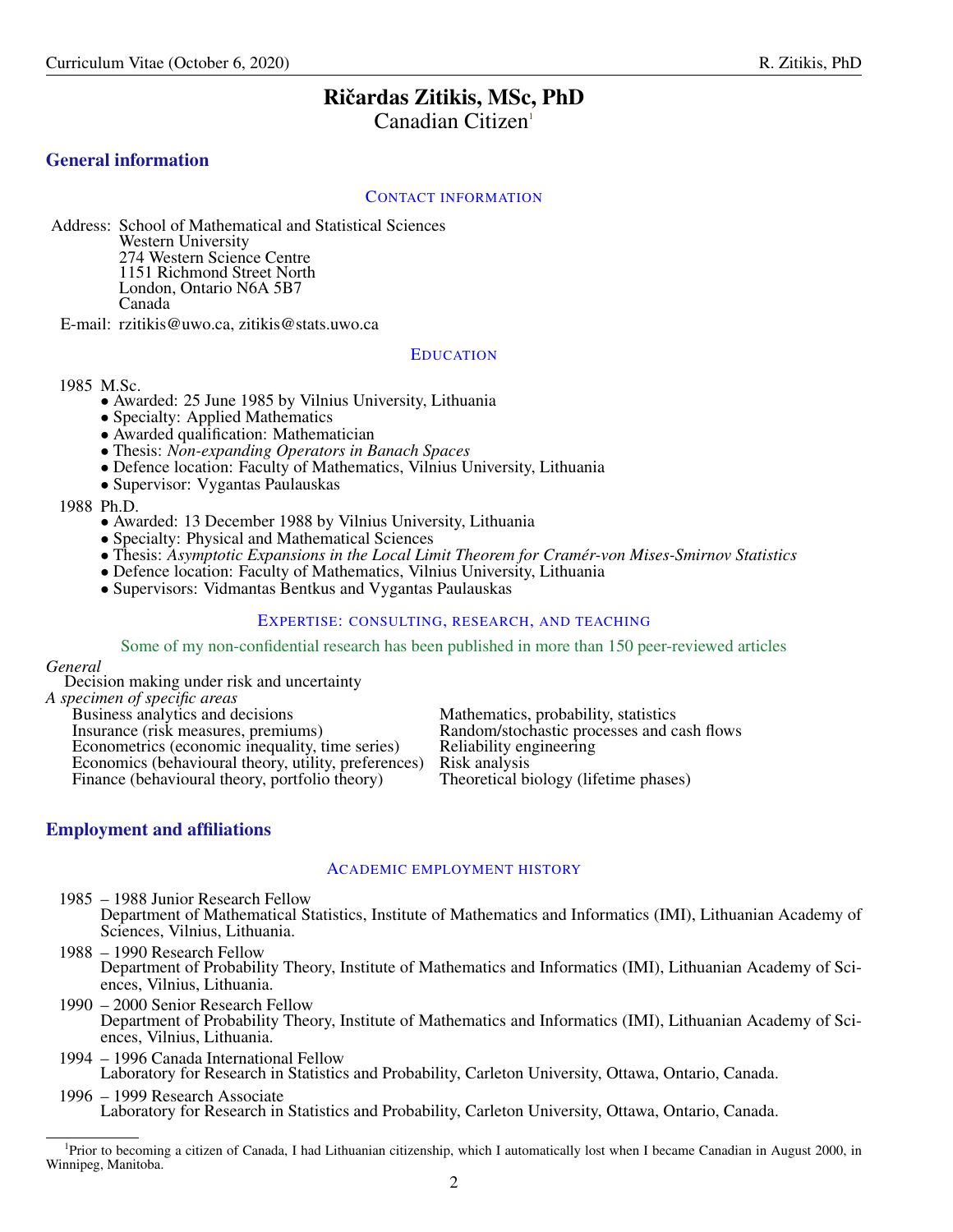- 1999 2001 Assistant Professor Department of Statistics, University of Manitoba, Winnipeg, Manitoba, Canada.
- 2001 (July–August) Associate Professor Department of Statistics, University of Manitoba, Winnipeg, Manitoba, Canada.
- 2001 [present] Associate Professor Department of Statistical and Actuarial Sciences, Western University, London, Ontario, Canada.

### <span id="page-2-0"></span>ACADEMIC AFFILIATIONS

- 1999 [present] External Research Member Laboratory for Research in Statistics and Probability, Ottawa, Ontario, Canada.
- 2004 2006 Adjunct Member of the Graduate Faculty College of Engineering and Science, Louisiana Tech University, Ruston, Louisiana, U.S.A.
- 2007 International Member Statistical Engineering Research Group, Institute of Information Sciences and Technology, Massey University, Palmerston North, New Zealand.
- 2017 2022 Associate Professor Department of Applied Mathematics, Western University, London, Ontario, Canada.
- 2020 [present] Principal Scholar Risk and Insurance Studies Centre (RISC), York University, Toronto, Ontario, Canada.

### <span id="page-2-1"></span>NON-ACADEMIC AFFILIATIONS AND DUTIES

### Positions that have given me superb opportunities to test some of my academic ideas and results For closely related work, see [Internships](#page-26-0)

- 2011 2013 Vice-President (Strategic Development and Analytics) Global Property Directory System (GPDS). Legal title: 7812345 Canada Inc.
- 2012 2014 Member of the Board of Directors Middlesex Condominium Corporation No. 369, London, Ontario, Canada.
- 2013 2018 Chief Risk Officer (CRO) PC275 Realty (Pritchard & Crook Real Estate Brokerage Inc.), London, Ontario, Canada.
- 2014 Member of a Jury Panel Sheriff's Office, Superior Court of Justice, London, Ontario, Canada.
- 2014 2017 Member of the Board of Directors Middlesex Condominium Corporation No. 369, London, Ontario, Canada.
- 2017 Member of a Jury Panel Sheriff's Office, Superior Court of Justice, London, Ontario, Canada.

### <span id="page-2-2"></span>SHORT-TERM VISITING POSITIONS

Supported by host institutions via various awards, funds and grants, which I gratefully acknowledge

- 1992 1993 Researcher Centre for Research in "Discrete Structures in Mathematics" (SFB 343), University of Bielefeld, Bielefeld, Germany.
- 1994 (1 month) Researcher Centre for Mathematics and Computer Science (CWI), Amsterdam, Netherlands.
- 1997 (1 month) Researcher Centre for Mathematics and Computer Science (CWI), Amsterdam, Netherlands.
- 1999 (1 month) Researcher Centre for Mathematics and Computer Science (CWI), Amsterdam, Netherlands.
- 2001 (January–February) Researcher Centre for Mathematics and Computer Science (CWI), Amsterdam, Netherlands. (June) Professor Applied Mathematics Laboratory, University of Science and Technology of Lille, Villeneuve d'Ascq, France.
- 2002 (June–July) Guest Lecturer Bandung Institute of Technology, Bandung, Indonesia. (Under the auspices of the bi-national scientific cooperation program between Indonesia and the Netherlands.)
- 2003 (May–June) Professor Paul Painlevé Laboratory, University of Science and Technology of Lille, Villeneuve d'Ascq, France.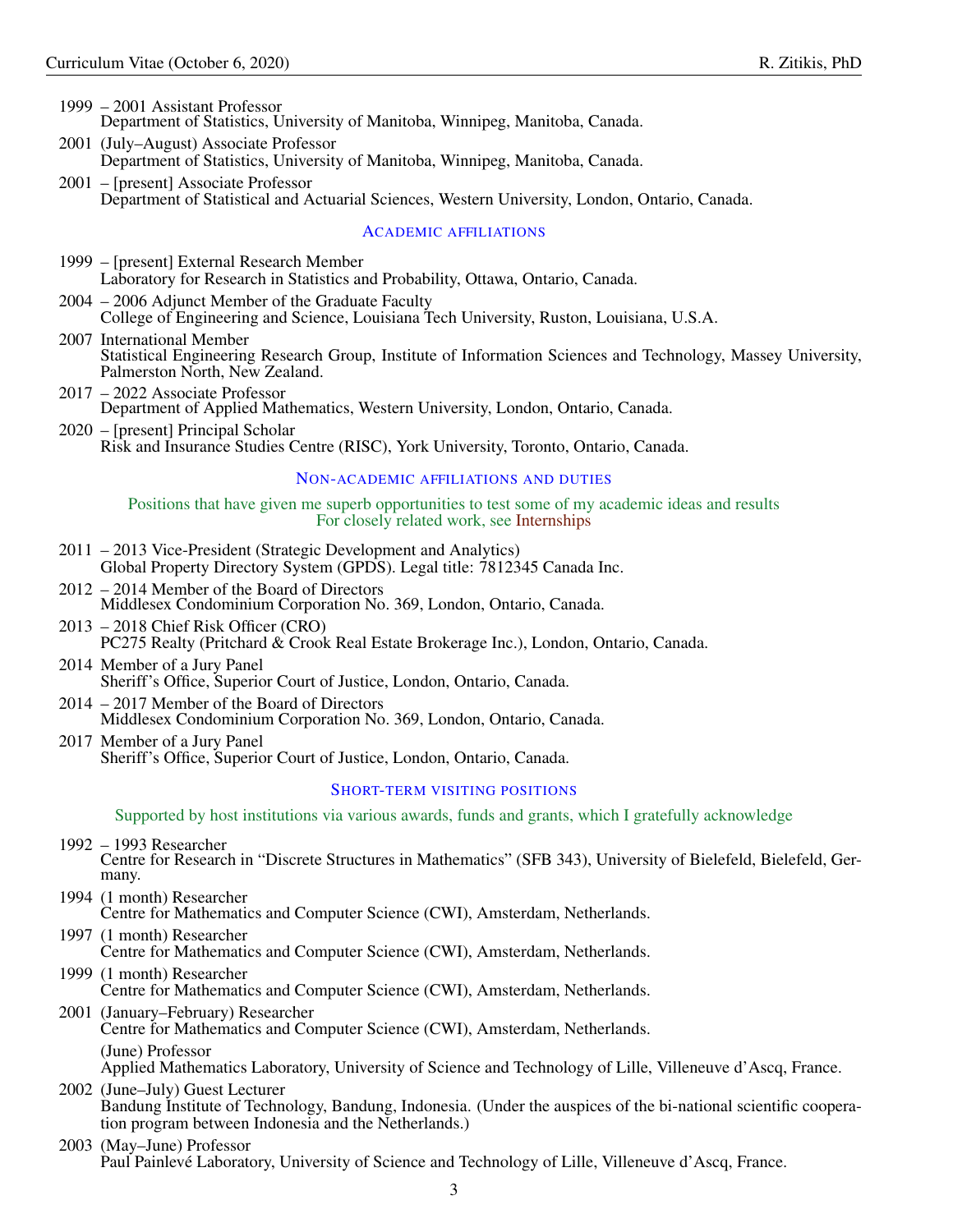2004 (May) Research Fellow Department of Mathematics, School of Science and Technology, University Sussex, Falmer, U.K. (May–July) Researcher Centre for Mathematics and Computer Science (CWI), Amsterdam, Netherlands. (July–September) Academic and Honorary Teaching Fellow Institute of Information Sciences and Technology, Massey University, Palmerston North, New Zealand. 2005 (May–June) Professor Paul Painlevé Laboratory, University of Science and Technology of Lille, Villeneuve d'Ascq, France. 2006 (March–April) Researcher Centre for Mathematics and Computer Science (CWI), Amsterdam, Netherlands. (October–November) Researcher (International Visitor Research Fund Award). Institute of Information Sciences and Technology, Massey University, Palmerston North, New Zealand. 2007 (April–May) Researcher Actuarial Research Center (ARC), University of Haifa, Haifa, Israel. (June) Researcher Paul Painlevé Laboratory, University of Science and Technology of Lille, Villeneuve d'Ascq, France. (Under the auspices of the France–Canada Cooperation Program, Scientific Services, French Embassy, Ottawa, Canada.) 2010 (June–July) Researcher

Institute of Fundamental Sciences–Statistics, Massey University, Palmerston North, New Zealand. (Supported by the Actuarial Foundation (TAF) of the Society of Actuaries, Schaumburg, Illinois, U.S.A.)

# <span id="page-3-0"></span>Research publications

# <span id="page-3-1"></span>REFEREED JOURNAL PUBLICATIONS

# [\[1988\]](#page-3-1) [\[1989\]](#page-3-2) [\[1990\]](#page-3-3) [\[1991\]](#page-3-4) [\[1993\]](#page-4-0) [\[1994\]](#page-4-1) [\[1995\]](#page-4-2) [\[1996\]](#page-4-3) [\[1997\]](#page-4-4) [\[1998\]](#page-4-5) [\[1999\]](#page-4-6) [\[2001\]](#page-4-7) [\[2002\]](#page-4-8) [\[2003\]](#page-5-0) [\[2004\]](#page-5-1) [\[2005\]](#page-5-2) [\[2006\]](#page-6-0) [\[2007\]](#page-6-1) [\[2008\]](#page-7-0) [\[2009\]](#page-7-1) [\[2010\]](#page-8-0) [\[2011\]](#page-9-0) [\[2012\]](#page-9-1) [\[2013\]](#page-9-2) [\[2014\]](#page-9-3) [\[2015\]](#page-10-0) [\[2016\]](#page-10-1) [\[2017\]](#page-10-2) [\[2018\]](#page-11-0) [\[2019\]](#page-11-1) [\[2020\]](#page-11-2)

### 1988

- (1) [Remark on the Cramér–von Mises–Smirnov test.](https://link.springer.com/article/10.1007/BF00972245) Bentkus, V. and Zitikis, R. (1988). *Litovskii Matematicheskii Sbornik*, 28 (1), 14–22; translated in: *Lithuanian Mathematical Journal*, 28 (1), 8–13.
- <span id="page-3-2"></span>(2) Asymptotic expansions in a local limit theorem for  $\omega_n^2$  statistics. Zitikis, R. (1988). *Litovskii Matematicheskii Sbornik*, 28 (3), 461–474.

### <span id="page-3-3"></span>1989

(3) Asymptotic expansions for derivatives of the distribution function of the Anderson–Darling statistic. Zitikis, R. (1989). *Litovskii Matematicheskii Sbornik*, 29 (1), 35–53.

1990

- (4) [Smoothness of distribution function of](https://link.springer.com/article/10.1007/BF00970836)  $FL$ -statistic. I Zitikis, R. (1990). *Litovskii Matematicheskii Sbornik*, 30 (2), 233–246; translated in: *Lithuanian Mathematical Journal*, 30 (2), 97–106.
- (5) [Smoothness of distribution function of](https://link.springer.com/article/10.1007/BF00970806)  $FL$ -statistic. II Zitikis, R. (1990). *Litovskii Matematicheskii Sbornik*, 30 (3), 500–512; translated in: *Lithuanian Mathematical Journal*, 30 (3), 231–240.
- (6) [Probabilities of large deviations for](https://link.springer.com/article/10.1007/BF00970804) L-statistics. Bentkus, V. and Zitikis, R. (1990). *Litovskii Matematicheskii Sbornik*, 30 (3), 479–488; translated in: *Lithuanian Mathematical Journal*, 30 (3), 215–222.
- <span id="page-3-4"></span>(7) [Uniform limit theorem for densities of](https://link.springer.com/article/10.1007/BF00970828) L-statistics. Zitikis, R. (1990). *Litovskii Matematicheskii Sbornik*, 30 (4), 728–740; translated in: *Lithuanian Mathematical Journal*, 30 (4), 331–341.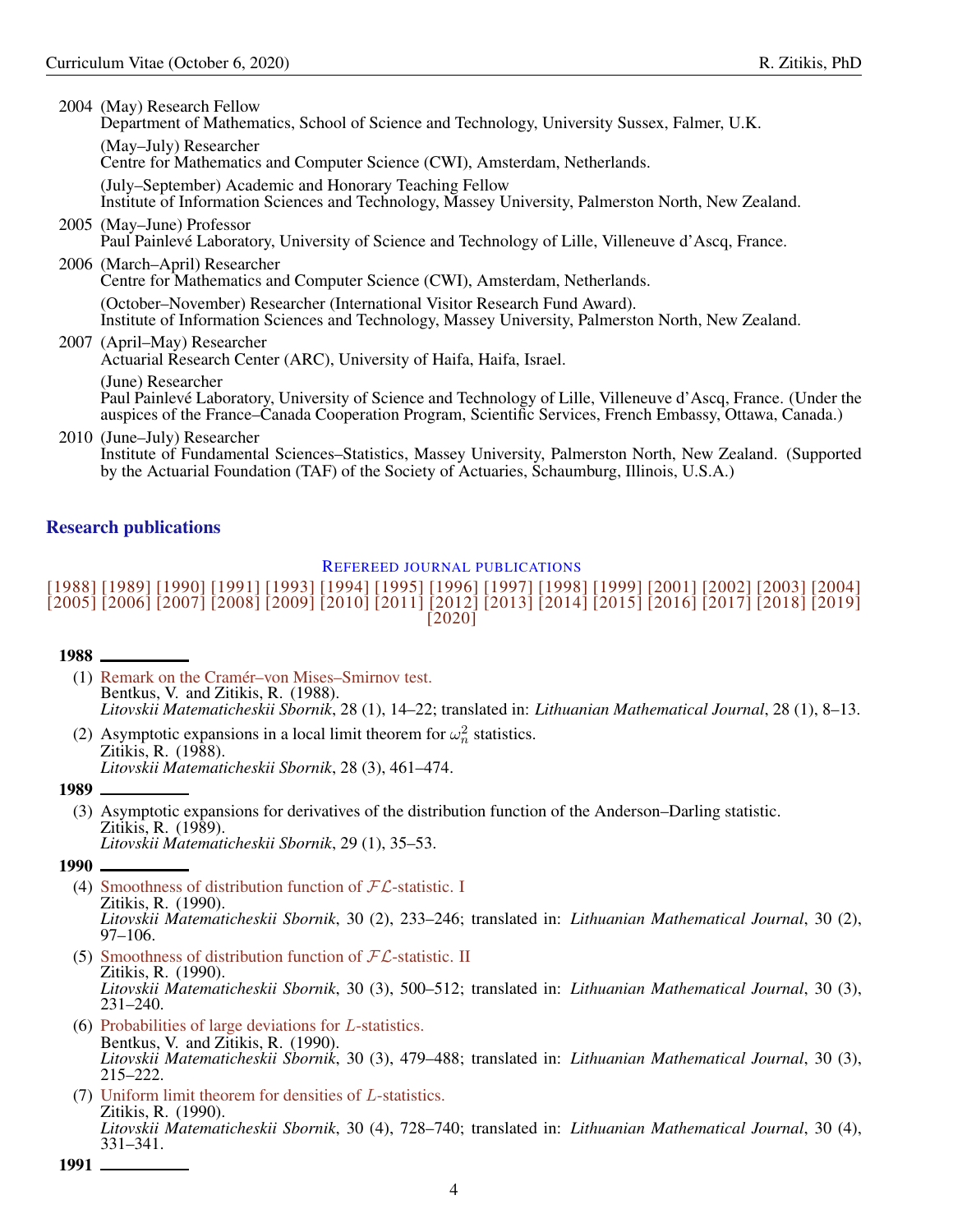<span id="page-4-8"></span><span id="page-4-7"></span><span id="page-4-6"></span><span id="page-4-5"></span><span id="page-4-4"></span><span id="page-4-3"></span><span id="page-4-2"></span><span id="page-4-1"></span><span id="page-4-0"></span>

|        | (8) Cramér type large deviations for a class of statistics.<br>Zitikis, R. (1991).                                                                                                                                                                                  |
|--------|---------------------------------------------------------------------------------------------------------------------------------------------------------------------------------------------------------------------------------------------------------------------|
|        | Litovskii Matematicheskii Sbornik, 31 (2), 302–310; translated in: Lithuanian Mathematical Journal, 31 (2),<br>$204 - 210.$                                                                                                                                         |
|        | (9) Asymptotic behaviour of linear combinations of functions of order statistics.<br>Norvaiša, R. and Zitikis, R. (1991).                                                                                                                                           |
|        | Journal of Statistical Planning and Inference, 28 (3), 305–317.                                                                                                                                                                                                     |
|        |                                                                                                                                                                                                                                                                     |
|        | (10) Asymptotic expansions in the integral and local limit theorems in Banach spaces with applications to $\omega$ -statistics.<br>Bentkus, V., Götze, F. and Zitikis, R. (1993).<br>Journal of Theoretical Probability, 6 (4), 727–780.                            |
| 1994 - |                                                                                                                                                                                                                                                                     |
|        | $(11)$ Lower estimates of the convergence rate for U-statistics.<br>Bentkus, V., Götze, F. and Zitikis, R. (1994).<br>Annals of Probability, 22 (4), 1707-1714.                                                                                                     |
|        |                                                                                                                                                                                                                                                                     |
|        | (12) Edgeworth expansions and bootstrap for degenerate von Mises statistics.<br>Götze, F. and Zitikis, R. (1995).<br>Probability and Mathematical Statistics, 15 (Jerzy Neyman's Volume), 327-351.                                                                  |
|        |                                                                                                                                                                                                                                                                     |
|        | (13) Strassen's LIL for the Lorenz curve.<br>Csörgő, M. and Zitikis, R. (1996).<br>Journal of Multivariate Analysis, 59 (1), 1–12.                                                                                                                                  |
|        | (14) Mean residual life processes.<br>Csörgő, M. and Zitikis, R. (1996).<br>Annals of Statistics, 24 (4), 1717–1739.                                                                                                                                                |
|        | 1997 ——————                                                                                                                                                                                                                                                         |
|        | (15) On the rate of strong consistency of Lorenz curves.<br>Csörgő, M. and Zitikis, R. (1997).<br>Statistics and Probability Letters, 34 (2), 113-121.                                                                                                              |
|        | (16) On confidence bands for the Lorenz and Goldie curves.<br>Csörgő, M. and Zitikis, R. (1997).<br>In: Advances in the Theory and Practice of Statistics - A Volume in Honor of Samuel Kotz (Eds.: N.L. Johnson<br>and N. Balakrishnan), 261–281. Wiley, New York. |
|        |                                                                                                                                                                                                                                                                     |
|        | (17) On the rate of strong consistency of total time on test statistic.<br>Csörgő, M. and Zitikis, R. (1998).<br>Journal of Multivariate Analysis, 66 (1), 99-117.                                                                                                  |
|        | (18) Asymptotic confidence bands for the Lorenz and Bonferroni curves based on the empirical Lorenz curve.<br>Csörgő, M., Gastwirth, J.L. and Zitikis, R. (1998).<br>Journal of Statistical Planning and Inference, 74 (1), 65–91.                                  |
|        | (19) The Vervaat process.<br>Zitikis, R. (1998).<br>In: Asymptotic Methods in Probability and Statistics – A Volume in Honour of Miklós Csörgő (Ed. B. Szyszkow-<br>icz), 667–694. North-Holland, Amsterdam.                                                        |
|        |                                                                                                                                                                                                                                                                     |
| 1999   |                                                                                                                                                                                                                                                                     |
|        | (20) On the Vervaat and Vervaat-error processes.<br>Csörgő, M. and Zitikis, R. (1999).<br>Acta Applicandae Mathematicae (Special issue on "Limit Theorems of Probability Theory in Honour of Vytautas<br>Statulevičius"), 58 (1-3), 91-105.                         |
|        | (21) On estimation of Poisson intensity functions.<br>Helmers, R. and Zitikis, R. (1999).<br>Annals of the Institute of Statistical Mathematics, 51 (2), 265–280.                                                                                                   |
| 2001   |                                                                                                                                                                                                                                                                     |
|        | (22) The Vervaat process in $L_p$ -spaces.<br>Csörgő, M. and Zitikis, R. (2001).<br>Journal of Multivariate Analysis, 78 (1), 103-138.                                                                                                                              |
| 2002   |                                                                                                                                                                                                                                                                     |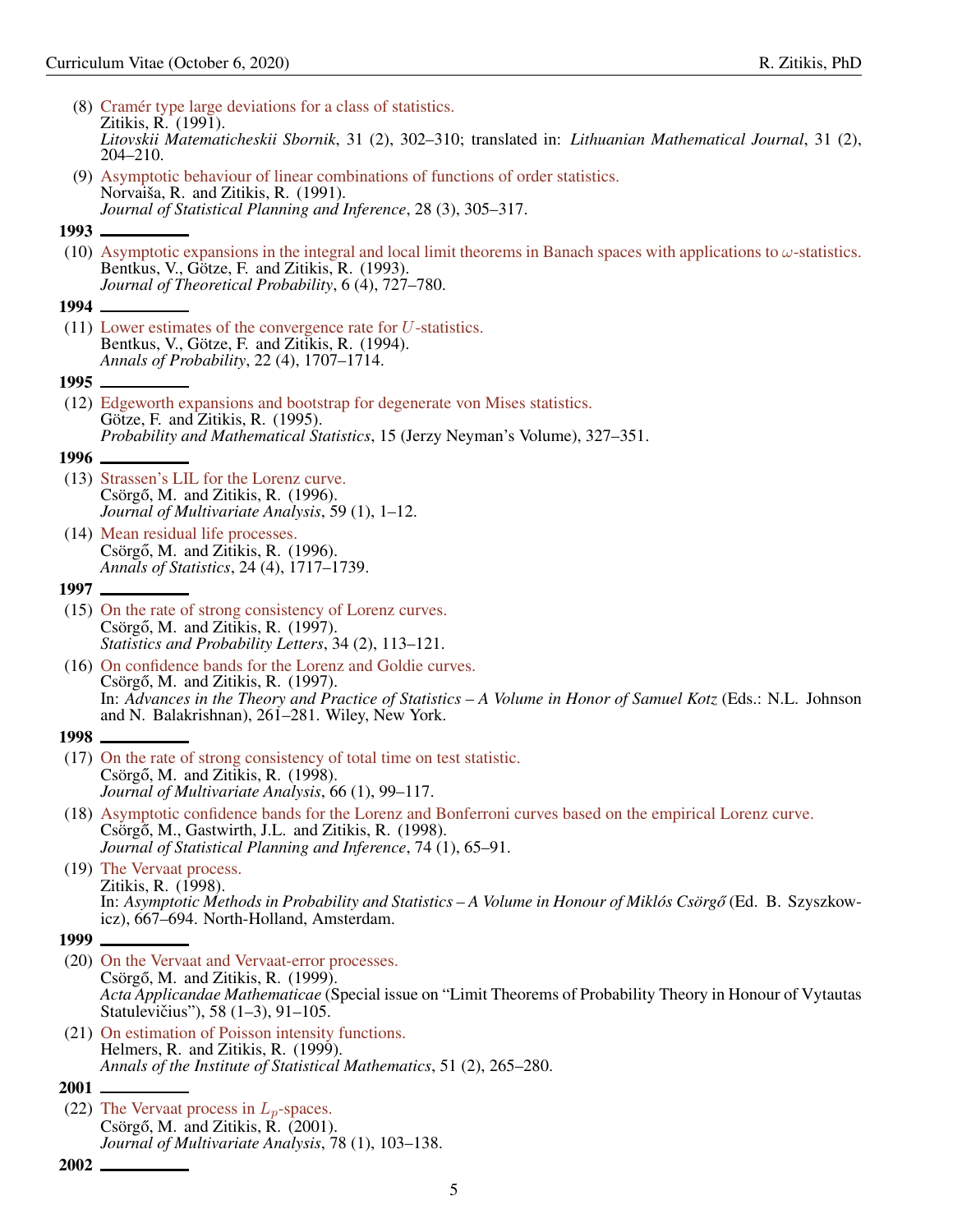- (23) [Asymptotic distribution of the S-Gini index.](https://onlinelibrary.wiley.com/doi/abs/10.1111/1467-842X.00245) Zitikis, R. and Gastwirth, J.L. (2002). *Australian & New Zealand Journal of Statistics*, 44 (4), 439–446.
- (24) [Pointwise and uniform asymptotics of the Vervaat error process.](https://link.springer.com/article/10.1023/A:1020650502619) Csáki, E., Csörgő, M., Földes, A., Shi, Z. and Zitikis, R. (2002). *Journal of Theoretical Probability*, 15 (4), 845–875.
- (25) [Convergence of generalized Lorenz curves based on stationary ergodic random sequences with deterministic](https://www.sciencedirect.com/science/article/abs/pii/S016771520200202X) [noise.](https://www.sciencedirect.com/science/article/abs/pii/S016771520200202X) Davydov, Y. and Zitikis, R. (2002). *Statistics and Probability Letters*, 59 (4), 329–340.
- (26) [Large sample estimation of a family of economic inequality indices.](https://www.researchgate.net/publication/246651033_Large_sample_estimation_of_a_family_of_economic_inequality_indices) Zitikis, R. (2002). *Pakistan Journal of Statistics*, 18 (2; Special issue in honour of Dr. S. Ejaz Ahmad), 225–248.
- <span id="page-5-0"></span>(27) [On the general Bahadur-Kiefer, quantile, and Vervaat processes: old and new.](http://www.lrsp.carleton.ca/trs/pdffiles/TRS323.pdf) Csörgő, M. and Zitikis, R.  $(2002)$ . In: *Limit Theorems in Probability and Statistics*, Vol. I (Eds.: I. Berkes, E. Csáki, M. Csörgő), 389–426. János Bolyai Mathematical Society, Budapest.

- (28) Asymptotics of the  $L_p$ [-norms of density estimators in the first order autoregressive models.](https://www.sciencedirect.com/science/article/abs/pii/S0167715203002633) Horváth, L. and Zitikis, R. (2003). *Statistics and Probability Letters*, 65 (4), 331–342.
- (29) [Empirical estimation of risk measures and related quantities.](https://www.tandfonline.com/doi/abs/10.1080/10920277.2003.10596117) Jones, B.L. and Zitikis, R. (2003). *North American Actuarial Journal*, 7 (4), 44–54. Discussion by V. Brazauskas and T. Kaiser in *North American Actuarial Journal*, 8 (3; 2004) 114–117. Authors' Reply in *North American Actuarial Journal*, 8 (3; 2004) 117–118.
- (30) [Generalized Lorenz curves and convexifications of stochastic processes.](https://www.cambridge.org/core/journals/journal-of-applied-probability/article/generalized-lorenz-curves-and-convexifications-of-stochastic-processes/50EA80B537873F492324526326A659F9) Davydov, Y. and Zitikis, R. (2003). *Journal of Applied Probability*, 40 (4), 906–925.
- (31) [Asymptotic estimation of the](https://www.jstor.org/stable/3533595?seq=1#page_scan_tab_contents) E-Gini index. Zitikis, R. (2003). *Econometric Theory*, 19 (4), 587–601.
- <span id="page-5-1"></span>(32) [Consistent estimation of the intensity function of a cyclic Poisson process.](https://www.sciencedirect.com/science/article/pii/S0047259X02000088) Helmers, R., Mangku, I.W. and Zitikis, R. (2003). *Journal of Multivariate Analysis*, 84 (1), 19–39.

#### 2004

- (33) [A robust heuristic estimator for the period of a Poisson intensity function.](https://link.springer.com/article/10.1023/B:MCAP.0000045090.84875.22) Bebbington, M. and Zitikis, R. (2004). *Methodology and Computing in Applied Probability*, 6 (4), 441–462.
- (34) Asymptotics of the  $L_p$ [-norms of density estimators in the first order autoregressive models.](https://www.sciencedirect.com/science/article/abs/pii/S0167715203002645) Horváth, L. and Zitikis, R. (2004). *Statistics and Probability Letters*, 66 (2), 91–103.
- (35) [The influence of deterministic noise on empirical measures generated by stationary processes.](https://www.jstor.org/stable/4097152?seq=1#page_scan_tab_contents) Davydov, Y. and Zitikis, R. (2004). *Proceedings of the American Mathematical Society*, 132 (4), 1203–1210.
- <span id="page-5-2"></span>(36) [Convex rearrangements of random elements.](https://www.researchgate.net/publication/260405599_Convex_rearrangements_of_random_elements) Davydov, Y. and Zitikis, R. (2004). In: *Asymptotic Methods in Stochastics*, Festschrift for Miklós Csörgő (Eds.: L. Horváth and B. Szyszkowicz), *Fields Institute Communications*, Vol. 44, 141–171. American Mathematical Society, Providence, Rhode Island.

- (37) [An index of monotonicity and its estimation: a step beyond econometric applications of the Gini index.](ftp://metron.sta.uniroma1.it/RePEc/articoli/si4.pdf) Davydov, Y. and Zitikis, R. (2005). *Metron – International Journal of Statistics*, 63 (3; Special issue in Memory of Corrado Gini), 351–372.
- (38) Estimating the turning points of failure rate and mean residual life functions. Bebbington, M., Lai, C.D. and Zitikis, R. (2005). *Communications in Dependability and Quality Management*, 8, 11–15.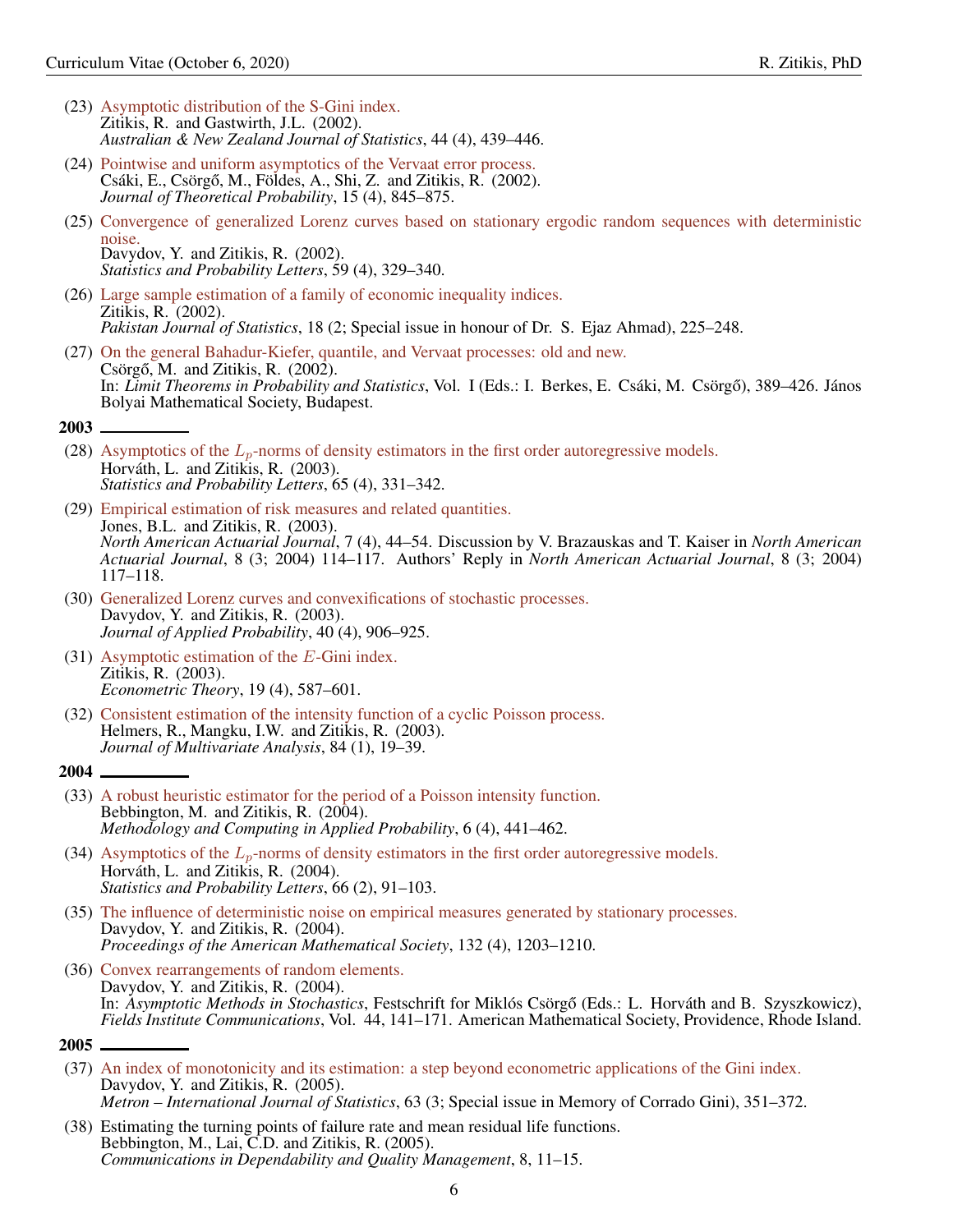- (39) [Testing for the order of risk measures: an application of](ftp://luna.sta.uniroma1.it/RePEc/articoli/2005-2-193-211.pdf) L-statistics in actuarial science. Jones, B.L. and Zitikis, R. (2005). *Metron – International Journal of Statistics*, 63 (2), 193–211.
- (40) [Strong laws for generalized absolute Lorenz curves when data are stationary and ergodic sequences.](https://www.jstor.org/stable/4097517?seq=1#page_scan_tab_contents) Helmers, R. and Zitikis, R. (2005). *Proceedings of the American Mathematical Society*, 133 (12), 3703–3712.
- <span id="page-6-0"></span>(41) [Statistical properties of a kernel-type estimator of the intensity function of a cyclic Poisson process.](https://www.sciencedirect.com/science/article/pii/S0047259X03000824) Helmers, R., Mangku, I.W. and Zitikis, R. (2005). *Journal of Multivariate Analysis*, 92 (1), 1–23.

- (42) [Gini indices as areas and covariances: what is the difference between the two representations?](ftp://metron.sta.uniroma1.it/RePEc/articoli/2006-3-9.pdf) Schechtman, E. and Zitikis, R. (2006). *Metron – International Journal of Statistics*, 54, 385–397.
- (43) [Sample and implied volatility in GARCH models.](https://academic.oup.com/jfec/article-abstract/4/4/617/2882827) Horváth, L., Kokoszka, P. and Zitikis, R. (2006). *Journal of Financial Econometrics*, 4, 617–635.
- (44) [Testing for stochastic dominance using the weighted McFadden-type statistic.](https://www.sciencedirect.com/science/article/pii/S0304407605000886) Horváth, L., Kokoszka, P. and Zitikis, R. (2006). *Journal of Econometrics*, 133 (1), 191–205.
- (45) [Useful periods for lifetime distributions with bathtub shaped hazard rate functions.](https://ieeexplore.ieee.org/document/1638407) Bebbington, M., Lai, C.D. and Zitikis, R. (2006). *IEEE Transactions on Reliability* 55 (2), 245–251.
- (46) [Testing goodness of fit based on densities of GARCH innovations.](https://www.cambridge.org/core/journals/econometric-theory/article/testing-goodness-of-fit-based-on-densities-of-garch-innovations/F30AC5093229F45424020A0A51113E89) Horváth, L. and Zitikis, R. (2006). *Econometric Theory*, 22 (3), 457–482.
- <span id="page-6-1"></span>(47) [Testing hypotheses about the equality of several risk measure values with applications in insurance.](https://www.sciencedirect.com/science/article/pii/S0167668705001149) Jones, B.L., Puri, M.L. and Zitikis, R. (2006). *Insurance: Mathematics and Economics*, 38 (2), 253–270.

- (48) [Estimating the renewal function when the second moment is infinite.](https://www.tandfonline.com/doi/abs/10.1080/15326340601141851?journalCode=lstm20) Bebbington, M., Davydov, Y. and Zitikis, R. (2007). *Stochastic Models*, 23 (1), 27–48.
- (49) [Optimum burn-in time for a bathtub shaped failure distribution.](https://link.springer.com/article/10.1007/s11009-006-9001-7) Bebbington, M., Lai, C.D. and Zitikis, R. (2007). *Methodology and Computing in Applied Probability*, 9 (1), 1–20.
- (50) [Modeling human mortality using mixtures of bathtub shaped failure distributions.](https://www.sciencedirect.com/science/article/pii/S0022519306005534) Bebbington, M., Lai, C.D. and Zitikis, R. (2007). *Journal of Theoretical Biology*, 245 (3), 528–538. Addendum in *Journal of Theoretical Biology*, 249 (2), 409– 410.
- (51) [Deterministic noises that can be statistically distinguished from the random ones.](https://link.springer.com/article/10.1007/s11203-006-0001-6) Davydov, Y. and Zitikis, R. (2007). *Statistical Inference for Stochastic Processes*, 10 (2), 165–179.
- (52) [A flexible Weibull extension.](https://www.sciencedirect.com/science/article/pii/S095183200600072X) Bebbington, M., Lai, C.D. and Zitikis, R. (2007). *Reliability Engineering & System Safety*, 92 (6), 719–726. Letter to the editor by S. Nadarajah in *Reliability Engineering & System Safety*, 92 (10), 1484. Reply to S. Nadarajah in *Reliability Engineering & System Safety*, 92 (10), 1485.
- (53) [Convex rearrangements, generalized Lorenz curves, and correlated Gaussian data.](https://www.sciencedirect.com/science/article/abs/pii/S0378375806001510) Davydov, Y., Khoshnevisan, D., Shi, Z. and Zitikis, R. (2007). *Journal of Statistical Planning and Inference* (Special issue on "Nonparametric Statistics and Related Topics: In Honor of M.L. Puri"), 137 (3), 915–934.
- (54) [Risk measures, distortion parameters, and their empirical estimation.](https://www.sciencedirect.com/science/article/pii/S0167668706001788) Jones, B.L. and Zitikis, R. (2007). *Insurance: Mathematics and Economics*, 41 (2), 279–297.
- (55) [Bathtub-type curves in reliability and beyond.](https://onlinelibrary.wiley.com/doi/abs/10.1111/j.1467-842X.2007.00479.x) Bebbington, M., Lai, C.D. and Zitikis, R. (2007). *Australian & New Zealand Journal of Statistics*, 49 (3), 251–265.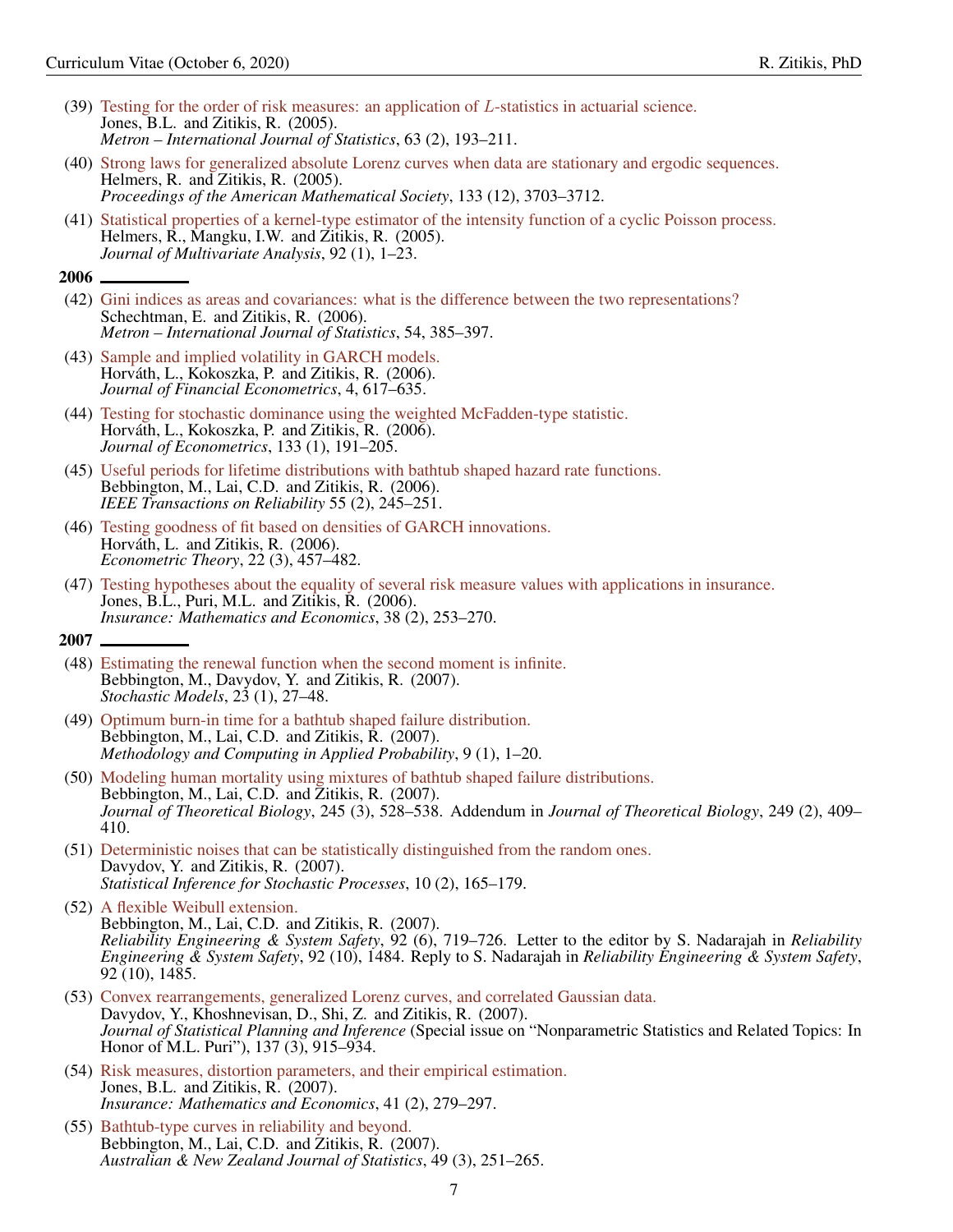- (56) [A non-parametric estimator for the doubly periodic Poisson intensity function.](https://www.sciencedirect.com/science/article/abs/pii/S1572312707000093) Helmers, R., Mangku, I.W. and Zitikis, R. (2007). *Statistical Methodology*, 4 (4), 481–492.
- (57) [Reliability of modules with load-sharing components.](https://www.hindawi.com/journals/ads/2007/043565/abs/) Bebbington, M., Lai, C.D. and Zitikis, R. (2007). *Journal of Applied Mathematics and Decision Sciences* (Special issue on "Statistics and Applied Probability: A Tribute to Jeffrey J. Hunter" and edited by Graeme Charles Wake and Paul Cowpertwait), 2007 (Article ID 43565), 1–18.
- (58) Nested L[-statistics and their use in comparing the riskiness of portfolios.](https://www.tandfonline.com/doi/abs/10.1080/03461230701390287) Brazauskas, V., Jones, B.L., Puri, M.L. and Zitikis, R. (2007). *Scandinavian Actuarial Journal*, 2007 (3), 162–179.
- <span id="page-7-0"></span>(59) [Robustification and performance evaluation of empirical risk measures and other vector-valued estimators.](ftp://metron.sta.uniroma1.it/RePEc/articoli/2007-2-3.pdf) Brazauskas, V., Jones, B.L. and Zitikis, R. (2007). *Metron – International Journal of Statistics*, 65 (2), 175–199.
- 2008
- (60) [Reduction in mean residual life in the presence of a constant competing risk.](https://onlinelibrary.wiley.com/doi/abs/10.1002/asmb.693) Bebbington, M., Lai, C.D. and Zitikis, R. (2008). *Applied Stochastic Models in Business and Industry*, 24 (1), 51–63.
- (61) [Weighted premium calculation principles.](https://www.sciencedirect.com/science/article/pii/S0167668707001242) Furman, E. and Zitikis, R. (2008). *Insurance: Mathematics and Economics*, 42 (1), 459–465.
- (62) [Estimating the turning point of a bathtub-shaped failure distribution.](https://www.sciencedirect.com/science/article/abs/pii/S037837580700273X) Bebbington, M., Lai, C.D. and Zitikis, R. (2008). *Journal of Statistical Planning and Inference*, 138 (4), 1157–1166.
- (63) [Lifetime analysis of incandescent lamps: the Menon-Agrawal model revisited.](http://www.gnedenko.net/Journal/2008/RATA_1_2008.pdf) Bebbington, M., Lai, C.D. and Zitikis, R. (2008). *Risk Analysis: Theory and Applications*, 1 (1), 97–108.
- (64) [On weak convergence of random fields.](https://link.springer.com/article/10.1007/s10463-006-0090-4) Davydov, Y. and Zitikis, R. (2008). *Annals of the Institute of Statistical Mathematics*, 60 (2), 345–365.
- (65) [A proof of the shape of the Birnbaum-Saunders hazard rate function.](http://www.appliedprobability.org/data/files/TMS%20articles/33_1_6.pdf) Bebbington, M., Lai, C.D. and Zitikis, R. (2008). *The Mathematical Scientist*, 33 (1), 49–56.
- (66) [Monotonicity of ratios involving incomplete gamma functions with actuarial applications.](https://www.emis.de/journals/JIPAM/article999.html?sid=999) Furman, E. and Zitikis, R. (2008). *Journal of Inequalities in Pure and Applied Mathematics*, 9 (3), Article 61, 6 pp.
- (67) [Testing hypotheses about absolute concentration curves and marginal conditional stochastic dominance.](https://www.cambridge.org/core/journals/econometric-theory/article/testing-hypotheses-about-absolute-concentration-curves-and-marginal-conditional-stochastic-dominance/9A026D1F680DDC762FD9B309C4EFEC45) Schechtman, E., Shelef, A., Yitzhaki, S. and Zitikis, R. (2008). *Econometric Theory*, 24 (4), 1044–1062.
- (68) [The Atkinson index, the Moran statistic, and testing exponentiality.](https://www.jstage.jst.go.jp/article/jjss/38/2/38_2_187/_article) Mimoto, N. and Zitikis, R. (2008). *Journal of the Japan Statistical Society*, 38 (2), 187–205.
- (69) [Distributional analysis of empirical volatility in GARCH processes.](https://www.sciencedirect.com/science/article/abs/pii/S0378375808001006) Horváth, L., Kokoszka, P. and Zitikis, R. (2008). *Journal of Statistical Planning and Inference* (Special issue in honor of Junjiro Ogawa on "Design of Experiments, Multivariate Analysis and Statistical Inference"), 138 (11), 3578–3589.
- (70) [Estimating conditional tail expectation with actuarial applications in view.](https://www.sciencedirect.com/science/article/abs/pii/S0378375808001018) Brazauskas, V., Jones, B.L., Puri, M.L. and Zitikis, R. (2008). *Journal of Statistical Planning and Inference* (Special issue in honor of Junjiro Ogawa on "Design of Experiments, Multivariate Analysis and Statistical Inference"), 138 (11), 3590–3604.
- (71) [A monotonicity property of the composition of regularized and inverted-regularized gamma functions with ap](https://www.sciencedirect.com/science/article/pii/S0022247X08007889)[plications.](https://www.sciencedirect.com/science/article/pii/S0022247X08007889) Furman, E. and Zitikis, R. (2008). *Journal of Mathematical Analysis and Applications*, 348 (2), 971–976.
- <span id="page-7-1"></span>(72) [Weighted risk capital allocations.](https://www.sciencedirect.com/science/article/pii/S0167668708000954) Furman, E. and Zitikis, R. (2008). *Insurance: Mathematics and Economics*, 43 (2), 263–269.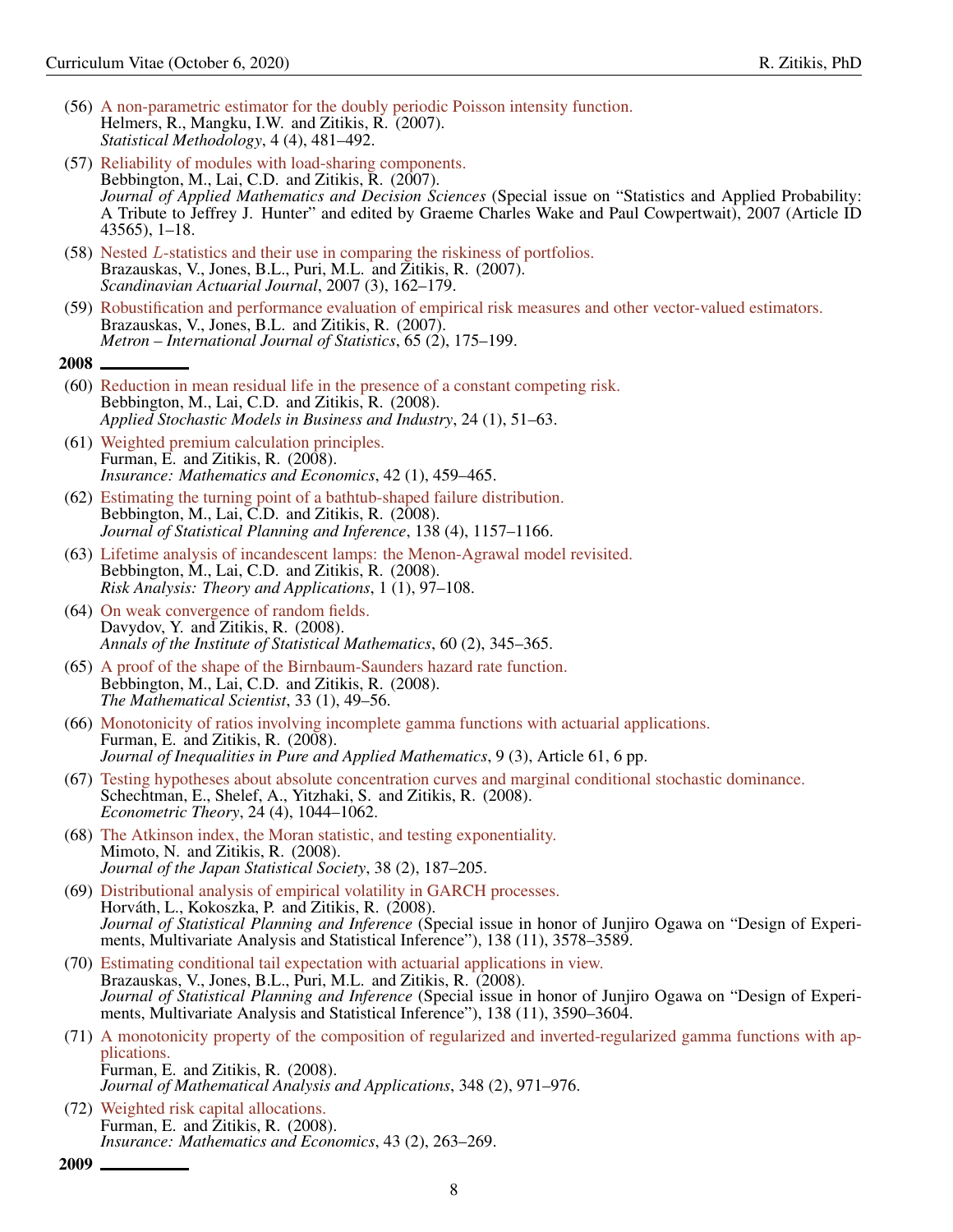- (73) [Modeling lactation curves: classical parametric models re-examined and modified.](https://www.tandfonline.com/doi/abs/10.1080/02664760802443897) Bebbington, M., Lai, C.D. and Zitikis, R. (2009). *Journal of Applied Statistics*, 36 (2), 121–133.
- (74) [Grüss's inequality, its probabilistic interpretation, and a sharper bound.](http://jmi.ele-math.com/03-02/Gruss-s-inequality,-its-probabilistic-interpretation,-and-a-sharper-bound) Zitikis, R. (2009). *Journal of Mathematical Inequalities*, 3 (1), 15–20.
- (75) [Modelling N- and W-shaped hazard rate functions without mixing distributions.](https://journals.sagepub.com/doi/10.1243/1748006XJRR219) Bebbington, M., Lai, C.D., Murthy, D.N.P. and Zitikis, R. (2009). *Proceedings of the Institution of Mechanical Engineers, Part O: Journal of Risk and Reliability*, 223 (1), 59–69.
- (76) [Robust fitting of claim severity distributions and the method of trimmed moments.](https://www.sciencedirect.com/science/article/abs/pii/S0378375808003716) Brazauskas, V., Jones, B.L. and Zitikis, R. (2009). *Journal of Statistical Planning and Inference*, 139 (6), 2028–2043.
- (77) [Confidence regions for the intensity function of a cyclic Poisson process.](https://link.springer.com/article/10.1007/s11203-007-9016-x) Helmers, R., Wang, Q. and Zitikis, R. (2009). *Statistical Inference for Stochastic Processes*, 12 (1), 21–36.
- (78) [Identifying health inequalities between Maori and non-M](https://www.tandfonline.com/doi/abs/10.1080/1177083X.2009.9522447)aori using mortality tables. Bebbington, M., Goddard, M., Lai, C.D. and Zitikis, R. (2009). *K*<sub>otuitui: New Zealand Journal of Social Sciences Online, 4 (2), 103–114.</sub>
- (79) [Balancing burn-in and mission times in environments with catastrophic and repairable failures.](https://www.sciencedirect.com/science/article/pii/S0951832009000520) Bebbington, M., Lai, C.D. and Zitikis, R. (2009). *Reliability Engineering & System Safety*, 94 (8), 1314–1321.
- (80) L[-functions, processes, and statistics in measuring economic inequality and actuarial risks.](https://www.intlpress.com/site/pub/files/_fulltext/journals/sii/2009/0002/0002/SII-2009-0002-0002-a013.pdf) Greselin, F., Puri, M.L. and Zitikis, R. (2009). *Statistics and Its Interface* (Festschrift for Professor Joseph L. Gastwirth), 2 (2), 227–245.
- (81) [When inflation causes no increase in claim amounts.](https://www.hindawi.com/journals/jps/2009/943926/) Brazauskas, V., Jones, B.L. and Zitikis, R. (2009). *Journal of Probability and Statistics*, 2009, Article ID 943926, 10 pages.
- (82) [Dynamics and phases of kiwifruit \(Actinidia deliciosa\) growth curves.](https://www.tandfonline.com/doi/abs/10.1080/01140670909510263) Bebbington, M., Hall, A.J., Lai, C.D. and Zitikis, R. (2009). *New Zealand Journal of Crop and Horticultural Science*, 37 (3), 179–188.
- (83) [Weighted pricing functionals with applications to insurance: an overview.](https://www.tandfonline.com/doi/abs/10.1080/10920277.2009.10597570) Furman, E. and Zitikis, R. (2009). *North American Actuarial Journal*, 13 (4), 483–496.
- <span id="page-8-0"></span>(84) [Czekanowski's index of overlap, its](https://www.tandfonline.com/doi/abs/10.1080/01966324.2009.10737758)  $L_p$ -type extension, and bias reduction. Mimoto, N. and Zitikis, R. (2009). *American Journal of Mathematical and Management Sciences* (Special Volume on "Ranking and Selection and Multiple Comparison Procedures"), 29 (1–2), 229–261.
- 2010
- (85) [Rational polynomial hazard functions.](http://www.ijpe-online.com/EN/10.23940/ijpe.10.1.p35.mag) Bebbington, M., Lai, C.D., Murthy, D.N.P. and Zitikis, R. (2010). *International Journal of Performability Engineering*, 6 (1), 35–52.
- (86) [Grüss-type bounds for the covariance of transformed random variables.](https://link.springer.com/article/10.1155/2010/619423) Egozcue, M., Fuentes García, L., Wong, W.K. and Zitikis, R. (2010). *Journal of Inequalities and Applications*, 2010, Article ID 619423, 10 pages.
- (87) [Estimating the conditional tail expectation in the case of heavy-tailed losses.](https://www.hindawi.com/journals/jps/2010/596839/) Necir, A., Rassoul, A. and Zitikis, R. (2010). *Journal of Probability and Statistics* (Special issue on "Actuarial and Financial Risks: Models, Statistical Inference, and Case Studies"), 2010, Article ID 596839, 1–17.
- (88) [Zenga's new index of economic inequality, its estimation, and an analysis of incomes in Italy.](https://www.hindawi.com/journals/jps/2010/718905/) Greselin, F., Pasquazzi, L. and Zitikis, R. (2010). *Journal of Probability and Statistics* (Special issue on "Actuarial and Financial Risks: Models, Statistical Inference, and Case Studies"), 2010, Article ID 718905, 1–26.
- (89) [General Stein-type covariance decompositions with applications to insurance and finance.](https://www.cambridge.org/core/journals/astin-bulletin-journal-of-the-iaa/article/general-steintype-covariance-decompositions-with-applications-to-insurance-and-finance/410B35F338D42A91AE1297463E168ADF) Furman, E. and Zitikis, R. (2010). *ASTIN Bulletin: the Journal of the International Actuarial Association*, 40 (1), 369–375.
- (90) [Life expectancy of a bathtub shaped failure distribution.](https://link.springer.com/article/10.1007/s00362-008-0148-x) Bebbington, M., Lai, C.D. and Zitikis, R. (2010). *Statistical Papers*, 51 (3), 599–612.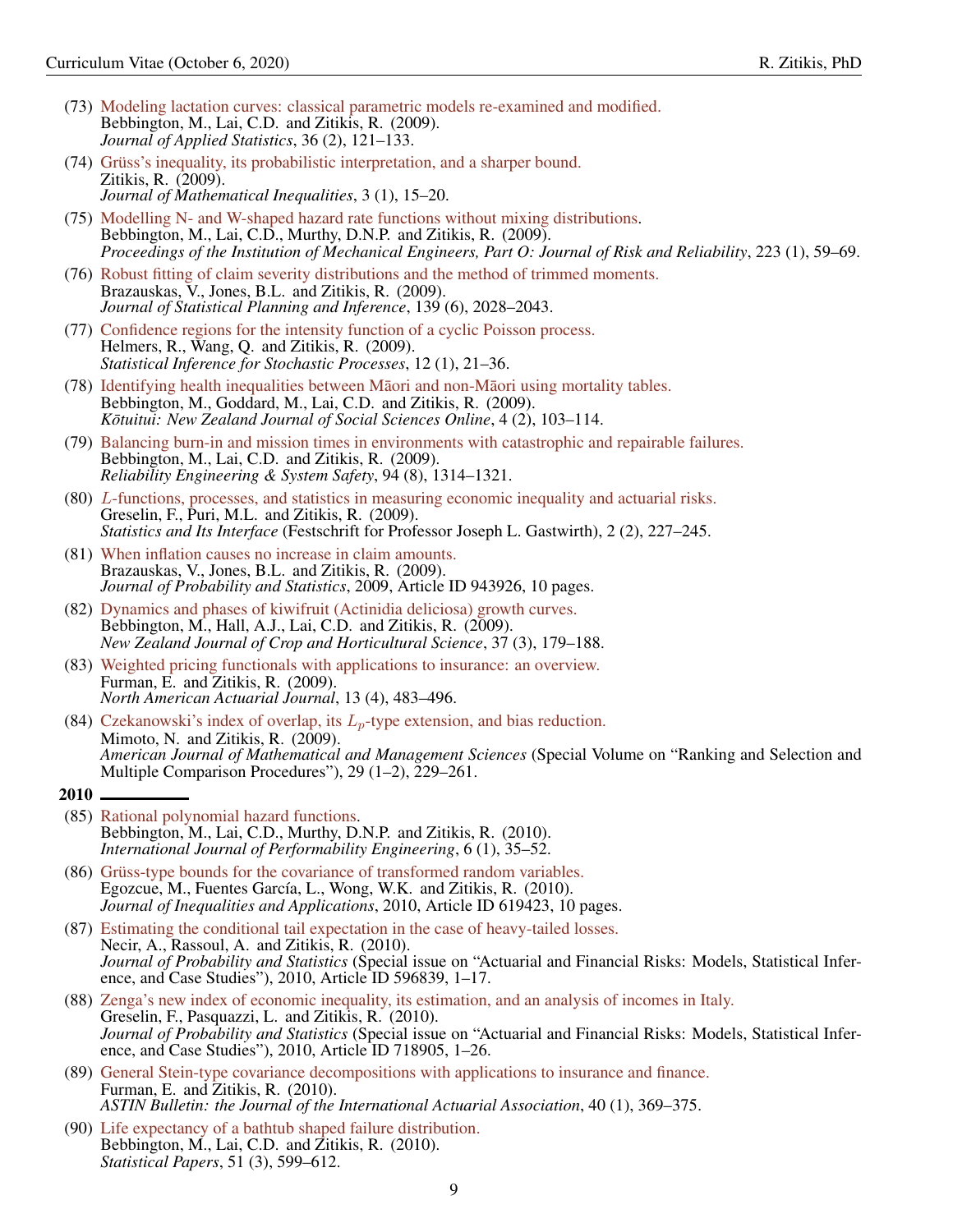- <span id="page-9-0"></span>(91) [Prospect theory, indifference curves, and hedging risks.](https://academic.oup.com/amrx/article/2010/2/142/204885) Broll, U., Egozcue, M., Wong, W.K. and Zitikis, R. (2010). *Applied Mathematics Research Express*, 2010 (2), 142–153.
- 2011
- (92) [Log-supermodularity of weight functions, ordering weighted losses, and the loading monotonicity of weighted](https://www.sciencedirect.com/science/article/pii/S0167668710001320) [premiums.](https://www.sciencedirect.com/science/article/pii/S0167668710001320) Sendov, H.S., Wang, Y. and Zitikis, R. (2011).
	- *Insurance: Mathematics and Economics*, 48 (2), 257–264.
- (93) [Modelling deceleration in senescent mortality.](https://www.tandfonline.com/doi/full/10.1080/08898480.2011.540173) Bebbington, M., Lai, C.D. and Zitikis, R. (2011). *Mathematical Population Studies*, 18 (1), 18–37.
- (94) [Estimating the distortion parameter of the proportional-hazard premium for heavy-tailed losses.](https://www.sciencedirect.com/science/article/pii/S016766871100059X) Brahimi, B., Meraghni, D., Necir, A. and Żitikis, R. (2011). *Insurance: Mathematics and Economics*, 49 (3), 325–334.
- (95) [Do investors like to diversify? A study of Markowitz preferences.](https://www.sciencedirect.com/science/article/abs/pii/S0377221711004590) Egozcue, M., Fuentes García, L., Wong, W.K. and Zitikis, R. (2011). *European Journal of Operational Research,* 215 (1), 188–193.
- (96) [The covariance sign of transformed random variables with applications to economics and finance.](https://academic.oup.com/imaman/article-abstract/22/3/291/730808) Egozcue, M., Fuentes García, L., Wong, W.K. and Zitikis, R. (2011). *IMA Journal of Management Mathematics,* 22 (3), 291–300.
- <span id="page-9-1"></span>(97) [Grüss-type bounds for covariances and the notion of quadrant dependence in expectation.](https://www.degruyter.com/view/j/math.2011.9.issue-6/s11533-011-0088-x/s11533-011-0088-x.xml?format=INT&intcmp=trendmd) Egozcue, M., Fuentes García, L., Wong, W.K. and Zitikis, R. (2011). *Central European Journal of Mathematics*, 9 (6), 1288–1297.
- 2012
- (98) [The discrete additive Weibull distribution: A bathtub-shaped hazard for discontinuous failure data.](https://www.sciencedirect.com/science/article/pii/S0951832012001147) Bebbington, M., Lai, C.D., Wellington, M. and Zitikis, R. (2012). *Reliability Engineering and System Safety*, 106 (October), 37–44.
- (99) [Prospect performance evaluation: making a case for a non-asymptotic UMPU test.](https://academic.oup.com/jfec/article-abstract/10/4/703/765092) Bai, Z., Hui, Y., Wong, W.K. and Zitikis, R. (2012). *Journal of Financial Econometrics*, 10 (4), 703–732.
- (100) [The order-statistic claim process with dependent claim frequencies and severities.](https://www.tandfonline.com/doi/abs/10.1080/15598608.2012.719736) Sendova, K.P. and Zitikis, R. (2012). *Journal of Statistical Theory and Practice*, 6 (4), 597–620.
- <span id="page-9-2"></span>(101) The smallest upper bound for the  $p<sup>th</sup>$  [absolute central moment of a class of random variables.](http://www.appliedprobability.org/data/files/TMS%20articles/37_2_6.pdf) Egozcue, M., Fuentes García, L., Wong, W.K. and Zitikis, R. (2012). *The Mathematical Scientist*, 37 (2), 125–131.
- 2013
- (102) [Convex combinations of quadrant dependent copulas.](https://www.sciencedirect.com/science/article/pii/S0893965912004053) Egozcue, M., Fuentes García, L., Wong, W.K. and Zitikis, R. (2013). *Applied Mathematics Letters*, 26 (2), 249–251.
- (103) [Contrasting the Gini and Zenga indices of economic inequality.](https://www.tandfonline.com/doi/abs/10.1080/02664763.2012.740627) Greselin, F., Pasquazzi, L. and Zitikis, R. (2013). *Journal of Applied Statistics*, 40 (2), 282–297.
- (104) [Examining the distributional effects of military service on earnings: a test of initial dominance.](https://www.tandfonline.com/doi/abs/10.1080/07350015.2012.741053) Bennett, C.J. and Zitikis, R. (2013). *Journal of Business & Economic Statistics*, 31 (1), 1–15.
- (105) [An optimal strategy for maximizing the expected real-estate selling price: accept or reject an offer?](https://link.springer.com/article/10.1080/15598608.2012.737297) Egozcue, M., Fuentes García, L. and Zitikis, R. (2013). *Journal of Statistical Theory and Practice*, 7 (3), 596–609.
- <span id="page-9-3"></span>(106) [Evaluating risk measures and capital allocations based on multi-losses driven by a heavy-tailed background risk:](https://www.mdpi.com/2227-9091/1/1/14?utm_source=trendmdwidget&utm_medium=cpc&utm_campaign=trendmd&trendmd_shared=0) [the multivariate Pareto-II model.](https://www.mdpi.com/2227-9091/1/1/14?utm_source=trendmdwidget&utm_medium=cpc&utm_campaign=trendmd&trendmd_shared=0) Asimit, A.V., Vernic, R. and Zitikis, R. (2013). *Risks*, 1 (1), 14–33.

<sup>2014</sup>

<sup>(107)</sup> [Integration–segregation decisions under general value functions: "Create your own bundle – choose 1, 2 or all](https://academic.oup.com/imaman/article-abstract/25/1/57/934323?redirectedFrom=fulltext) [3!"](https://academic.oup.com/imaman/article-abstract/25/1/57/934323?redirectedFrom=fulltext) Egozcue, M., Massoni, S., Wong, W.K. and Zitikis, R. (2014).

*IMA Journal of Management Mathematics*, 25 (1), 57–72.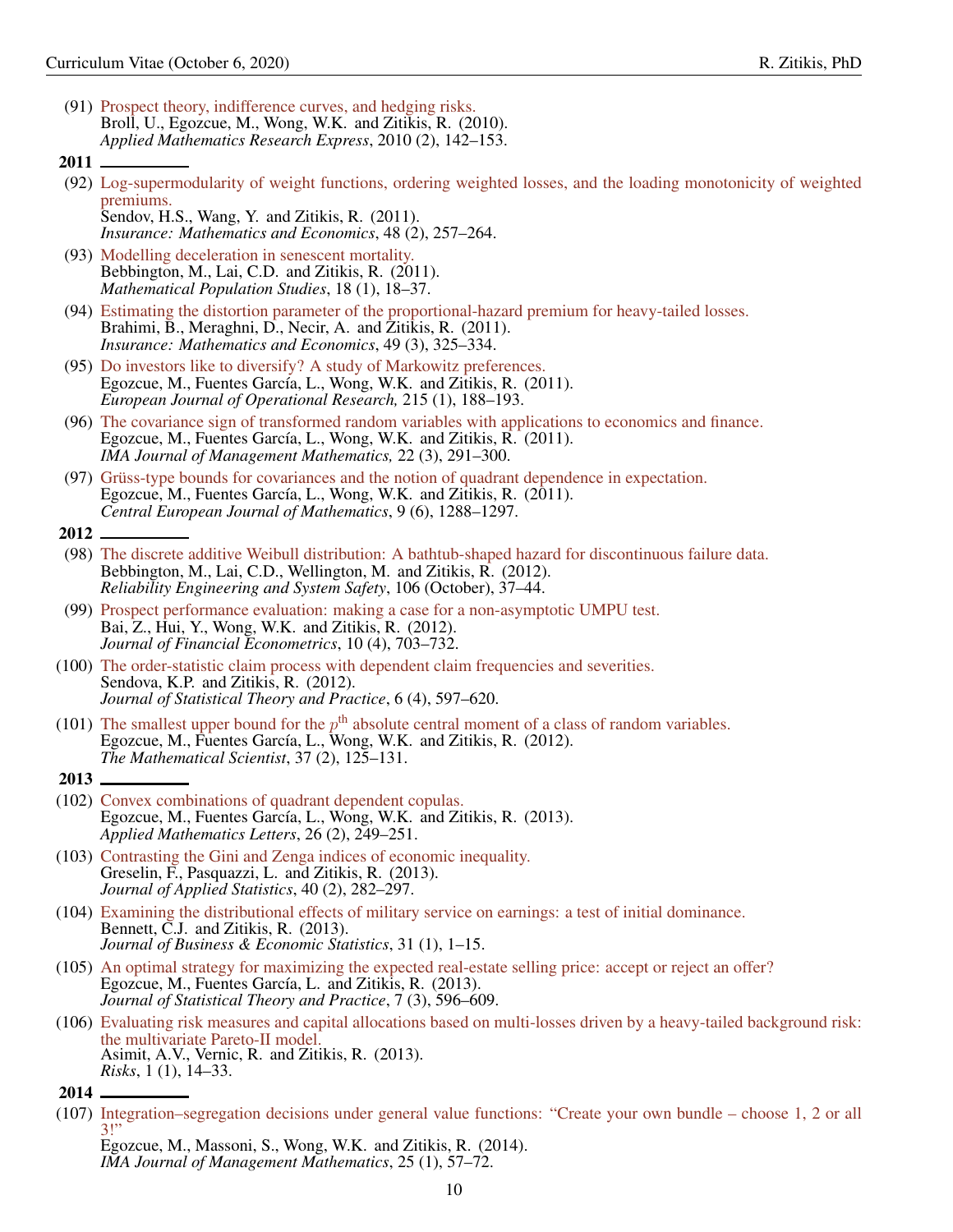- (108) [The shape of the Borwein-Affleck-Girgensohn function generated by completely monotone and Bernstein func](https://link.springer.com/article/10.1007/s10957-013-0345-1)[tions.](https://link.springer.com/article/10.1007/s10957-013-0345-1) Sendov, H.S. and Zitikis, R. (2014). *Journal of Optimization Theory and Applications*, 160 (1), 67–89.
- (109) [Heavy tailed capital incomes: Zenga index, statistical inference, and ECHP data analysis.](https://link.springer.com/article/10.1007/s10687-013-0177-2) Greselin, F., Pasquazzi, L. and Zitikis, R. (2014). *Extremes: Statistical Theory and Applications in Science, Engineering and Economics*, 17 (1), 127–155.
- (110) [Beyond the Gompertz law: exploring the late-life mortality deceleration phenomenon.](https://www.tandfonline.com/doi/abs/10.1080/03461238.2012.676562) Bebbington, M., Green, R., Lai, C.D. and Zitikis, R. (2014). *Scandinavian Actuarial Journal*, 2014 (3), 189–207.
- (111) [Estimation of optimal portfolio weights under parameter uncertainty and user-specified constraints: a perturba](https://link.springer.com/article/10.1080/15598608.2013.795125)[tion method.](https://link.springer.com/article/10.1080/15598608.2013.795125) Bennett, C.J. and Zitikis, R. (2014). *Journal of Statistical Theory and Practice* (Special issue on "Advances in Interdisciplinary Statistics and Combinatorics"), 8 (3), 423–438.
- <span id="page-10-0"></span>(112) [Measuring the lack of monotonicity in functions.](http://www.appliedprobability.org/data/files/TMS%20articles/39_2_4.pdf) Qoyyimi, D.T. and Zitikis, R. (2014). *The Mathematical Scientist*, 39 (2), 107–117.
- 2015
- (113) [Trends in disguise.](https://www.cambridge.org/core/journals/annals-of-actuarial-science/article/trends-in-disguise/5F97F0D44969F466E1B702FF78929F9B) Brazauskas,  $\bar{V}$ ., Jones, B.L. and Zitikis, R. (2015). *Annals of Actuarial Science*, 9 (1), 58–71.
- (114) [Assessing variation: a unifying approach for all scales of measurement.](https://link.springer.com/article/10.1007/s11135-014-0040-9) Gadrich, T., Bashkansky, E. and Zitikis, R. (2015). *Quality & Quantity: International Journal of Methodology*, 49 (3), 1145–1167.
- (115) [Ignorance, lotteries, and measures of economic inequality.](https://link.springer.com/article/10.1007/s10888-015-9302-6) Bennett, C.J. and Zitikis, R. (2015). *Journal of Economic Inequality*, 13 (2), 309–316.
- (116) [Measuring association via lack of co-monotonicity: the LOC index and a problem of educational assessment.](https://www.degruyter.com/view/j/demo.2015.3.issue-1/demo-2015-0006/demo-2015-0006.xml) Qoyyimi, D.T. and Zitikis, R. (2015). *Dependence Modeling*, 3 (1), 83–97.
- <span id="page-10-1"></span>(117) [Paths and indices of maximal tail dependence.](https://www.cambridge.org/core/journals/astin-bulletin-journal-of-the-iaa/article/paths-and-indices-of-maximal-tail-dependence/E2F9ED51654C9F770CF7C00E4167AF00) Furman, E., Su, J. and Zitikis, R.  $(2015)$ . *ASTIN Bulletin: the Journal of the International Actuarial Association*, 45 (3), 661–678.
- 2016
- (118) [Dynamic uncertainty in cost-benefit analysis of evacuation prior to a volcanic eruption.](https://link.springer.com/article/10.1007/s11004-015-9615-9) Bebbington, M. and Zitikis, R. (2016). *Mathematical Geosciences*, 48 (2), 123–148.
- (119) [Tail dependence of the Gaussian copula revisited.](https://www.sciencedirect.com/science/article/pii/S0167668715301104) Furman, E., Kuznetsov, A., Su, J. and Zitikis, R. (2016). *Insurance: Mathematics and Economics*, 69 (July), 97–103.
- <span id="page-10-2"></span>(120) [Background risk models and stepwise portfolio construction.](https://link.springer.com/article/10.1007/s11009-015-9458-3) Asimit, A.V., Vernic, R. and Zitikis, R. (2016). *Methodology and Computing in Applied Probability*, 18 (3), 805–827.

- (121) [Optimal reinsurance policies under the VaR risk measure when the interests of both the cedent and the reinsurer](https://www.mdpi.com/2227-9091/5/1/11) [are taken into account.](https://www.mdpi.com/2227-9091/5/1/11) Jiang, W., Ren, J. and Zitikis, R. (2017). *Risks* (Selected papers from "The 6th Gerber-Shiu Workshop and the 3rd Modeling of Heavy-Tail Phenomena Workshop" with Guest Editor Qihe Tang), 5 (1), 1–22. (Article #11.)
- (122) [Should we opt for the Black Friday discounted price or wait until the Boxing Day?](http://www.appliedprobability.org/data/files/TMS%20articles/42_1_1.pdf) Wu, J. and Zitikis, R. (2017). *The Mathematical Scientist*, 42 (1), 1–12.
- (123) [Optimal two-stage pricing strategies from the seller's perspective under the uncertainty of buyer's decisions.](https://jsdajournal.springeropen.com/articles/10.1186/s40488-017-0067-2) Egozcue, M., Wu,  $\hat{J}$ . and Zitikis, R. (2017). *Journal of Statistical Distributions and Applications*, 4 (13), 1–25.

<sup>2017</sup>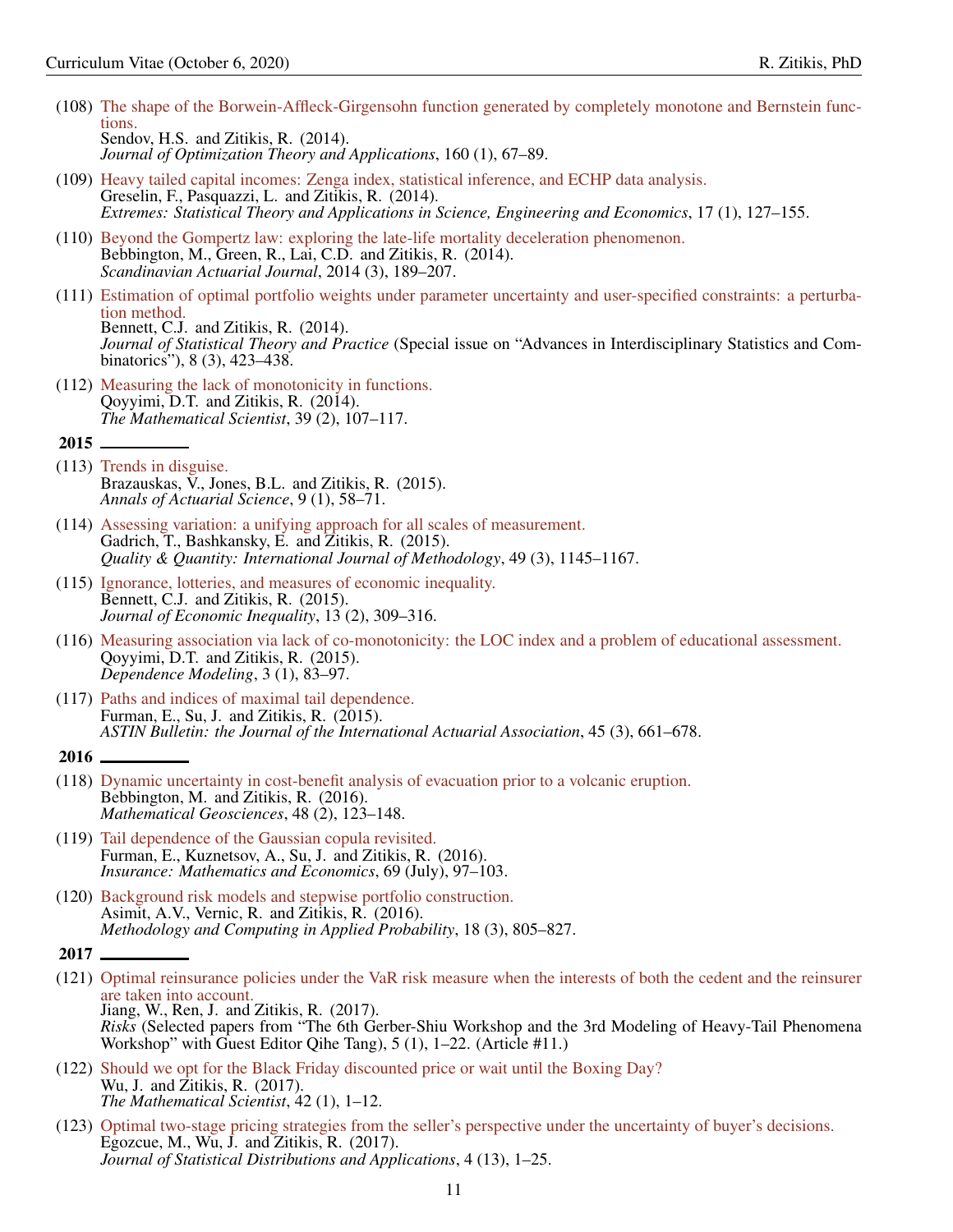- (124) [Beyond the Pearson correlation: heavy-tailed risks, weighted Gini correlations, and a Gini-type weighted insur](https://www.cambridge.org/core/journals/astin-bulletin-journal-of-the-iaa/article/beyond-the-pearson-correlation-heavytailed-risks-weighted-gini-correlations-and-a-ginitype-weighted-insurance-pricing-model/346D3BE1454100794D4A06B8BFDF4E7B)[ance pricing model.](https://www.cambridge.org/core/journals/astin-bulletin-journal-of-the-iaa/article/beyond-the-pearson-correlation-heavytailed-risks-weighted-gini-correlations-and-a-ginitype-weighted-insurance-pricing-model/346D3BE1454100794D4A06B8BFDF4E7B) Furman, E. and Zitikis, R. (2017). *ASTIN Bulletin: the Journal of the International Actuarial Association*, 47 (3), 919–942.
- (125) [Gini-type measures of risk and variability: Gini shortfall, capital allocations, and heavy-tailed risks.](https://www.sciencedirect.com/science/article/pii/S0378426617301474) Furman, E., Wang, R. and Zitikis, R. (2017). *Journal of Banking and Finance*, 83 (October), 70–84.
- (126) [Measuring and comparing student performance: a new technique for assessing directional associations.](https://www.mdpi.com/2227-7102/7/4/77) Chen, L. and Zitikis, R. (2017). *Education Sciences*, 7 (4), 1–27. (Article #77.)
- (127) [Quantifying non-monotonicity of functions and the lack of positivity in signed measures.](https://www.vmsta.org/journal/VMSTA/article/92/info) Davydov, Y. and Zitikis, R.  $(2017)$ . *Modern Stochastics: Theory and Applications*, 4 (3), 219–231.
- (128) [Statistical foundations for assessing the difference between the classical and weighted-Gini betas.](https://link.springer.com/article/10.3103/S1066530717040020) Gribkova, N. and Zitikis, R. (2017). *Mathematical Methods of Statistics*, 26 (4), 267–281.
- <span id="page-11-0"></span>(129) [CMPH: a multivariate phase-type aggregate loss distribution.](https://www.degruyter.com/view/j/demo.2017.5.issue-1/demo-2017-0018/demo-2017-0018.xml) Ren, J. and Zitikis, R. (2017). *Dependence Modeling*, 5 (1), 304–315.

(130) [From the classical Gini index of income inequality to a new Zenga-type relative measure of risk: a modeller's](https://www.mdpi.com/2225-1146/6/1/4) [perspective.](https://www.mdpi.com/2225-1146/6/1/4) Greselin, F. and Zitikis, R. (2018).

*Econometrics* (Special issue on "Econometrics and Income Inequality" with Guest Editors Martin Biewen and Emmanuel Flachaire), 6 (1), 1–20. (Article #4.)

- (131) [Weighted risk capital allocations in the presence of systematic risk.](https://www.sciencedirect.com/science/article/pii/S0167668717301427) Furman, E., Kuznetsov, A. and Zitikis, R. (2018). *Insurance: Mathematics and Economics*, 79 (March), 75–81.
- (132) [Estimating the index of increase via balancing deterministic and random data.](https://link.springer.com/article/10.3103/S1066530718020011) Chen, L., Davydov, Y., Gribkova, N. and Zitikis, R. (2018). *Mathematical Methods of Statistics*, 27 (2), 83–102.

<span id="page-11-1"></span>(133) [A user-friendly algorithm for detecting the influence of background risks on a model.](https://www.mdpi.com/2227-9091/6/3/100) Gribkova, N. and Zitikis, R. (2018). *Risks* (Special issue on "Risk, Ruin and Survival: Decision Making in Insurance and Finance"), 6 (3), 1–11. (Article #100.)

#### $2019$   $-$

- (134) [Assessing transfer functions in control systems.](https://link.springer.com/article/10.1007/s42519-018-0035-2) Gribkova, N. and Zitikis, R. (2019). *Journal of Statistical Theory and Practice*, 13 (2), 1–33. (Article #35.)
- (135) [Statistical detection and classification of background risks affecting inputs and outputs.](https://link.springer.com/article/10.1007/s40300-019-00148-3) Gribkova, N. and Zitikis, R. (2019). *Metron – International Journal of Statistics*, 77 (1), 1–18.
- (136) [Practice oriented and Monte Carlo based estimation of the value-at-risk for operational risk measurement.](https://www.mdpi.com/2227-9091/7/2/50) Greselin, F., Piacenza, F. and Zitikis, R. (2019). *Risks* (Special issue on "Risk, Ruin and Survival: Decision Making in Insurance and Finance"), 7 (2), 1–20. (Article #50.)
- (137) [Weighted allocations, their concomitant-based estimators, and asymptotics.](https://link.springer.com/article/10.1007/s10463-018-0660-2) Gribkova, N. and Zitikis, R. (2019). *Annals of the Institute of Statistical Mathematics*, 71 (4), 811–835.
- <span id="page-11-2"></span>(138) [Searching for and quantifying nonconvexity regions of functions.](https://link.springer.com/article/10.1007/s10986-019-09465-6) Davydov, Y., Moldavskaya, E. and Zitikis, R. (2019). *Lithuanian Mathematical Journal* (Special issue dedicated to Professor Vygantas Paulauskas on the occasion of his 75th birthday), 59 (4), 507–518.
- 2020
- (139) [Weak comonotonicity.](https://www.sciencedirect.com/science/article/abs/pii/S0377221719307593) Wang, R. and Zitikis, R. (2020). *European Journal of Operational Research*, 282 (1), 386–397.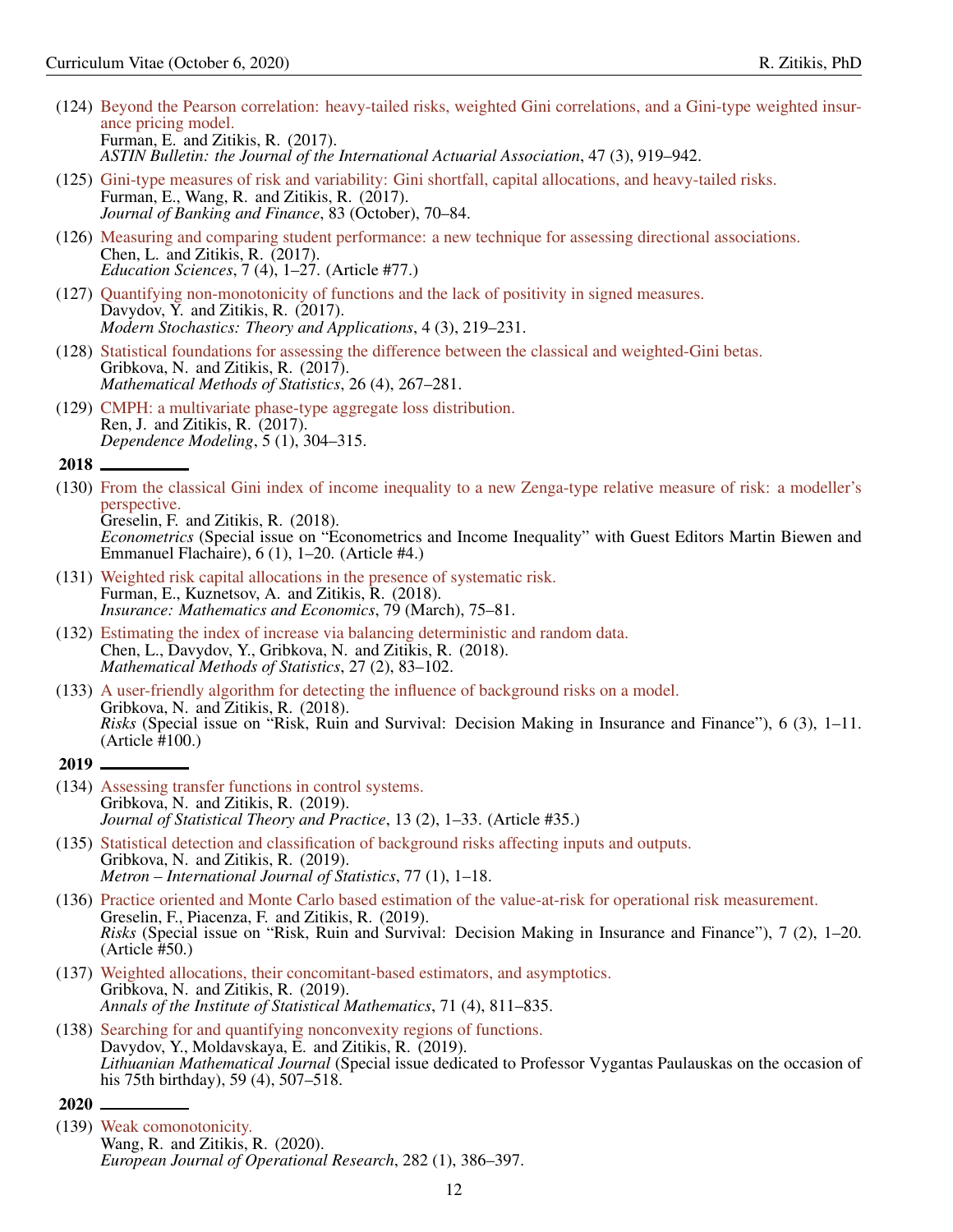- (140) [Quantifying and analyzing nonlinear relationships with a fresh look at a classical dataset of student scores.](https://doi.org/10.1007/s11135-020-00979-7) Chen, L. and Zitikis, R. (2020). *Quality & Quantity: International Journal of Methodology*, 54 (4), 1145–1169.
- (141) [A statistical methodology for assessing the maximal strength of tail dependence.](https://doi.org/10.1017/asb.2020.21) Sun, N., Yang, C. and Zitikis, R. (2020).

*ASTIN Bulletin: the Journal of the International Actuarial Association*, 50 (3), 799–825.

- (142) [Functional correlations in the pursuit of performance assessment of classifiers.](https://doi.org/10.1142/S0218001420510131) Gribkova, N. and Zitikis, R. (to appear). *International Journal of Pattern Recognition and Artificial Intelligence*.
- (143) [Detecting intrusions in control systems: a rule of thumb, its justification and illustrations.](https://www.tandfonline.com/doi/abs/10.1080/09720510.2019.1649038) Gribkova, N. and Zitikis, R. (to appear). *Journal of Statistics and Management Systems*.
- (144) [An axiomatic foundation for the Expected Shortfall.](https://pubsonline.informs.org/doi/10.1287/mnsc.2020.3617) Wang, R. and Zitikis, R. (to appear). *Management Science*.

# <span id="page-12-0"></span>EDITED BOOKS

### 2020

(145) [Risk, Ruin and Survival: Decision Making in Insurance and Finance.](https://www.mdpi.com/books/pdfview/book/2155) Zitikis, R., Ren, J. and Sendova, K. (2020). Open-access book (212 pages) published by the Multidisciplinary Digital Publishing Institute (MDPI), Basel, Switzerland; ISBN 978-3-03928-516-7 (pbk); ISBN 978-3-03928-517-4 (pdf).

#### <span id="page-12-1"></span>PUBLICATIONS IN CONFERENCE PROCEEDINGS

### 1991

(146) [On large deviations for](https://books.google.ca/books/about/Proceedings_of_the_Bakuriani_Colloquium.html?id=H5d-NRkt5PcC&redir_esc=y) L-estimates.

Zitikis, R. (1991). In: *New Trends in Probability and Statistics*, Vol. 1. Proceedings of the Bakuriani colloquium in honour of Yu. V. Prohorov (Eds.: V.V. Sazonov and T. Shervashidze), pp. 137–164. Bakuriani, Georgia, February 24 – March 4, 1990. Published by VSP, Utrecht, The Netherlands.

### 1993

(147) A Berry-Esséen bound for multivariate L[-estimates with explicit dependence on dimension.](https://link.springer.com/chapter/10.1007/BFb0084498)

Zitikis, R. (1993).

In: *Stability Problems for Stochastic Models.* Proceedings of the Suzdal International Seminar (Eds.: V.V. Kalashnikov and V.M. Zolotarev), pp. 197–211. Suzdal, Russia, January 27 – February 2, 1991. Lecture Notes in Mathematics, Vol. 1546. Published by Springer, Berlin.

### 2002

(148) [Analysis of indices of economic inequality from a mathematical point of view.](http://www.comptes.math.carleton.ca/trs/pdffiles/TRS366.pdf) Zitikis, R. (2002). (Invited plenary lecture at the 11th Indonesian Mathematics Conference, State University of Malang, Indonesia.) *Matematika*, 8, 772–782.

### 2005

- (149) Estimating the turning points of failure rate and mean residual life functions. Bebbington, M., Lai, C.D. and Zitikis, R. (2005). In: Proceedings of the international symposium on "*Stochastic Models in Reliability, Safety, Security and Logistics*" dedicated to the memory of Prof. K. Kordonsky (Eds.: I. Frenkel, I. Gertsbakh, I. Kabashkin, Z. Laslo, A. Lisnianski), pp. 38–41. Shamoon College of Engineering, Beer Sheva, Israel, February 15–17, 2005.
- 2006
- (150) Changing phases of human life expectancy: Can we find them mathematically? Bebbington, M., Lai, C.D. and Zitikis, R. (2006). In: Proceedings of the conference on "*Advancing Health Equity*." World Institute for Development Economics Research, United Nations University, Helsinki, Finland, September 29–30, 2006.

#### 2007

(151) Modeling lactation curves using New Zealand data.

Bebbington, M., Lai, C.D. and Zitikis, R. (2007). In: Proceedings of the international conference of the International Society of Science and Applied Technologies (ISSAT) on "*Modeling of Complex Systems and Environments*" (Ed.: H. Pham), pp. 11–15. Ho Chi Minh City, Vietnam, July 16–18, 2007.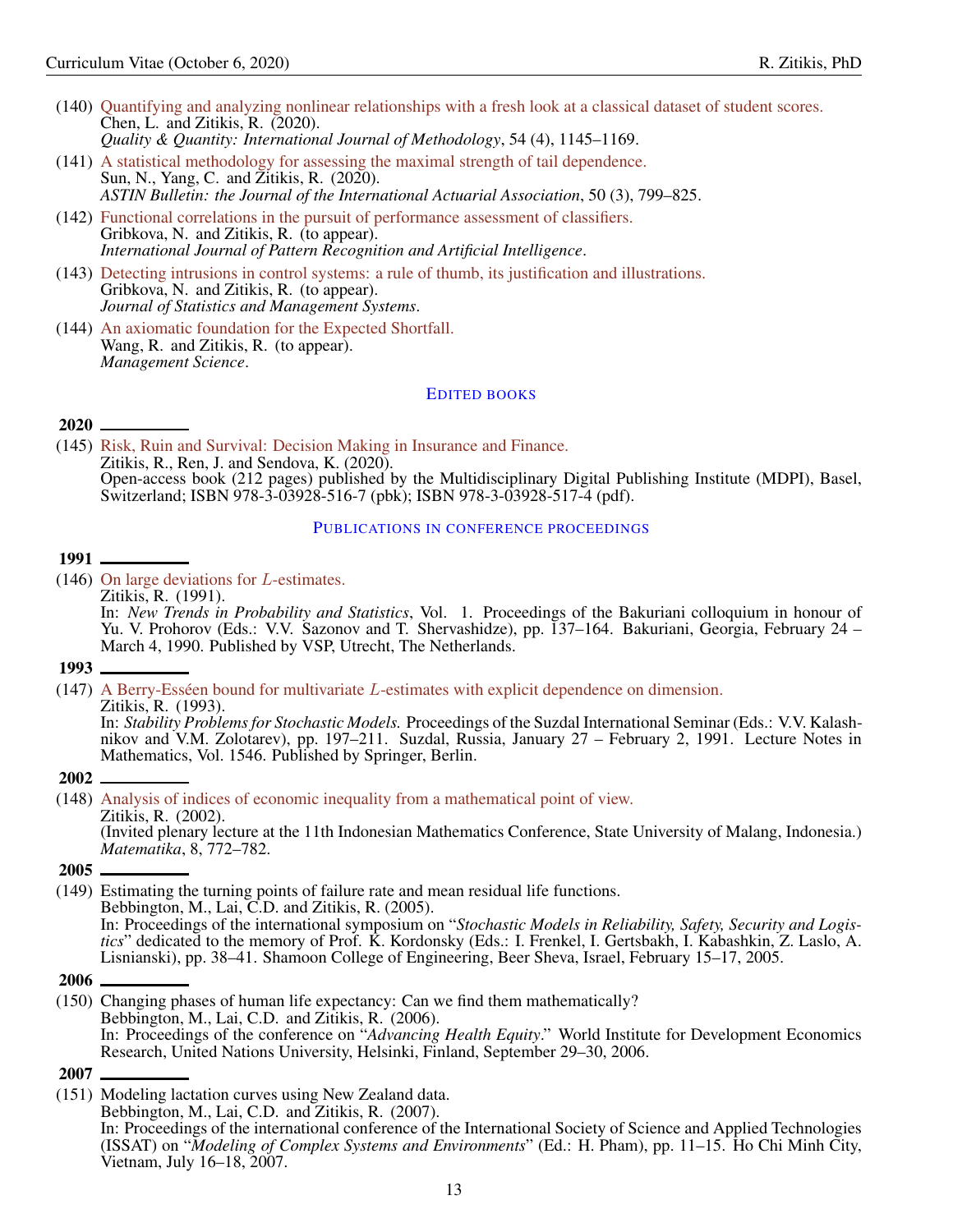- (152) [Weighted pricing functionals.](https://www.soa.org/globalassets/assets/files/static-pages/research/arch/2009/arch-2009-iss1-furman.pdf) Furman, E. and Zitikis, R. (2009). *Actuarial Research Clearing House (ARCH)*, 2009.1, 31 pages. Proceedings of the 43rd Actuarial Research Conference, University of Regina, Saskatchewan, Canada, August 14–16, 2008.
- (153) General Stein-type decompositions of covariances and the capital asset pricing model. Furman, E. and Zitikis, R. (2009). In: Proceedings of the 58th Annual Meeting of the Midwest Finance Association, Vol. 6 (Ed.: L. E. Blose), 8 pages. Chicago, Illinois, U.S.A., March 4–7, 2009.

# 2010

- (154) Weighted pricing functionals: a new method and its manifold implications. Furman, E. and Zitikis, R. (2010). In: Proceedings of the International Symposium on "*Stochastic Models in Reliability Engineering, Life Science and Operations Management*" (Eds.: I. Frenkel, I. Gertsbakh, L. Khvatskin, Z. Laslo, and A. Lisnianski), pp. 283–289. Shamoon College of Engineering (SCE), Beer Sheva, Israel, February 8–11, 2010.
- (155) Discrete bathtub distributions: mind the step function! Bebbington, M., Lai, C.D., Wellington, M. and Zitikis, R. (2010). In: *Advanced Reliability Modeling IV: Beyond the Traditional Reliability and Maintainability Approaches.* Proceedings of the 4th Asia-Pacific International Symposium on Advanced Reliability and Maintenance Modeling (Eds.: S. Chukova, J. Hayward and T. Dohi), pp. 57–64. Wellington, New Zealand, December 2–4, 2010. Published by McGraw-Hill, Taiwan.
- (156) Exporting reliability theory to the social sciences. Lai, C.D., Zitikis, R. and Bebbington, M. (2010). In: *Advanced Reliability Modeling IV: Beyond the Traditional Reliability and Maintainability Approaches.* Proceedings of the 4th Asia-Pacific International Symposium on Advanced Reliability and Maintenance Modeling (Eds.: S. Chukova, J. Hayward and T. Dohi), pp. 401–408. Wellington, New Zealand, December 2–4, 2010. Published by McGraw-Hill, Taiwan.

# <span id="page-13-0"></span>DISCUSSIONS, EDITORIALS, LETTERS, INTERVIEWS, BRIEFS, ETC.

# $2000 -$

(157) [Review of "Stochastic Models in Reliability" by T. Aven and U. Jensen \(Springer, New York, 1999. xii+270 pp.\)](https://www.degruyter.com/view/j/strm.2000.18.issue-3/strm.2000.18.3.331/strm.2000.18.3.331.xml?rskey=9xCbTe&result=2&q=zitikis) Zitikis, R. (2000).

*Statistics & Decisions*, 18, 336–337.

- 2004
- (158) [Reply to V. Brazauskas and T. Kaiser concerning their discussion of the paper "Empirical estimation of risk](https://www.tandfonline.com/doi/abs/10.1080/10920277.2004.10596156) [measures and related quantities."](https://www.tandfonline.com/doi/abs/10.1080/10920277.2004.10596156) Jones, B.L. and Zitikis, R. (2004). *North American Actuarial Journal*, 8 (July), 117–118.
- 2007
- (159) [Reply to S. Nadarajah concerning "A flexible Weibull extension."](https://www.sciencedirect.com/science/article/pii/S0951832007000889?via%3Dihub) Bebbington, M., Lai, C.D. and Zitikis, R. (2007). *Reliability Engineering & System Safety*, 92 (10), 1485.
- (160) [Discussion of "An extreme value analysis of advanced age mortality data" by K.A. Watts, D.J. Dupuis and](https://www.tandfonline.com/doi/abs/10.1080/10920277.2007.10597478) [B.L. Jones.](https://www.tandfonline.com/doi/abs/10.1080/10920277.2007.10597478) Bebbington, M., Lai, C.D. and Zitikis, R. (2007). *North American Actuarial Journal*, 11 (3), 173–174.
- (161) [Discussion of "An actuarial premium pricing model for nonnormal insurance and financial risks in incomplete](https://www.tandfonline.com/doi/abs/10.1080/10920277.2007.10597479) [markets" by Zinoviy Landsman and Michael Sherris.](https://www.tandfonline.com/doi/abs/10.1080/10920277.2007.10597479) Furman, E. and Zitikis, R. (2007). *North American Actuarial Journal*, 11 (3), 174–176.
- (162) [Addendum to "Modeling human mortality using mixtures of bathtub shaped failure distributions."](https://www.sciencedirect.com/science/article/pii/S0022519307004067) Bebbington, M., Lai, C.D. and Zitikis, R. (2007). *Journal of Theoretical Biology*, 249 (2), 409–410.

<sup>2010</sup>

<sup>(163)</sup> [Editorial of "Actuarial and Financial Risks: Models, Statistical Inference, and Case Studies."](https://www.hindawi.com/journals/jps/2010/392498/) Zitikis, R., Furman, E., Necir, A., Nešlehová, J. and Puri, M.L. (2010). *Journal of Probability and Statistics* (Special issue on "Actuarial and Financial Risks: Models, Statistical Inference, and Case Studies"), 2010, Article ID 392498, 3 pages.

<sup>2013</sup>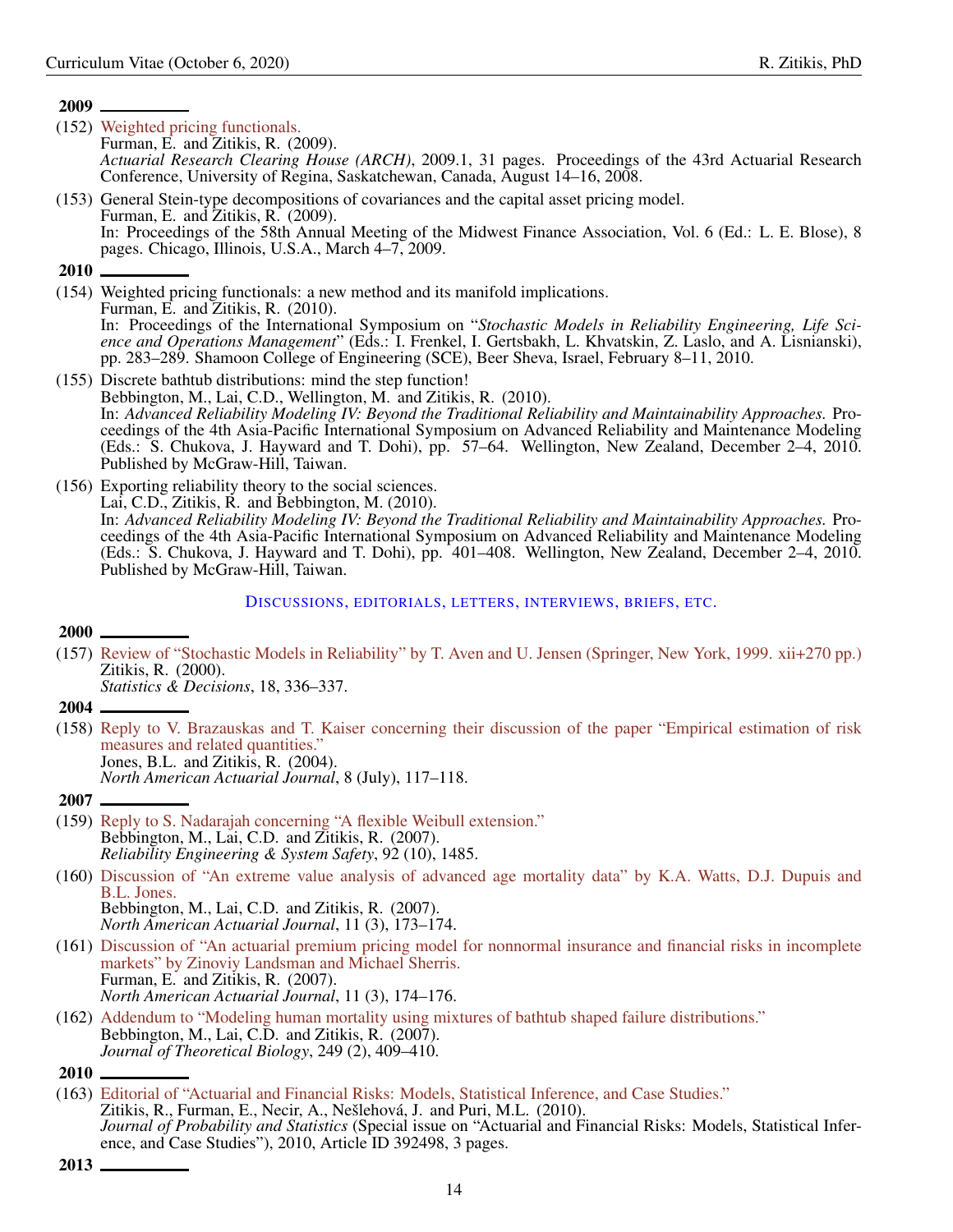(164) Interview "Measuring inequality beyond Gini: Ricardas Zitikis explores the promise of the Zenga index." ˇ Zimmer, M. (2013). Western Science News, Western University, London, Ontario, Canada.

2014

(165) [Research brief on "Income inequality in Canada and the mitigating influence of provincial tax policies: findings](https://www.ourcommons.ca/Content/committee/411/fina/webdoc/wd6079428/411_fina_iic_briefs/zitikisricardase.pdf) [from the 2006 census."](https://www.ourcommons.ca/Content/committee/411/fina/webdoc/wd6079428/411_fina_iic_briefs/zitikisricardase.pdf)

Corbett, B.A., Greselin, F., Pasquazzi, L., Williams, R. and Zitikis, R. (2014). Research brief to the House of Commons Standing Committee on Finance, Ottawa, Ontario, Canada. [FINA Committee related document: Income Inequality in Canada.](https://www.ourcommons.ca/DocumentViewer/en/41-1/FINA/related-document/6079428)

- (166) [An adaptation of the classical CAPM to insurance: the weighted insurance pricing model.](https://www.casact.org/pubs/forum/17spforum/01-FurmanZitikis.pdf) Furman, E. and Zitikis, R. (2017). Casualty Actuarial Society E-Forum, Spring 2017, 1–12.
- (167) [A new method for educational assessment, inspired by Big Data.](https://www.mitacs.ca/en/newsroom/blog/new-method-educational-assessment-inspired-big-data) Chen, L., Wu, J. and Zitikis, R. (2017). Mitacs Blog, November 21, 2017.

# <span id="page-14-0"></span>Funding

# <span id="page-14-1"></span>RESEARCH GRANTS

1994 – 1996 Canada International Fellowship. – Awarded by the Natural Sciences and Engineering Research Council of Canada.

- 2000 2004 *Stochastic Processes with Applications in Statistics.* – Awarded by the Natural Sciences and Engineering Research Council of Canada.
- 2004 2008 *Stochastic Processes with Applications in Econometrics and Actuarial Sciences.* – Awarded by the Natural Sciences and Engineering Research Council of Canada.
- 2006 Research Fund Award
	- Awarded by Massey University, Palmerston North, New Zealand.
	- Research at the Institute of Information Sciences and Technology, Massey University, Palmerston North, New Zealand.
- 2007 *From Risk Measurement to Risk Management.*
	- Awarded by the Zimmerman Foundation for the Study of Banking and Finance.
		- Research at the University of Haifa, Israel.
		- Team members: E. Furman, U. Makov, and R. Zitikis.
- 2007 Visitors Grant
	- Awarded by the Caesarea Edmond Benjamin de Rothschild Foundation Institute for Interdisciplinary Applications of Computer Science.
	- Research at the University of Haifa, Israel.
	- Team members: E. Furman, U. Makov, and R. Zitikis.
- 2007 *Detecting Deterministic Signals in Noisy Environments.*
	- Awarded by the France-Canada Cooperation Program, Scientific Services, French Embassy, Ottawa, Canada.
	- Research at the University of Science and Technology of Lille, Villeneuve d'Ascq, France.
	- Team members: Y. Davydov and R. Zitikis.
- 2007 2009 *Weighted Premium Calculation Principles and Risk Capital Allocations.*
	- Awarded by the Society of Actuaries Committee on Knowledge Extension Research, Society of Actuaries, Schaumburg, Illinois, U.S.A.
	- Team members: R. Zitikis (Principal Investigator) and E. Furman (Co-Investigator).
- 2008 2010 *Statistical Inference in Actuarial, Engineering, and Life Sciences.*
	- Awarded by the Natural Sciences and Engineering Research Council of Canada.
- 2010 2011 *The Covariance Sign of Transformed Random Variables with Applications to Economics, Finance and Insurance.*

– Awarded by the Research Committee of Hong Kong Baptist University, Hong Kong.

<sup>2017</sup>

<sup>2019</sup>

<sup>(168)</sup> [Editorial of "Risk, Ruin and Survival: Decision Making in Insurance and Finance."](https://www.mdpi.com/2227-9091/7/3/96) Ren, J., Sendova, K. and Zitikis, R. (2019). *Risks* (Special issue on "Risk, Ruin and Survival: Decision Making in Insurance and Finance"), 7 (3), 1–7. (Article #96.)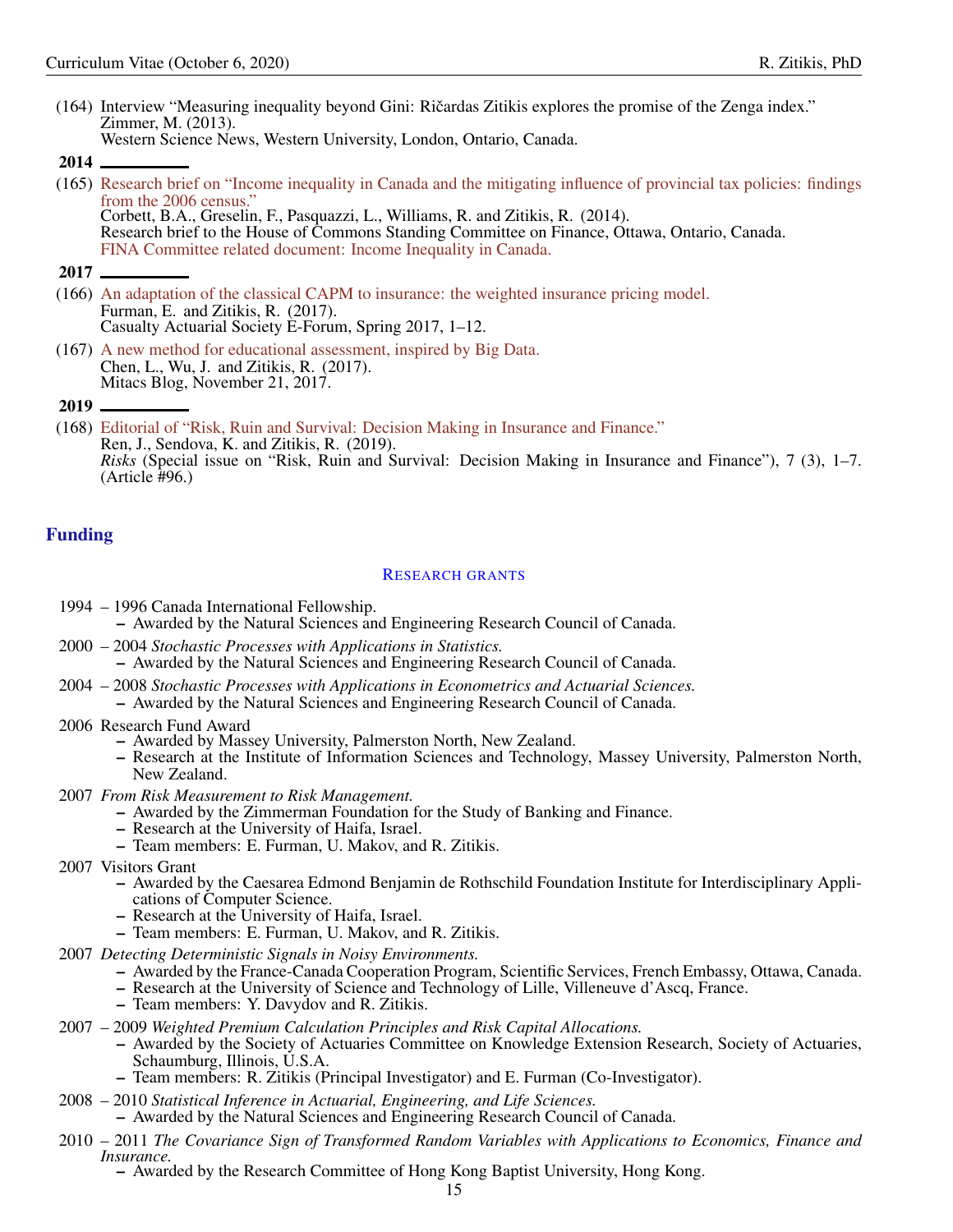- Team members: W.K. Wong (Principal Investigator), M. Egozcue (Co-Investigator),
- L. Fuentes García (Co-Investigator), and R. Zitikis (Co-Investigator).
- 2010 2012 *A Mathematical Model for Late-Life Mortality.*
	- Awarded by the Research Committee of The Actuarial Foundation, Society of Actuaries, Schaumburg, Illinois, U.S.A.
	- Team members: M. Bebbington (Principal Investigator), C.D. Lai (Co-Investigator), and R. Zitikis (Co-Investigator).
- 2010 2015 *Quantitative Management of Risks.* – Awarded by the Natural Sciences and Engineering Research Council of Canada.
- 2011 2012 Visiting University Scholar Program Award.
	- Awarded by the Office of the Vice-President (Research and International Relations), Western University, London, Ontario, Canada.
	- Team members: F. Greselin (University of Milano-Bicocca, Italy, and a recipient of the designation "Western Fellow" awarded by the Office of the Vice-President for Research and International Relations, UWO, Canada), and R. Zitikis (Principal Investigator).
- 2015 2016 *Dynamic Models for Risk Management: Big Data, Statistical Inference, and Decision Making.* – Awarded by the Natural Sciences and Engineering Research Council of Canada.
- 2015 2016 *The Capital Asset Pricing Model: An Insurance Variant.*
	- Awarded by the Casualty Actuarial Society, Arlington, Virginia, U.S.A.
	- Team members: E. Furman (Consultant) and R. Zitikis (Co-consultant).
- 2016 2017 *A New Method for Educational Assessment: Measuring Association via LOC Index.*
	- Mitacs Globalink Partnership Award from the Canadian national research organization for Mathematics of Information Technology and Complex Systems (MITACS), in partnership with Hefei Gemei Culture and Education Technology Co. Ltd, Hefei, China.
	- Team members: J. Wu (Ph.D. Student) and R. Zitikis (Academic Supervisor).
- 2016 2021 *From Data to Integrated Risk Management and Smart Living: Mathematical Modelling, Statistical Inference, and Decision Making.*
	- Awarded by the Natural Sciences and Engineering Research Council of Canada.
- 2018 2019 *Financial Contagion Measures Based on Co-movements.*
	- Mitacs Globalink Research Award from the Canadian national research organization for Mathematics of Information Technology and Complex Systems (MITACS), awarded for conducting research at the Central University of Finance and Economics (CUFE), Beijing, China.
		- Team members: N. Sun (Ph.D. Student), J. Wu (Academic Supervisor at CUFE, Beijing, China), and R. Zitikis (Academic Supervisor at Western University, Canada).
- 2018 2020 *Risk Aggregation Beyond the Normal Limits.*
	- Mitacs Accelerate Award from the Canadian national research organization for Mathematics of Information Technology and Complex Systems (MITACS), in partnership with Sun Life Financial.
	- Team members: E. Furman (Co-Investigator) and R. Zitikis (Principal Investigator).
- 2019 *Bridging Natural and Machine Intelligence for Calculating Insurance Premiums.*
	- Mitacs Globalink Research Award from the Canadian national research organization for Mathematics of Information Technology and Complex Systems (MITACS), awarded for conducting research at Central Michigan University (CMU), Michigan, U.S.A.
	- Team members: U. Karan (M.Sc. Student), R.G.M. Samanthi (Academic Supervisor at CMU, Michigan, U.S.A), and R. Zitikis (Academic Supervisor at Western University, Canada).
- 2019 2020 *Price Elasticities and Promotion Cannibalization Effect on Promotion Activities.*
	- Mitacs Accelerate Award from the Canadian national research organization for Mathematics of Information Technology and Complex Systems (MITACS), in partnership with Unilever Canada.
	- Team members: L. Chen (PhD Student, and Intern at Unilever) and R. Zitikis (Academic Supervisor).
- 2020 *Pricing Model from Econometric Perspective and Visualizing Promotion Cannibalization Effect on Promotion Activities.*
	- Mitacs Accelerate Award from the Canadian national research organization for Mathematics of Information Technology and Complex Systems (MITACS), in partnership with Unilever Canada.
	- Team members: L. Chen (PhD Student, and Intern at Unilever Canada) and R. Zitikis (Academic Supervisor).
- 2020 *Demand Estimation in Consumer-Packaged Goods Market Using BLP Method.*
	- Joint Mitacs Accelerate Award between the Southern Ontario Smart Computing Innovation Platform (SOSCIP) and the Canadian national research organization for Mathematics of Information Technology and Complex Systems (MITACS), in partnership with Unilever Canada.
	- Team members: L. Chen (PhD Student, and Intern at Unilever Canada) and R. Zitikis (Academic Principal Investigator).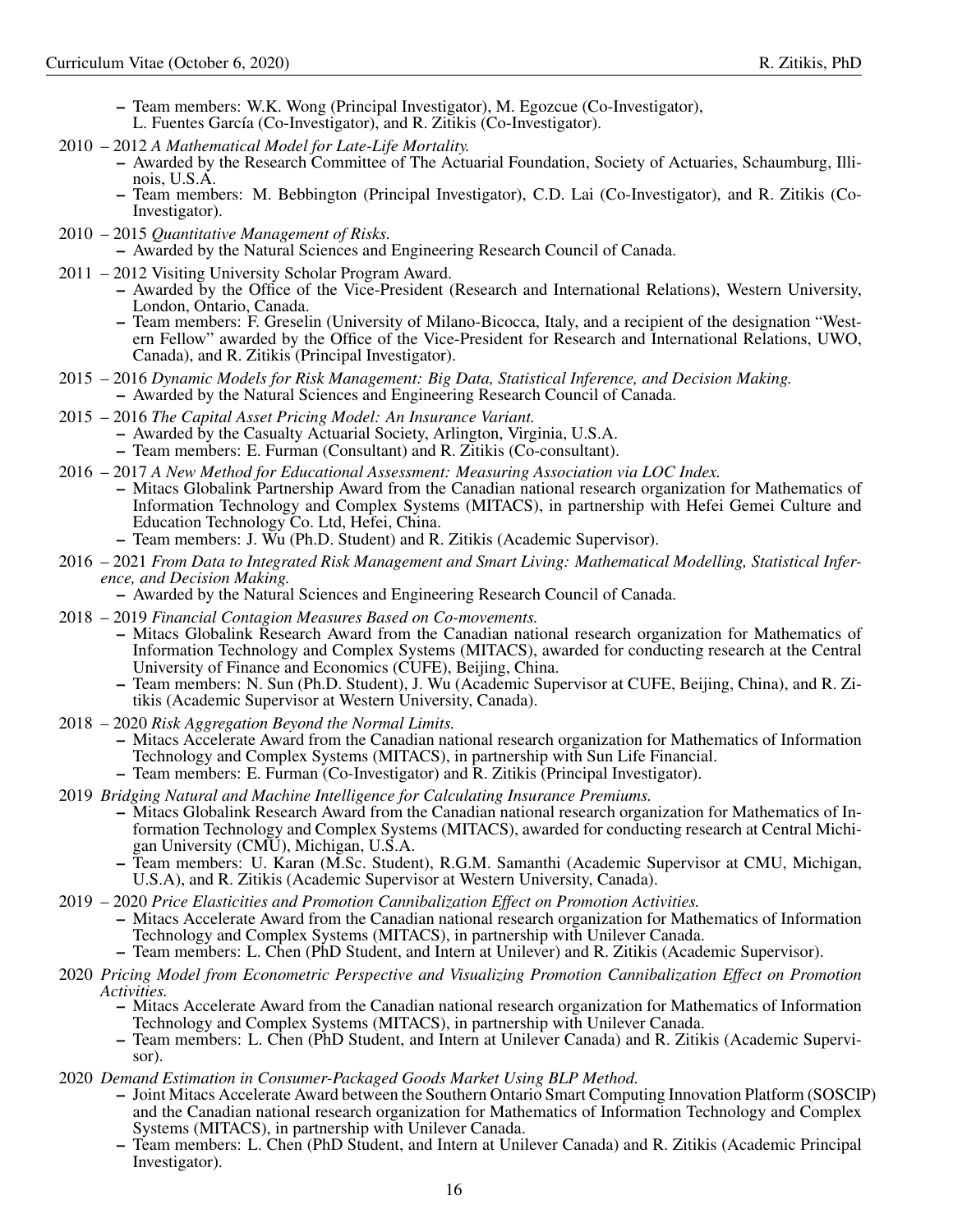2020 – 2021 *A Reconciliation of the Top-down and Bottom-up Approaches to Risk Capital Allocations.*

- Mitacs Accelerate Award from the Canadian national research organization for Mathematics of Information Technology and Complex Systems (MITACS), in partnership with the Royal Bank of Canada (RBC).
- Team members: I. Ferrara (Co-Investigator), E. Furman (Principal Investigator) and R. Zitikis (Co-Investigator).
- 2020 *From Data to Integrated Risk Management and Smart Living: Mathematical Modelling, Statistical Inference, and Decision Making.*
	- COVID-19 supplement to the 2016–2021 grant under the same title.
	- Awarded by the Natural Sciences and Engineering Research Council of Canada.
- 2021 2022 *From Data to Integrated Risk Management and Smart Living: Mathematical Modelling, Statistical Inference, and Decision Making.*
	- COVID-19 extension of the 2016–2021 grant under the same title.
	- Awarded by the Natural Sciences and Engineering Research Council of Canada.

# <span id="page-16-0"></span>TEACHING GRANTS

- 2013 Doctoral Supervision Internal Grant.
	- Awarded by the School of Graduate and Postdoctoral Studies, Western University, London, Ontario, Canada.
- 2014 Doctoral Supervision Internal Grant.
	- Awarded by the School of Graduate and Postdoctoral Studies, Western University, London, Ontario, Canada.
- 2014 2016 Western Science Incremental Funding Program.
	- For supervising a large group of domestic graduate/doctoral students.
	- Awarded by the Faculty of Science, Western University, London, Ontario, Canada.
- 2015 Doctoral Supervision Internal Grant.
	- Awarded by the School of Graduate and Postdoctoral Studies, Western University, London, Ontario, Canada.

# <span id="page-16-1"></span>EQUIPMENT GRANTS

2000 Natural Sciences and Engineering Research Council of Canada. (Joint application with a number of colleagues.) 2005 Natural Sciences and Engineering Research Council of Canada. (Joint application with a number of colleagues.)

# <span id="page-16-2"></span>Research presentations

# <span id="page-16-3"></span>CONFERENCES, WORKSHOPS, SEMINARS

My participation at many of these events was possible due to generous support by host institutions and organizers, and I gratefully acknowledge this

- 1988 Seminar. Institute for Information Transmission Problems, Russian Academy of Sciences, Moscow, Russia.
- 1991 International seminar on Stability Problems for Stochastic Models. Suzdal, Russia.
- 1994 Workshop on Empirical Reliability and Change Point Analysis. Laboratory for Research in Statistics and Probability, Ottawa, Ontario, Canada.

Seminar. Centre for Mathematics and Computer Science (CWI), Amsterdam, The Netherlands.

Seminar. Laboratory for Research in Statistics and Probability, Carleton University, Ottawa, Ontario, Canada.

- 1995 Workshop on Empirical Reliability and Change Point Analysis. Laboratory for Research in Statistics and Probability, Ottawa, Ontario, Canada.
- 1996 Workshop on Empirical Reliability and Change Point Analysis. Laboratory for Research in Statistics and Probability, Ottawa, Ontario, Canada.

Seminar. Laboratory for Research in Statistics and Probability, Carleton University, Ottawa, Ontario, Canada.

1997 International conference on Asymptotic Methods in Probability and Statistics in honour of Miklós Csörgő on the occasion of his 65th birthday. Carleton University, Ottawa, Ontario, Canada.

Seminar. Centre for Mathematics and Computer Science (CWI), Amsterdam, The Netherlands.

Seminar. Department of Mathematics, University of Groningen, Groningen, The Netherlands.

1998 Probability session of the Canadian Mathematical Society and the Fields Institute meeting. Kingston, Ontario, Canada.

Seminar. Department of Mathematics and Statistics, York University, Toronto, Ontario, Canada.

Seminar. Laboratory for Research in Statistics and Probability, Carleton University, Ottawa, Ontario, Canada.

1999 4th Hungarian colloquium on Limit Theorems of Probability and Statistics. Balatonlelle, Hungary.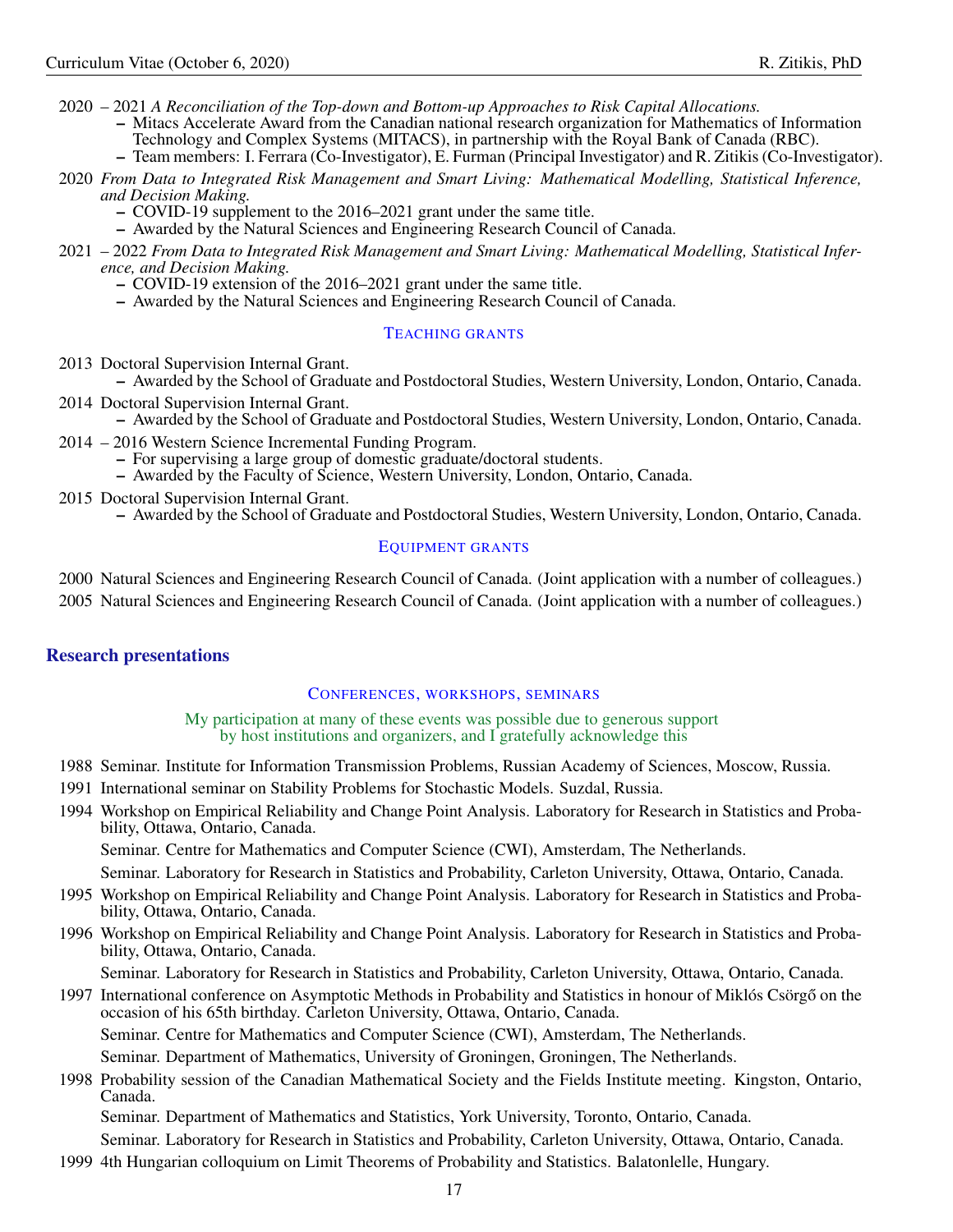Seminar. Centre for Mathematics and Computer Science (CWI), Amsterdam, The Netherlands.

2000 1st international statistics workshop. University of Manitoba, Winnipeg, Manitoba, Canada.

Seminar. Department of Statistics, University of Winnipeg, Winnipeg, Manitoba, Canada.

Statistical showcase of the Statistical Association of Manitoba. Winnipeg, Manitoba, Canada.

2001 International symposium in honour of David Vere-Jones on the occasion of his 65th birthday. Victoria University of Wellington, Wellington, New Zealand.

Statistics Odyssey of the Statistical Association of Manitoba, Winnipeg, Manitoba, Canada.

Seminar. Department of Mathematical and Statistical Sciences, University of Alberta, Edmonton, Alberta, Canada.

Seminar. Paul Painlevé Laboratory, University of Science and Technology of Lille, Villeneuve d'Ascq, France.

Seminar. Department of Statistics and Actuarial Science, University of Waterloo, Waterloo, Ontario, Canada.

Seminar. Institute of Information Sciences and Technology, Massey University, Palmerston North, New Zealand.

Seminar. Centre for Mathematics and Computer Science (CWI), Amsterdam, The Netherlands.

2002 11th Indonesian mathematics conference. Malang University, Indondesia.

Workshop (jointly with R. Helmers and I.W. Mangku) on Computer Intensive Statistics under the auspices of the bi-national scientific cooperation program between Indonesia and the Netherlands. Bandung Institute of Technology, Bandung, Indonesia.

International conference on New Results in Asymptotic Stochastics in honour of Miklós Csörgő on the occasion of his 70th birthday. Carleton University, Ottawa, Ontario, Canada.

2003 International conference on Point Processes–Theory and Applications in honor of David Brillinger. Banff International Research Station, Alberta, Canada.

Seminar. Department of Applied Mathematics, Western University, London, Ontario, Canada.

Seminar. Department of Mathematics and Statistics, University of Calgary, Calgary, Alberta, Canada.

Seminar. Probability Laboratory, University of Paris VI, Paris, France.

Seminar. Paul Painlevé Laboratory, University of Science and Technology of Lille, Villeneuve d'Ascq, France.

Seminar. Department of Mathematics, University of Utah, Salt Lake City, U.S.A.

2004 International conference on Distribution Theory, Order Statistics and Inference in honor of Barry C. Arnold on the occasion of his 65th birthday. University of Cantabria, Santander, Spain.

International conference on Economic, Mathematical and Statistical Aspects of Modelling Financial Data. Graz University of Technology, Graz, Austria.

Joint Ottawa-Carleton colloquium. Carleton University, Ottawa, Ontario, Canada.

Seminar. Centre for Mathematics and Computer Science (CWI), Amsterdam, The Netherlands.

Seminar. Department of Mathematics, University of Sussex, Brighton, Sussex, U.K.

2005 EPAM symposium on Statistics and Applied Probability within the Extended Programme in Applied Mathematics (EPAM) between Indonesia and the Netherlands. Bandung Institute of Technology (ITB), Bandung, Indonesia.

Workshop (many lectures) on Statistical Inference in Econometrics. Department of Statistics, Faculty of Mathematics and Natural Sciences, Islamic University of Indonesia (UII), Yogyakarta, in cooperation with the Doctoral Program in Economics, Faculty of Economics, Islamic University of Indonesia (UII), Yogyakarta, Indonesia.

Workshop on Linear Analysis and Probability. Texas A&M University, College Station, Texas, U.S.A.

International symposium on Stochastic Models in Reliability, Safety, Security and Logistics (SMRSSL'05) dedicated to the memory of Prof. K. Kordonsky. Shamoon College of Engineering, Beer-Sheva, Israel.

Seminar. Department of Industrial Engineering and Management, Ben-Gurion University of the Negev, Beer-Sheva, Israel.

Seminar. Department of Mathematics and Statistics, McMaster University, Hamilton, Ontario, Canada.

Seminar. Department of Economics, Carleton University, Ottawa, Ontario, Canada.

Seminar. Laboratory for Research in Statistics and Probability, Carleton University, Ottawa, Ontario, Canada.

Seminar. Paul Painlevé Laboratory, University of Science and Technology of Lille, Villeneuve d'Ascq, France.

Seminar. Department of Economics, University of Leuven, Leuven, Belgium.

CRM-ISM-GERAD statistics colloquium. McGill University, Montreal, Quebec, Canada.

2006 International symposium in honour of Roelof Helmers. Centre for Mathematics and Computer Science (CWI), Amsterdam, The Netherlands.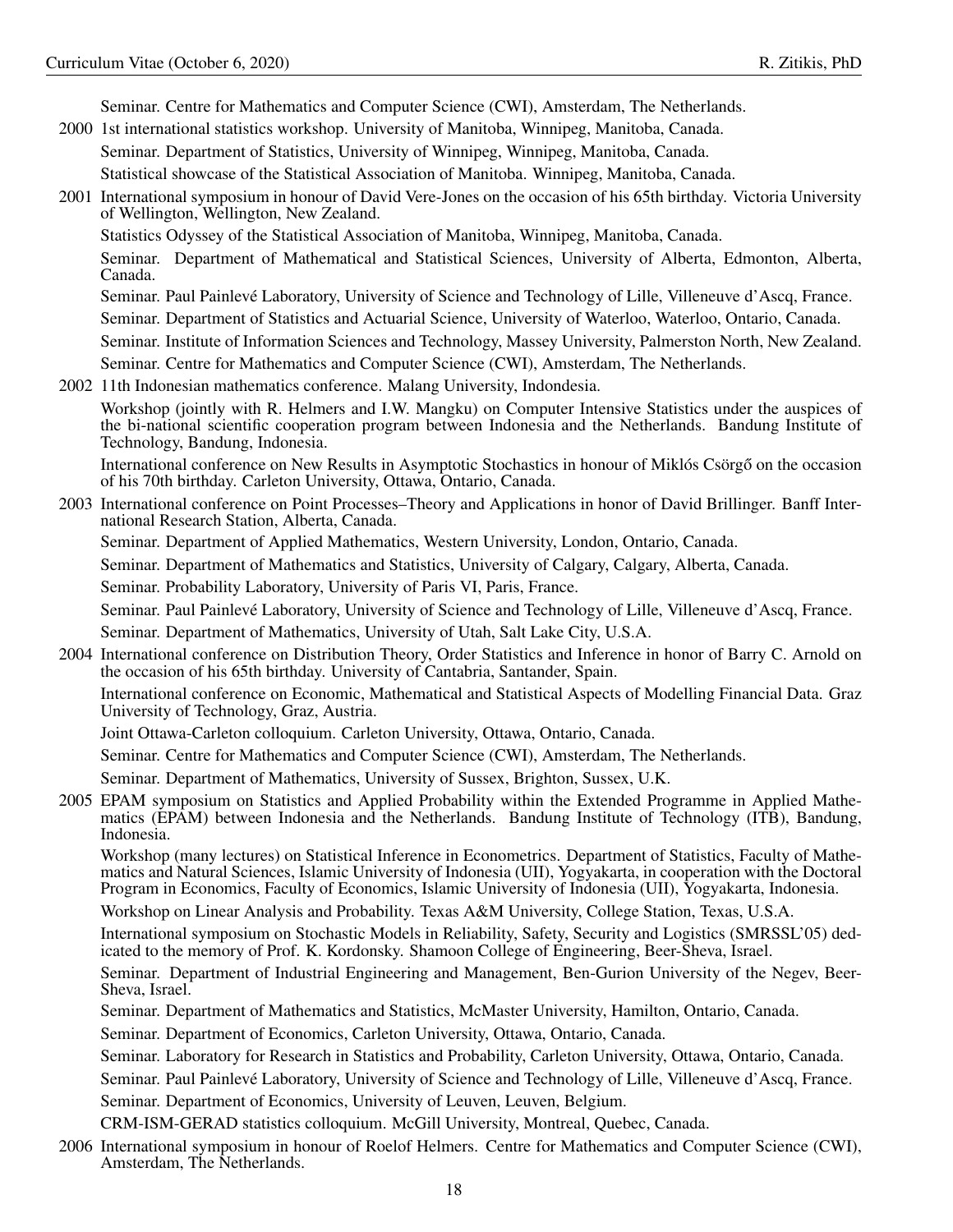Israel Statistical Association (ISA) annual meeting. Zichron-Ya'acov, Israel.

International workshop on Lorenz-Gini Type Asymptotic Methods in Statistics and their Applications. Laboratory for Research in Statistics and Probability, Carleton University, Ottawa, Ontario, Canada.

International conference on Advancing Health Equity. World Institute for Development Economics Research. United Nations University, Helsinki, Finland.

Meeting of Palmy Statisticians. AgResearch Ltd, Grasslands Research Centre, Palmerston North, and the Institute of Information Sciences and Technology, Massey University, Palmerston North, New Zealand.

Seminar. Department of Mathematical Sciences, Clemson University, Clemson, South Carolina, U.S.A.

Seminar. Department of Statistics, University of Haifa, Israel.

Seminar. Department of Industrial Engineering and Management, Ben-Gurion University of the Negev, Beer-Sheva, Israel.

2007 Israel Statistical Association (ISA) annual meeting. Shefayim, Israel.

International conference on Statistical Models for Financial Data (SMFD II). Graz University of Technology, Graz, Austria.

Session on Risk Measures in Actuarial Science at the Joint Statistical Meetings (JSM). Salt Lake City, Utah, U.S.A.

Seminar. College of Engineering and Science, Louisiana Tech University, Ruston, Louisiana, U.S.A.

- 2008 43rd Actuarial Research Conference (ARC). University of Regina, Saskatchewan, Canada.
- 2009 58th annual meeting of the Midwest Finance Association (MFA). Chicago, Illinois, U.S.A. 43rd annual conference of the Canadian Economics Association (CEA). University of Toronto, Ontario, Canada. 44th Actuarial Research Conference (ARC). University of Wisconsin in Madison, Wisconsin, U.S.A. Actuarial Research Group (ARG) seminar. Department of Statistical and Actuarial Sciences, Western University, London, Ontario, Canada.
- 2010 International symposium on Stochastic Models in Reliability Engineering, Life Science and Operations Management (SMRLO'10). Shamoon College of Engineering (SCE), Beer-Sheva, Israel.

61st annual conference of the New Zealand Statistical Association held in conjunction with the Statistical Methodologies Symposium celebrating the work of Professor Chin-Diew Lai. Massey University, Palmerston North, New Zealand.

Hydrology, Hydraulics and Water Resources in an Uncertain Environment (Water 2010) within the 10<sup>th</sup> international symposium on Stochastic Hydraulics (ISSH-2010) and 5<sup>th</sup> international conference on Water Resources and Environment Research (ICWRER-2010), Quebec City, Quebec, Canada.

Workshop (six lectures) on Empirical Processes in Econometrics: A Practitioner's Viewpoint. School in Statistics and Mathematics Applied to Finance, University of Milano–Bicocca, Italy.

- 2011 45th annual conference of the Canadian Economics Association (CEA). University of Ottawa, Ontario, Canada.
- 2012 Barcelona international conference on Advances in Statistics (BAS2012). CosmoCaixa Barcelona, Catalonia, Spain.

Conference on Advances in Interdisciplinary Statistics and Combinatorics. University of North Carolina at Greensboro, North Carolina, U.S.A.

2014 Conference on Advances in Interdisciplinary Statistics and Combinatorics. University of North Carolina at Greensboro, North Carolina, U.S.A.

Workshop (four lectures) on Enterprise Risk Management, Regulation, and Governance delivered to a visiting Chinese delegation of certified public accountants and asset appraisers under the auspices of the Beijing Institute of Certified Public Accountants. London, Ontario, Canada.

Lecture on Measuring Risk: Issues and Solutions delivered as a part of the seminar on Operational Risk and Risk Measurement. Ivey Tangerine Leadership Centre, Toronto, Ontario, Canada.

Seminar. Department of Statistics and Quantitative Methods, University of Milano–Bicocca, Italy.

7th international conference of the European Research Consortium for Informatics and Mathematics (ERCIM) working group on Computational and Methodological Statistics (CMStatistics). University of Pisa, Italy.

- 2015 8th international conference of the European Research Consortium for Informatics and Mathematics (ERCIM) working group on Computational and Methodological Statistics (CMStatistics). University of London, U.K.
- 2016 Seminar. Quantact Actuarial and Financial Mathematics Laboratory, Laval University, Quebec, Canada. 8th international workshop on Applied Probability (IWAP2016). Toronto, Ontario, Canada. International conference on Statistical Distributions and Applications. Niagara Falls, Canada. Ulam Seminar. Department of Mathematics, University of Colorado at Boulder, Colorado, U.S.A.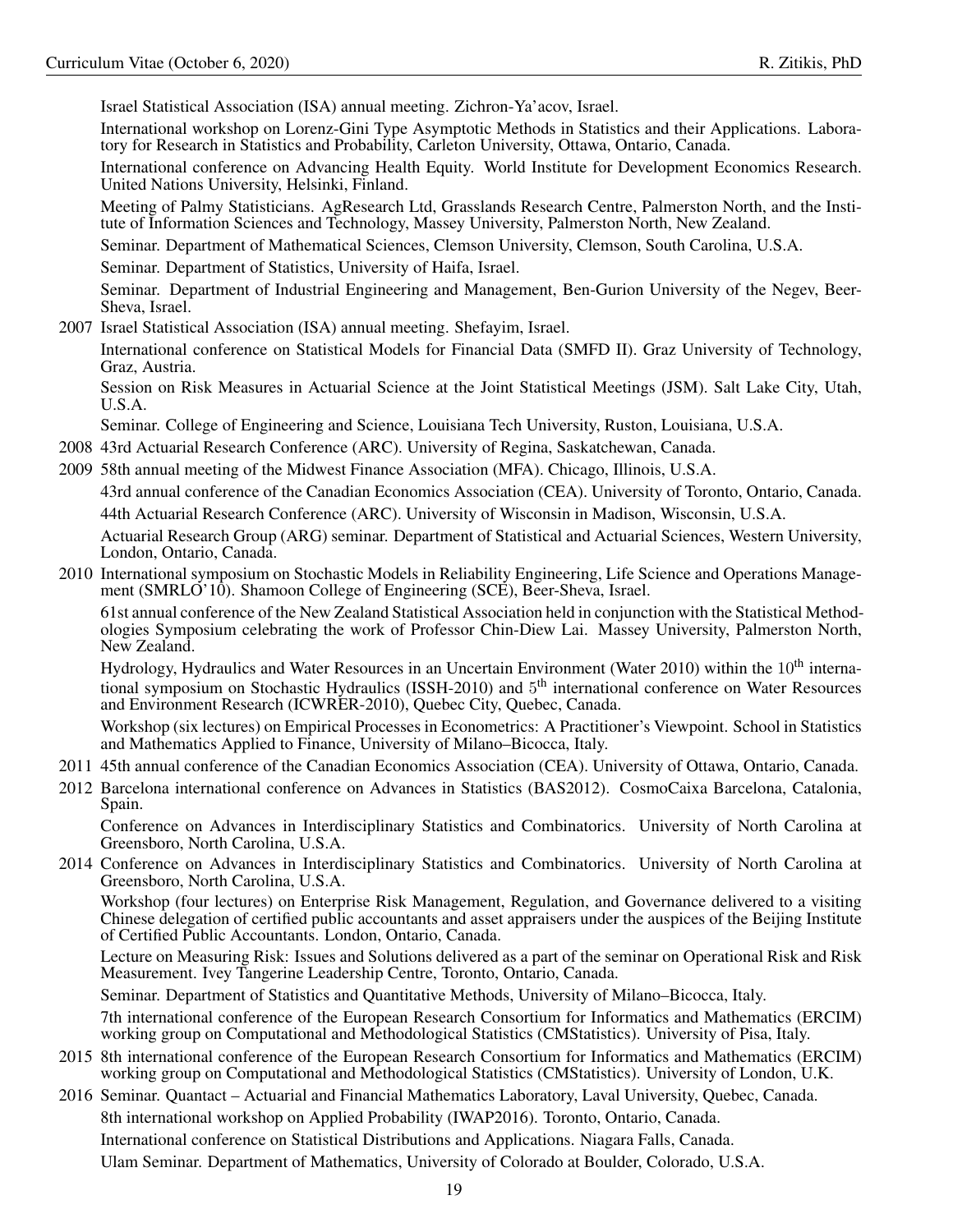Probability seminar. Department of Mathematics, University of Colorado at Boulder, Colorado, U.S.A. Annual meeting of the Casualty Actuarial Society (CAS). Orlando, Florida, U.S.A.

Seminar. Department of Statistics and Actuarial Science, University of Waterloo, Waterloo, Ontario, Canada.

- 2017 Econometrics of Risk and Uncertainty 34th meeting of the Canadian Econometric Study Group (CESG). Toronto, Ontario, Canada.
- 2018 Risk and Insurance Studies Centre (RISC) forum, scheduled as part of the Centre for Financial Industries. Fields Institute, Toronto, Ontario, Canada.

11th international conference of the European Research Consortium for Informatics and Mathematics (ERCIM) working group on Computational and Methodological Statistics (CMStatistics). University of Pisa, Italy.

2019 Quantitative Risk Management and Financial Technology – 1st Waterloo conference in Statistics, Actuarial Science and Finance (WatSAF1). University of Waterloo, Ontario, Canada.

Seminar. Risk and Insurance Studies Centre (RISC) & Department of Mathematics and Statistics, York University, Toronto, Ontario, Canada.

International conference on Statistical Distributions and Applications (ICOSDA 2019). Grand Rapids, Michigan, U.S.A.

Actuarial seminar. Department of Mathematical Sciences, University of Wisconsin-Milwaukee, Wisconsin, U.S.A.

Colloquium. Department of Mathematical Sciences, University of Wisconsin-Milwaukee, Wisconsin, U.S.A.

Risk and Insurance Studies Centre (RISC) forum on Inclusive Insurance and Sustainable Development Goals, scheduled as part of the Fields Institute activities. Fields Institute, Toronto, Ontario, Canada.

Risk and Insurance Day 2019. London School of Economics and Political Science, London, U.K.

12th international conference of the European Research Consortium for Informatics and Mathematics (ERCIM) working group on Computational and Methodological Statistics (CMStatistics). University of London, U.K.

2020 International conference on Distributions and Inequality Measures in Economics (DIME 2020). University of Milano–Bicocca, Italy.

# <span id="page-19-0"></span>Service to profession

# <span id="page-19-1"></span>PROFESSIONAL MEMBERSHIPS

American Statistical Association (ASA): *Member* Canadian Econometrics Study Group (CESG): *Member* Canadian Operational Research Society (CORS): *Member* European Research Consortium for Informatics and Mathematics (ERCIM), Working Group on Computational and Methodological Statistics (CMStatistics): *Member* Gnedenko e-Forum – International Group on Reliability (IGOR): *Member* Institute of Mathematical Statistics (IMS): *Life Member* Institute for Operations Research and the Management Sciences (INFORMS): *Member* International Chinese Statistical Association (ICSA): *Permanent Member* Research Group in Mathematical Inequalities and Applications (RGMIA): *Member* Society for Financial Econometrics (SoFiE): *Founding Member*

# <span id="page-19-2"></span>GRANT REVIEWER

AXA / Fonds AXA pour la Recherche, France, 2018–2019 City University of New York (CUNY) Research Awards Program, U.S.A., 1999, 2001 Czech Science Foundation (GAČR), Czech Republic, 2012, 2014 Fonds de recherche du Québec – Société et culture (FRQSC), Québec, Canada, 2012 Israel Science Foundation (ISF), Israel, 2013 Mathematics of Information Technology and Complex Systems (MITACS), Canada, 2020 National Science Foundation (NSF), U.S.A., 2010, 2012 National Security Agency (NSA), U.S.A., 2013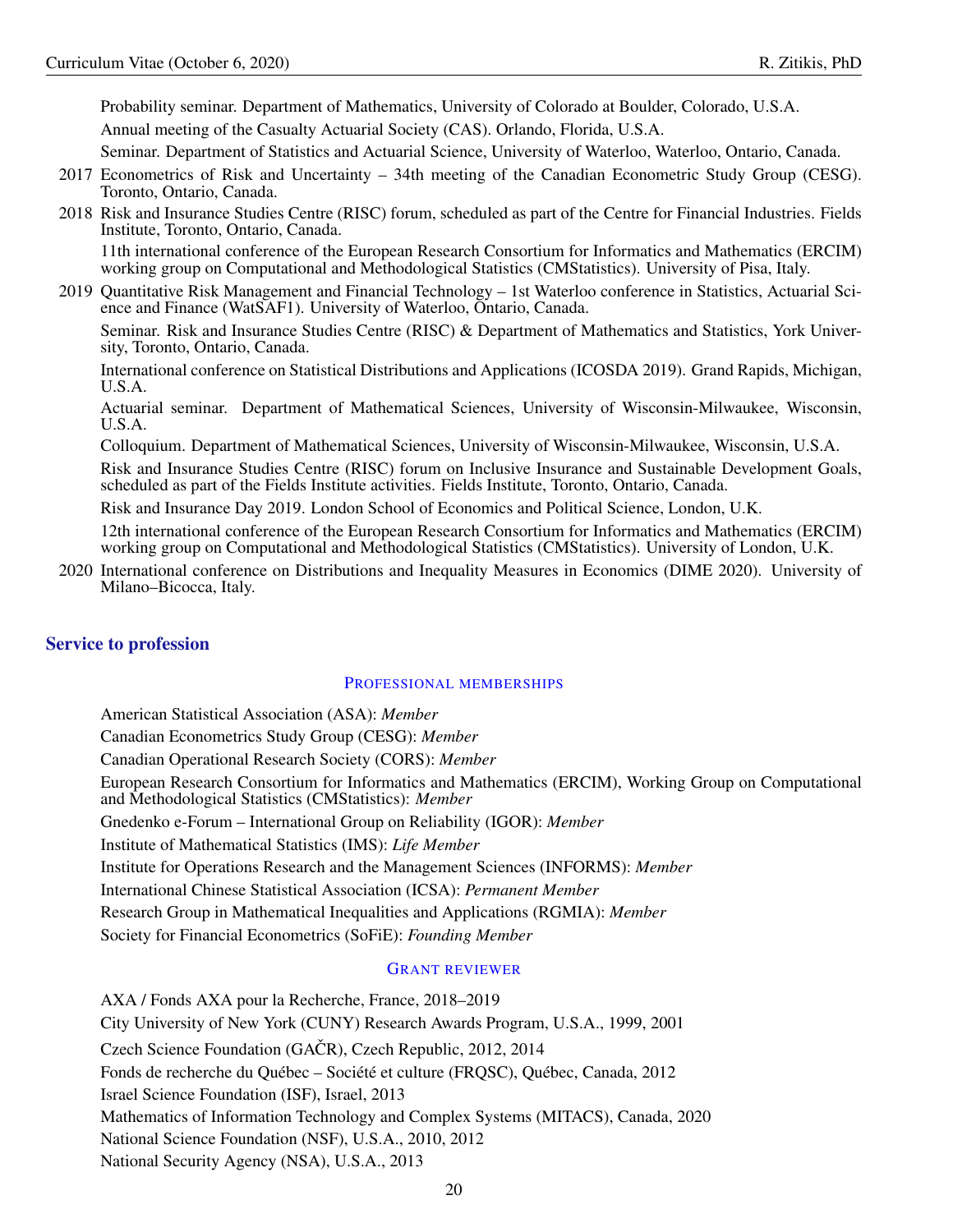Natural Sciences and Engineering Research Council (NSERC), Canada 2002–2003 2003–2004 2004–2005 2005–2006 2006–2007 2007–2008 2011–2012 2016–2017 2018–2019

Ohio University Research Council (OURC), Ohio, U.S.A., 2018

Royal Society of Edinburgh (RSE) International Exchange Programme, Scotland, U.K., 2008

### <span id="page-20-0"></span>REVIEWER FOR HIGH-LEVEL PROMOTIONS AND AWARDS

Requested by heads/chairs, deans, (vice-)presidents

Promotion and/or tenure – Israel, 2012, 2014

Distinguished/endowed professorships, headships, senior awards, etc.

– U.S.A., 2011, 2012, 2013

# <span id="page-20-1"></span>PAST EDITORIAL WORK

[Journal of Probability and Statistics](https://www.hindawi.com/journals/jps/)

- Published by Hindawi Publishing Corporation
- Member of the Editorial Board  $(2008-2016)$
- Lead Guest Editor (2009–2010) of the special issue on [Actuarial and Financial Risks: Models, Statistical](https://www.hindawi.com/journals/jps/si/835618/) [Inference, and Case Studies,](https://www.hindawi.com/journals/jps/si/835618/) co-edited jointly with E. Furman, A. Necir, J. Nešlehová, and M.L. Puri

### <span id="page-20-2"></span>ONGOING EDITORIAL WORK

### [Metron – International Journal of Statistics](https://www.springer.com/statistics/journal/40300?detailsPage=editorialBoard)

- Co-published by Springer, and the Dipartimento di Scienze Statistiche, Sapienza Università di Roma, Italy
- $-$  Associate Editor (2007–present)

# [Journal of Statistics and Management Systems \(JSMS\)](https://www.tandfonline.com/action/journalInformation?show=editorialBoard&journalCode=tsms20)

- Co-published by Taylor  $\&$  Francis Group, and TARU Publications
- Associate Editor (2013–2017; renewed for 2018-2022)

### [Journal of Statistical Theory and Practice \(JSTP\)](https://www.springer.com/statistics/journal/42519?detailsPage=editorialBoard)

- Published by Springer
- Associate Editor (2010–present)

# [Journal of Mathematical Finance \(JMF\)](https://www.scirp.org/journal/jmf/)

- Published by Scientific Research Publishing Inc
- Member of the Editorial Advisory Board (2011–present)

# [Journal of Risk and Financial Management \(JRFM\)](https://www.mdpi.com/journal/jrfm/editors)

- Published by Multidisciplinary Digital Publishing Institute (MDPI)
- Member of the Editorial Board (2019–2021)

### [Risks](https://www.mdpi.com/journal/risks/editors)

– Published by Multidisciplinary Digital Publishing Institute (MDPI)

- Lead Guest Editor ([2](#page-20-3)018–2019) of the special issue<sup>2</sup> on [Risk, Ruin and Survival: Decision Making in](https://www.mdpi.com/journal/risks/special_issues/Risk_Ruin_Survival) [Insurance and Finance,](https://www.mdpi.com/journal/risks/special_issues/Risk_Ruin_Survival) co-edited jointly with J. Ren and K. Sendova
- Member of the Editorial Board  $(2019–2021)$
- Member of the Evaluation Committee for the 2019 Risks Best Paper Awards

# Silesian Statistical Review (Śląski Przegląd Statystyczny)

- Published by Wrocław University of Economics, Poland
- Member of the Editorial Board (2016–present)

# [Statistics & Applications \(Statistica & Applicazioni\)](http://statisticaeapplicazioni.vitaepensiero.it/la-rivista.html)

- Published by Vita e Pensiero, Milan, Italy
- Member of the Scientific Committee (2014–present)

# [TARU Journal of Organizational Behavior and Analytics \(TJOBA\)](https://www.tarupublications.com/tjoba.html)

- Co-published by Taylor & Francis Group, and TARU Publications
- Associate Editor (2019-2023)

<span id="page-20-3"></span> $2$ The special issue has been published as an open-access [book](https://www.mdpi.com/books/pdfview/book/2155) (212 pages) by the Multidisciplinary Digital Publishing Institute (MDPI), Basel, Switzerland; ISBN 978-3-03928-516-7 (pbk); ISBN 978-3-03928-517-4 (pdf).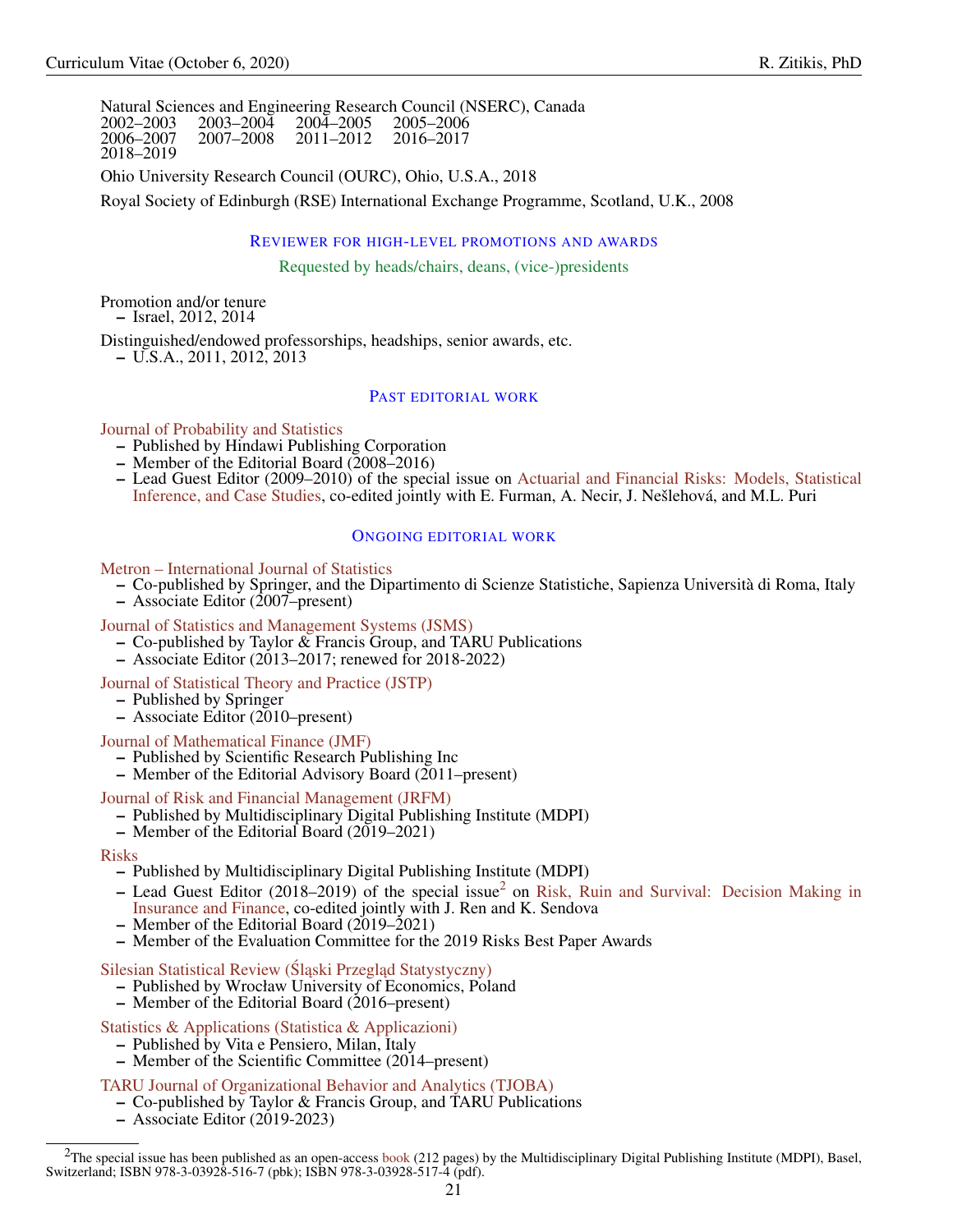### <span id="page-21-0"></span>CONFERENCE CHAIR, ORGANIZER, DISCUSSANT, ETC.

My participation at many of these events was possible due to generous support by host institutions, and I gratefully acknowledge this

- 2000 Organizer (jointly with L. Wang) of the 1st international statistics workshop. University of Manitoba, Winnipeg.
- 2001 Organizer (jointly with J. Brewster, J. Fu, and L. Wang) of the 2nd international statistics workshop. University of Manitoba, Winnipeg.
- 2002 Organizer (jointly with R. Helmers and I.W. Mangku) of the workshop on Computer-Intensive Statistics under the auspices of the bi-national scientific cooperation program between Indonesia and the Netherlands. Bandung Institute of Technology, Bandung, Indonesia,
- 2004 Chair of a session at the international conference on Distribution Theory, Order Statistics and Inference in honor of Barry C. Arnold on the occasion of his 65th birthday. Santander, Spain.
- 2005 Organizer and Chair of the session on Statistical Inference and Empirical Processes in Reliability at the international symposium on Stochastic Models in Reliability, Safety, Security and Logistics (SMRSSL'05) dedicated to the memory of Prof. K. Kordonsky. Shamoon College of Engineering, Beer-Sheva, Israel. Organizer of the workshop on Statistical Inference in Econometrics. Department of Statistics. Faculty of Mathematics and Natural Sciences, Islamic University of Indonesia (UII), Yogyakarta, in cooperation with the Doctoral
- 2007 Organizer of the topic-contributed session on Risk Measures in Actuarial Science at the 2007 Joint Statistical Meetings, Salt Lake City, Utah, U.S.A. Sponsored by sections on Nonparametric Statistics, Risk Analysis, and Business and Economics Statistics of the American Statistical Association.
- 2009 Discussant at the Midwest Finance Association (MFA) 58th annual meeting. Chicago, Illinois, U.S.A.

Program in Economics, Faculty of Economics, Islamic University of Indonesia (UII), Yogyakarta.

Discussant at the Canadian Economics Association (CEA) 43rd annual conference. University of Toronto, Ontario, Canada.

Moderator at the 44th Actuarial Research Conference (ARC). University of Wisconsin in Madison, Wisconsin, U.S.A.

2010 Organizer (jointly with Edward Furman) and Chair of the session on Measuring Insurance Risks at the international symposium on Stochastic Models in Reliability Engineering, Life Science and Operations Management (SMRLO'10). Shamoon College of Engineering (SCE), Beer-Sheva, Israel.

Organizer and Chair of the Canadian Experimental and Behavioural Economics Research Group (CEBERG) session on Expected Utility: Mathematics and Philosophy at the Canadian Economics Association (CEA) 44th annual conference. Quebec City, Quebec, Canada.

Chair of several sessions at the 61st annual conference of the New Zealand Statistical Association held in conjunction with the Statistical Methodologies Symposium celebrating the work of Professor Chin-Diew Lai. Massey University, Palmerston North, New Zealand.

Member of the Organizing Committee of Hydrology, Hydraulics and Water Resources in an Uncertain Environment (Water 2010), 10<sup>th</sup> international symposium on Stochastic Hydraulics (ISSH-2010), and 5<sup>th</sup> international conference on Water Resources and Environment Research (ICWRER-2010). Quebec City, Quebec, Canada.

Organizer (jointly with A. Necir) and Chair of the session on Risk Measures for Extreme Events at the international meeting on Hydrology, Hydraulics and Water Resources in an Uncertain Environment (Water 2010), 10<sup>th</sup> international symposium on Stochastic Hydraulics (ISSH-2010), and 5<sup>th</sup> international conference on Water Resources and Environment Research (ICWRER-2010). Quebec City, Quebec, Canada.

2011 Discussant of several papers at the Canadian Economics Association (CEA) 45th annual conference. University of Ottawa, Ontario, Canada.

Organizer (with Francesca Greselin) and Chair of the session on New Trends in Measuring Inequality at the Canadian Economics Association (CEA) 45th annual conference. University of Ottawa, Ontario, Canada.

Member of the Advisory Board of the international conference on Applied Mathematical Sciences (ICAPMS-2011). Gujarat University, Ahmedabad, India.

2012 Chair of a session at the Barcelona international conference on Advances in Statistics (BAS2012). CosmoCaixa Barcelona, Catalonia, Spain.

Member of the International Advisory Committee of the international conference on Advances in Interdisciplinary Statistics and Combinatorics. University of North Carolina at Greensboro, North Carolina, U.S.A.

Organizer and Chair of two academic sessions on Statistical Modeling and Inference in Economics and Insurance at the international conference on Advances in Interdisciplinary Statistics and Combinatorics. University of North Carolina at Greensboro, North Carolina, U.S.A.

2014 Member of the Scientific Program Committee of the Flint international conference on Flint: One City–One Hundred Years Under Variability. Kettering University, Flint, Michigan, U.S.A.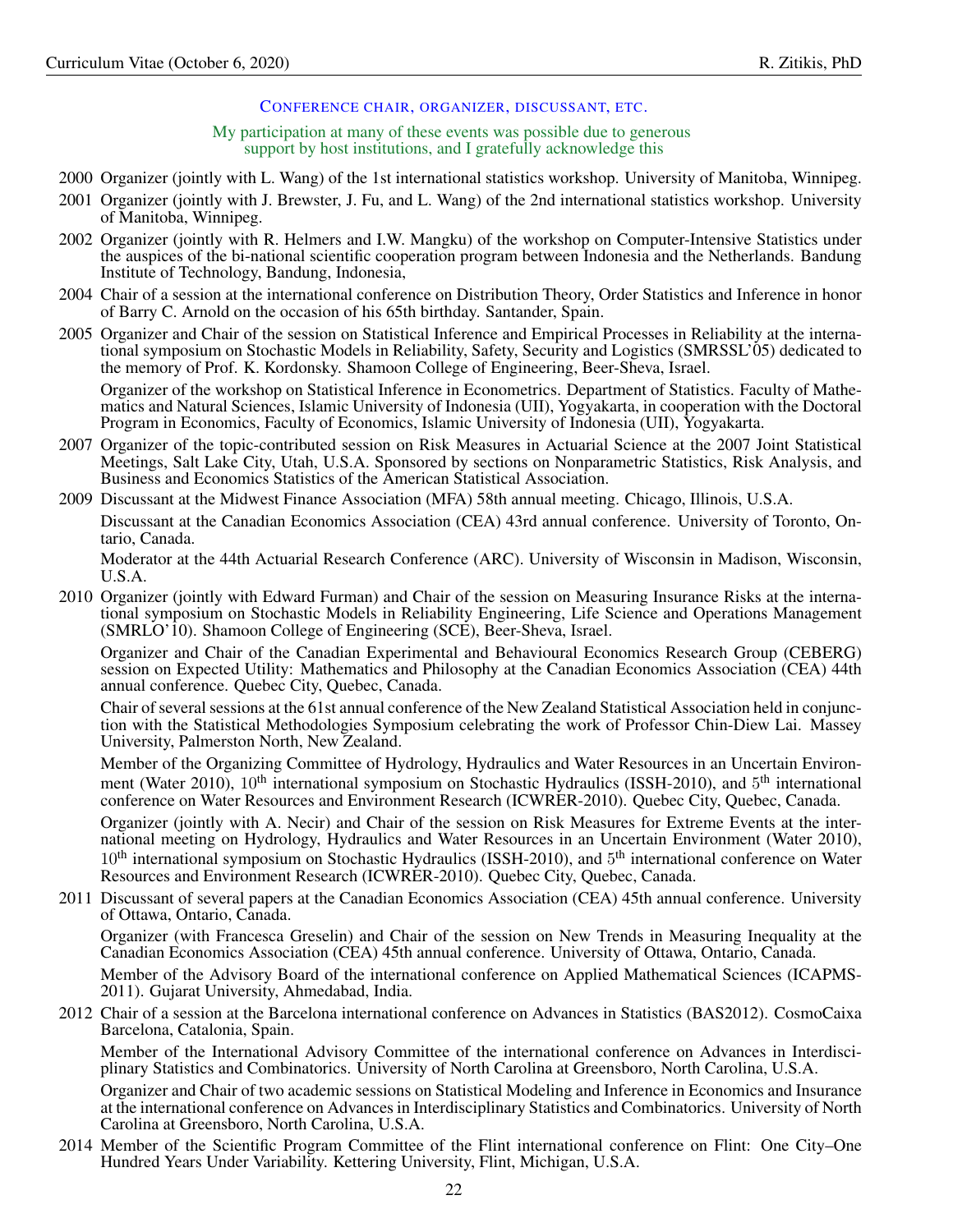Member of the International Advisory Committee of the international conference on Advances in Interdisciplinary Statistics and Combinatorics. University of North Carolina at Greensboro, North Carolina, U.S.A.

Organizer and Chair of the session on Risk Analytics at the international conference on Advances in Interdisciplinary Statistics and Combinatorics. University of North Carolina at Greensboro, North Carolina, U.S.A.

- 2018 Organizer (jointly with F. Greselin) of the invited session on Tinkering with Gini: Adaptations of the Old Idea to Present-day Realities at the 11th international conference of the European Research Consortium for Informatics and Mathematics (ERCIM) working group on Computational and Methodological Statistics (CMStatistics). University of Pisa, Italy.
- 2019 Member of the Scientific Program Committee of the workshop on Frontier Areas in Financial Analytics at the Centre for Quantitative Analysis and Modelling (Fields-CQAM). Fields Institute, Toronto, Ontario, Canada.

Organizer (jointly with J. Ren) of the workshop on Financial Analytics for Property and Casualty Insurance within the interdisciplinary thematic program on Frontier Areas in Financial Analytics at the Centre for Quantitative Analysis and Modelling (Fields-CQAM). Fields Institute, Toronto, Ontario, Canada.

Member of the Scientific Program Committee of the international conference on Statistical Distributions and Applications (ICOSDA 2019). Eberhard Conference Center, Grand Rapids, Michigan, U.S.A.

Organizer of the topic-invited session on Risk Measures: Theory, Inference, and Applications at the international conference on Statistical Distributions and Applications (ICOSDA 2019). Eberhard Conference Center, Grand Rapids, Michigan, U.S.A.

Organizer (jointly with D. Escobar) of the invited session on Risk Measures, Inference, and Applications at the 12th international conference of the European Research Consortium for Informatics and Mathematics (ERCIM) working group on Computational and Methodological Statistics (CMStatistics). University of London, U.K.

2020 Co-organizer (jointly with K. Goda, S. Li, J. Ren, and K. Sendova) of the 6th annual Workshop on Insurance Mathematics (WIM), Western University, London, Ontario, Canada.

Chair of the plenary session on Inferential Techniques in Inequality Measurement at the international conference on Distributions and Inequality Measures in Economics (DIME 2020). University of Milano–Bicocca, Italy.

# <span id="page-22-0"></span>Teaching: individual supervision

# <span id="page-22-1"></span>UNDERGRADUATES

- 2015 2016 Xiao Hang (Helen) Dong
	- Scholar's Electives Program (2200E).
	- Final project *"Making Optimal Decisions under Uncertainty: Is the Current Outcome Better than the Unknown One?"*
	- Defence at Western University, London, Ontario, Canada.
- 2017 (May–August) Luke Helpard
	- Natural Sciences and Engineering Research Council Undergraduate Student Research Award (NSERC USRA).
	- Project *"Statistical Insights into Military Recruitment, Performance, and Retention."*
	- Defence at Western University, London, Ontario, Canada.
- 2020 (May–August) Ningsong Shen
	- Natural Sciences and Engineering Research Council Undergraduate Student Research Award (NSERC USRA).
	- Project *"Risks, Classification, and Pattern Recognition."*
	- Defence at Western University, London, Ontario, Canada.

# <span id="page-22-2"></span>MASTER'S STUDENTS

- 2001 2003 Mihaela Paun
	- M.Sc. thesis *"Indices of Economic Inequality and their Empirical Estimation."*
	- Defence at Western University, London, Ontario, Canada.
	- In 2003 Mihaela started her Ph.D. studies at Louisiana Tech University (further details under "doctoral students").
- 2002 2003 Radu Constantinescu
	- M.Sc. project *"Empirical Estimation of Risk Measures in Actuarial Science."*
	- Defence at Western University, London, Ontario, Canada.
	- Joint supervision with Bruce L. Jones (Western University).
	- In 2003 Radu started his employment at the insurance company *Allianz Group*.
- 2005 2007 Amit Shelef
	- M.Sc. thesis *"Constructing Statistical Tests for Comparing Absolute Concentration Curves."*
	- Defence at Ben-Gurion University of the Negev, Beer-Sheva, Israel.
	- Joint supervision with Edna Schechtman (Ben-Gurion University of the Negev).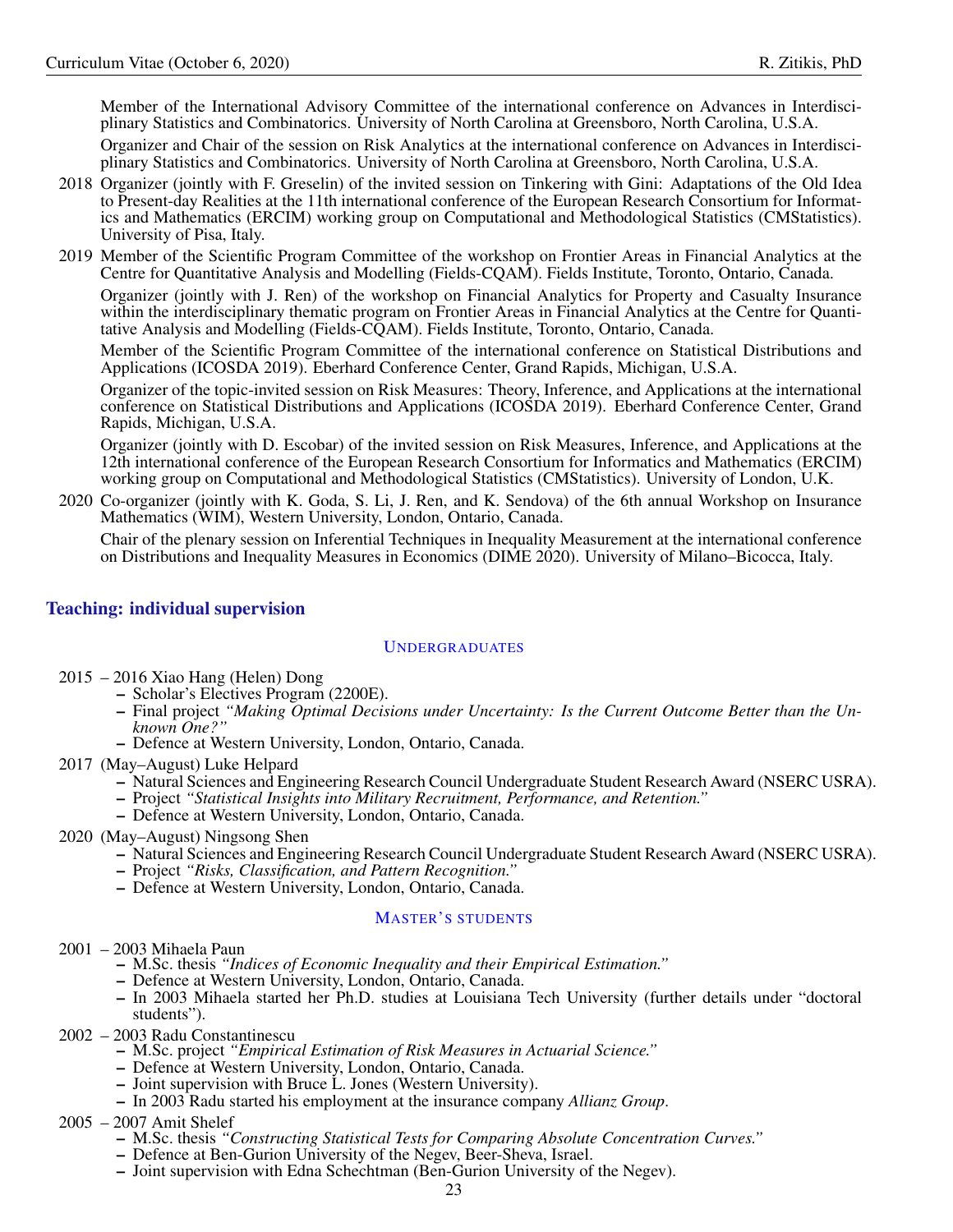- In 2007 Amit started her Ph.D. studies at Ben-Gurion University of the Negev, Beer-Sheva, Israel.
- 2006 2007 Anna Dinaburg and Elad Moshe
	- 4 th year final project *"Evaluating Statistical Properties of Overlapping Measures."*
	- Defence at Ben-Gurion University of the Negev, Beer-Sheva, Israel.
	- Joint supervision with Edna Schechtman (Ben-Gurion University of the Negev).
	- In 2007 Anna and Elad started their employment within the Israel Defence Forces.
- 2008 2009 Feng (Dio) Qiu
	- M.Sc. project *"Weighted Premiums and CAPM."*
	- Defence at Western University, London, Ontario, Canada.
	- Joint supervision with Bruce L. Jones (Western University).
- 2008 2009 Ye (Raymond) Zhang
	- M.Sc. project *"Conditional Tail Expectation, its Variations and Applications."*
	- Defence at Western University, London, Ontario, Canada.
	- Joint supervision with Jiandong Ren (Western University).
	- In 2009 Raymond started his Ph.D. studies at Western University (further details under "doctoral students").
- 2011 2012 Wenwei (Rio) Su
	- M.Sc. project *"Classification Methods, Algorithms, and their Comparison."*
	- Defence at Western University, London, Ontario, Canada.
	- Joint supervision with Zinovi Krougly (Western University).
- 2012 2013 Long Wen
	- M.Sc. project *"The Determinants of Derivative Usage and Firm Value: The Case of Chinese Non-financial Companies."*
	- Defence at Western University, London, Ontario, Canada.
	- In 2013 Long started his NSERC supported Research Assistant position at the Centre for Optimization and Decision Science, Thompson Rivers University, British Columbia.
	- In 2014 Long started his Ph.D. studies at the University of Nottingham, Ningbo Campus, China.
- 2012 2013 Jiang Wu
	- M.Sc. project *"The Core-Periphery Model and the Increasing Returns Framework."*
	- Defence at Western University, London, Ontario, Canada.
	- In 2013 Jiang started his Ph.D. studies at Western University (further details under "doctoral students").
- 2013 2014 Boris Garbuzov
	- M.Sc. project *"A Comparative Study of Clinical and Economic Efficiencies: A Glimpse of the Use of Anti-Myorelaxant Sugammadex in Canada, Russia, and Ukraine."*
	- Defence at Western University, London, Ontario, Canada.
	- In 2014 Boris started his Ph.D. studies at the University of Toronto.
- 2013 2014 Yuxuan (Celia) Wu
	- M.Sc. project *"Enterprise Risk Management: Recent Techniques and Case Studies."*
	- Defence at Western University, London, Ontario, Canada.
- 2013 2014 Yancheng Cai
	- M.Sc. project *"Co-monotonicity and Its Role in Insurance."*
	- Defence at Western University, London, Ontario, Canada.
	- Joint supervision with Jiandong Ren (Western University).
- $2014 2015$  Shiging Chen
	- M.Sc. project *"Mortality Modelling and Life Insurance: Frailty Models in Heterogeneous Populations with a Case Study."*
	- Defence at Western University, London, Ontario, Canada.
	- In 2016 Shiqing started her employment at London Life Insurance Company, London, Ontario.
- 2014 2015 Kiran Raj Panta
	- M.Sc. project *"Survival Analysis Methods and Their Uses in Life and Non-Life Insurance: an Exploration of Their Pros and Cons with Illustrative Examples."*
	- Defence at Western University, London, Ontario, Canada.
- 2015 2016 Ren (Frank) Fu
	- M.Sc. project *"Customized Bundling Strategies for Information Goods: Classification, Examples, and Modelling."*
	- Defence at Western University, London, Ontario, Canada.
	- In 2016 Frank started his employment at PureFacts Financial Solutions, Toronto, Ontario, Canada.
- 2016 2017 Lingzhi Chen
	- M.Sc. project *"Measuring and Comparing Student Performance: A New Technique for Assessing Associations."*
	- Defence at Western University, London, Ontario, Canada.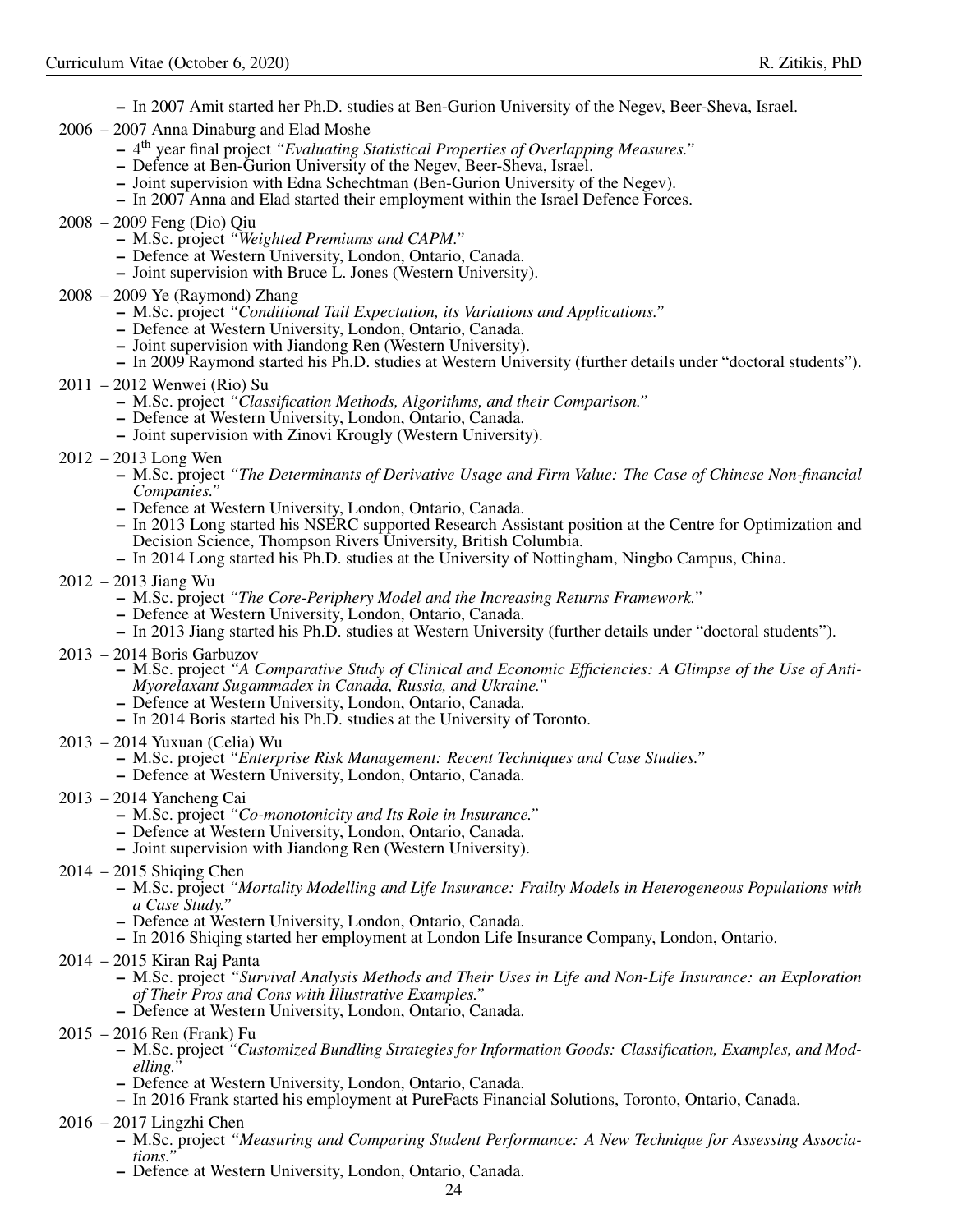– In 2017 Lingzhi started her Ph.D. studies at Western University (further details under "doctoral students"). 2016 – 2017 Ang Li

- M.Sc. project *"Pricing Insurance Products Under the Uncertainty of Costs and Demand."*
- Defence at Western University, London, Ontario, Canada.
- Joint supervision with Jiandong Ren (Western University).
- In 2017 Ang started his Ph.D. studies at Western University (further details under "doctoral students").
- 2017 2018 Hao Liu
	- M.Sc. project *"Stochastic Volatility Modeling and Option Pricing in a LIBOR Market Model."*
	- Defence at Western University, London, Ontario, Canada.
- 2017 2018 Abbas Dadashi
	- M.Sc. project *"Dynamic Market-risk Measurement of Multi-stock Portfolios Using Multivariate Time Series Analysis."*
	- Defence at Western University, London, Ontario, Canada.
- 2017 2018 Farzaneh Rahmdel
	- M.Sc. project *"Exposure at Default Model in Credit Risk."*
	- Defence at Western University, London, Ontario, Canada.
- 2017 2018 Fatemeh Ferdosian
	- M.Sc. project *"Measuring Risk in Chemical Processes: Factors, Methods, and Decision Making."*
	- Defence at Western University, London, Ontario, Canada.
	- In 2018 Fatemeh started her employment at DuPont Canada, Kingston, Ontario, Canada.
- 2018 2019 Yulin Wang
	- M.Sc. project *"Momentum Trading Strategy and Time Series Prediction of Stock Market."*
	- Defence at Western University, London, Ontario, Canada.
- 2018 2019 Utsa Karan
	- M.Sc. project *"InsurTech: Bridging Natural and Machine Intelligence for Calculating Insurance Premiums."*
	- Defence at Western University, London, Ontario, Canada.
	- In 2019 Utsa started her employment as a Manager of Data Analytics at TVOntario (TVO), Toronto, Ontario, Canada.
- 2019 2020 Yue Gu
	- M.Sc. project *"Assessing Financial Risks Associated with Health Insurance and Actual Health-related Costs."*
	- Defence at Western University, London, Ontario, Canada.
- 2019 2020 Reza Mosayebi Kulluje
	- M.Sc. project *"Empirical Assessment of GARCH and Deep Learning Option Pricing Methods."*
	- Defence at Western University, London, Ontario, Canada.
- 2019 2020 Dongfang Zhao
	- M.Sc. project *"A Statistical Analysis of the 2020 U.S. Stock Market Fall Using Historical Financial Crisis Period Data and Time Series Techniques."*
	- Defence at Western University, London, Ontario, Canada.
- 2020 2021 Jingshi Luo
	- M.Sc. thesis *"TBA."*
		- Defence at Western University, London, Ontario, Canada.
		- Joint supervision with Xingfu Zou (Western University).
- 2020 2021 Neal Jackett
	- M.Sc. project *"TBA."*
		- Defence at Western University, London, Ontario, Canada.
- 2020 2021 Mohsen Mollahajiaghari
- M.Sc. project *"TBA."*
	- Defence at Western University, London, Ontario, Canada.

# <span id="page-24-0"></span>DOCTORAL STUDENTS

- 2003 2006 Mihaela Paun
	- Ph.D. thesis "*Measuring Inequality: Statistical Inference with Applications."*
	- Defence at Louisiana Tech University, Ruston, Louisiana, U.S.A.
	- Joint supervision with Raja Nassar (Louisiana Tech University).
	- In 2006 Mihaela started her employment as an Assistant Professor at Louisiana Tech University, U.S.A.
	- In 2017 Mihaela became Full Professor of Applied Statistics in the Faculty of Administration and Business at the University of Bucharest, with habilitation in Cybernetics and Statistics at the Economic Cybernetics and Statistics Doctoral School of the Bucharest University of Economic Studies, Bucharest, Romania.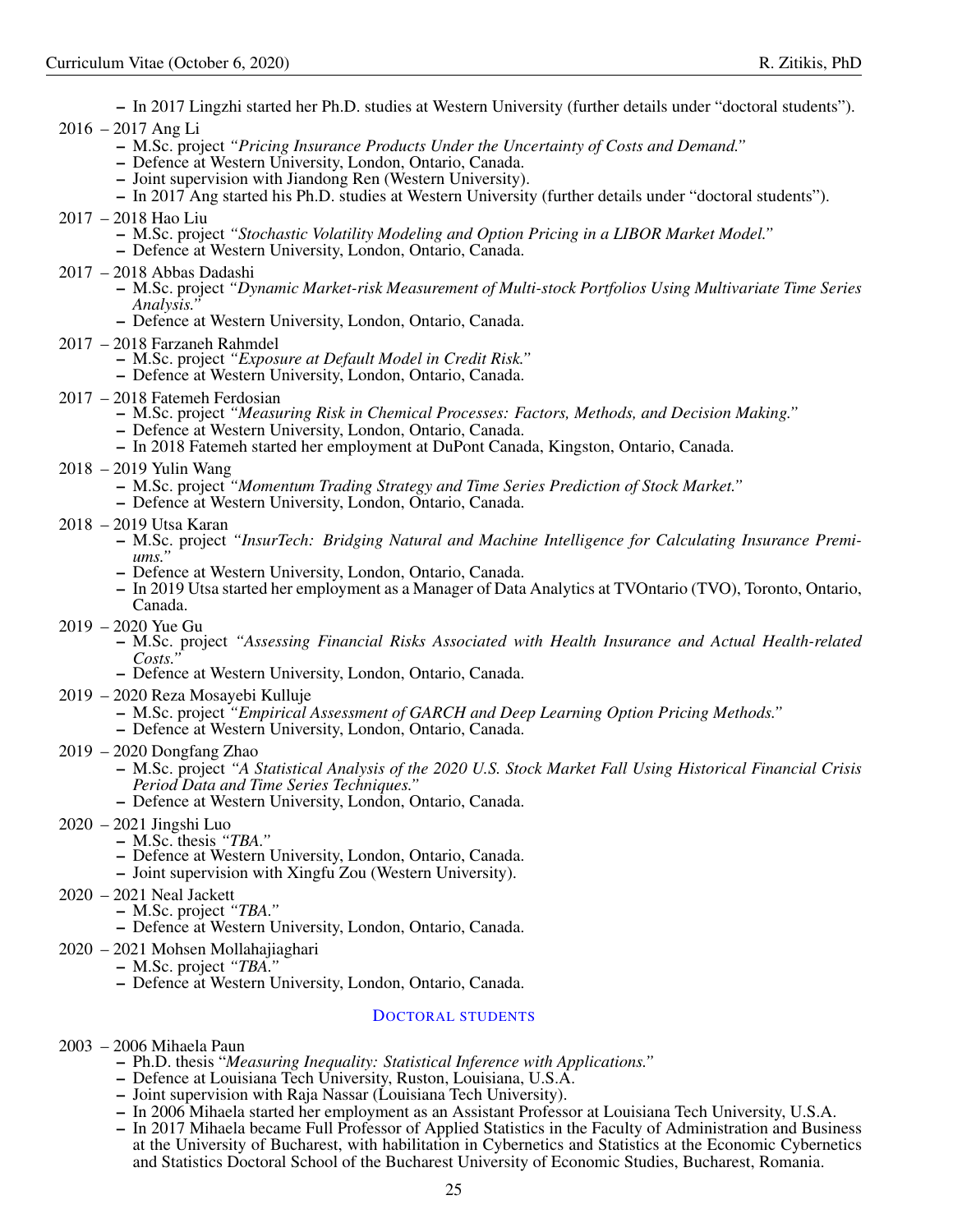# 2004 – 2008 Nao Mimoto

- Ph.D. thesis "*Statistical Inference for Densities and Related Indices."*
- Defence at Western University, London, Ontario, Canada.
- Joint supervision with Lajos Horváth (University of Utah, Salt Lake City).
- In 2008 Nao joined Department of Statistics and Probability at Michigan State University, East Lansing, as a Visiting Assistant Professor.
- In 2018, Nao became a tenured Associate Professor at the University of Akron, Ohio, U.S.A.
- 2009 2014 Ye (Raymond) Zhang
	- Ph.D. thesis *"Decision Theory Based Models in Insurance and Beyond."*
	- Defence at Western University, London, Ontario, Canada.
	- Joint supervision with Jiandong Ren (Western University).
	- In 2014 Raymond joined the Department of Statistics at Miami University, Oxford, Ohio, as a Visiting Assistant Professor, and in 2015 joined Arizona State University, Tempe, U.S.A.
- 2010 2013 Martín Egozcue
	- Ph.D. thesis *"Essays on Behavioral Decision Making."*
	- Defence at the University of the Republic, Montevideo, Uruguay.
	- Joint supervision with Jorge Ponce (University of the Republic and the Central Bank of Uruguay).
	- Martin works as Financial Manager at Norte Construcciones S.A., Punta del Este, and also teaches at various universities in Uruguay.
- 2011 2015 Danang Teguh Qoyyimi
	- Ph.D. thesis *"A Novel Method for Assessing Co-Monotonicity: an Interplay between Mathematics and Statistics with Applications."*
	- Defence at Western University, London, Ontario, Canada.
	- Danang's PhD study was supported by the Directorate General of Human Resources for Science, Technology, and Higher Education of Indonesia.
	- In 2016, Danang resumed his permanent employment at Gadjah Mada University, Yogyakarta, where he had been employed since 2008.
- 2013 2017 Jiang Wu
	- Ph.D. thesis *"Statistical Modelling, Optimal Strategies and Decisions in Two-Period Economies."*
	- Defence at Western University, London, Ontario, Canada.
	- Right after the defence, Jiang joined the Arizona State University's School of Sustainability as a Visiting Scholar, and afterward resumed his tenured employment (promoted to Associate Professor in 2019) at the Central University of Finance and Economics (CUFE), Beijing, China.
- 2017 [present] Lingzhi Chen
	- Ph.D. thesis *"TBA."*
	- Defence at Western University, London, Ontario, Canada.
- 2017 [present] Ang Li
	- Ph.D. thesis *"TBA."*
		- Defence at Western University, London, Ontario, Canada.
		- Joint supervision with Jiandong Ren (Western University).
- 2018 [present] Ning Sun
	- Ph.D. thesis *"TBA."*
	- Defence at Western University, London, Ontario, Canada.

### <span id="page-25-0"></span>POST-DOCTORAL FELLOWS

2008 (May – August) Dr. Nao Mimoto

- Appointment at Western University, London, Ontario, Canada.
- Subsequently, Nao joined the Department of Statistics and Probability at Michigan State University, East Lansing, as a Visiting Assistant Professor.
- 2009 (May August) Dr. Amin Hassan Zadeh
	- Appointment at Western University, London, Ontario, Canada.
	- Joint supervision with several colleagues.
	- Subsequently, Amin joined the Department of Statistics at Tarbiat Modares University, Tehran, Iran, as an Assistant Professor.

# <span id="page-25-1"></span>RESEARCH ASSOCIATES

- 2013 2014 Dr. Yijuan Ge
	- Project title "*Social Media, Big Data, and Business Management.*"
	- Appointment at Western University, London, Ontario, Canada.
	- Yijuan obtained her Ph.D. (Communication and Media Studies) in 2013 at the Graduate School of the Chinese Academy of Social Sciences, Beijing.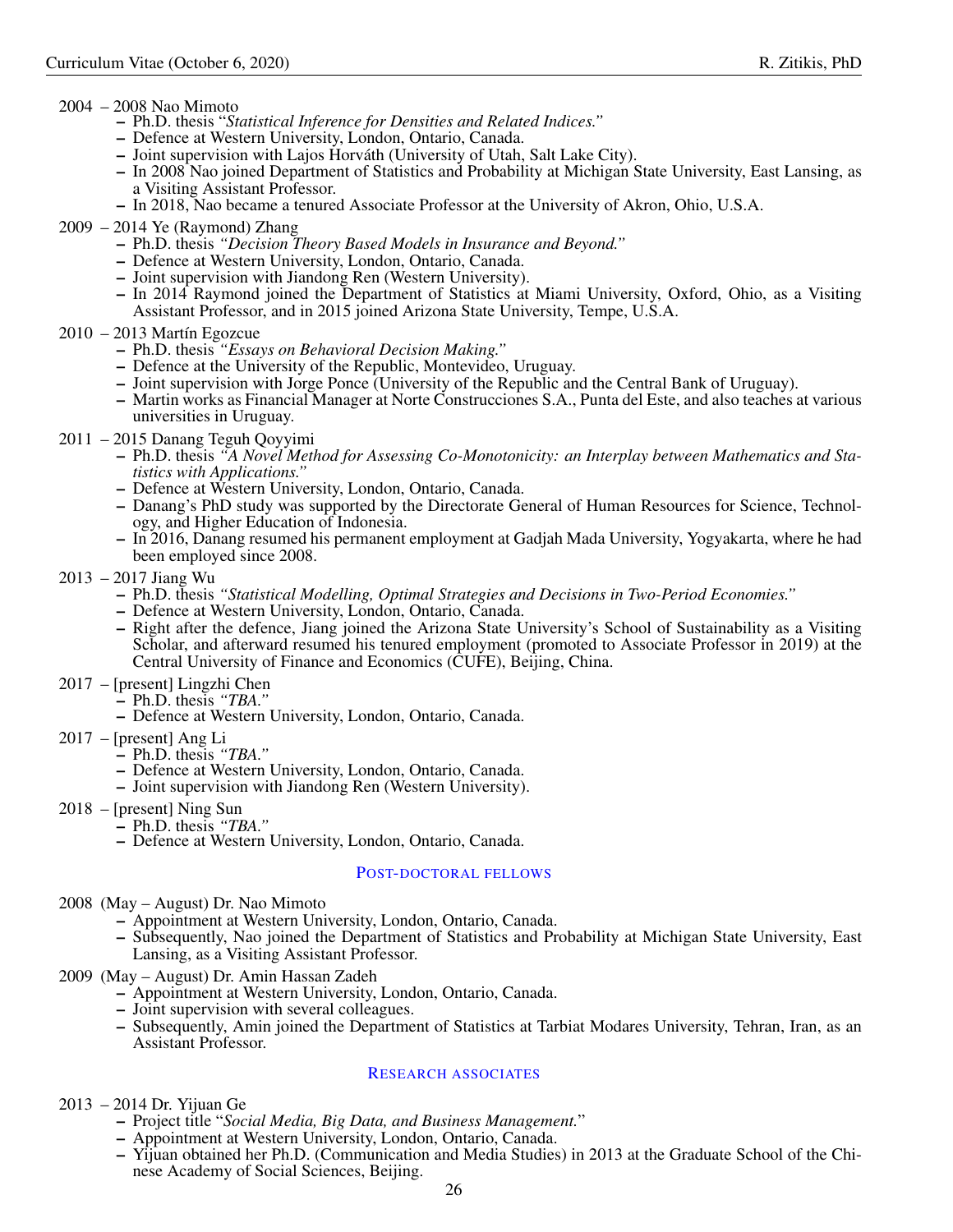- In September 2014, Yijuan started her Ph.D. (Education Studies) at the Faculty of Education, Western University.
- 2018 2019 Dr. Jiang Wu
	- Project title "*Financial Contagion Measures Based on Co-movements.*"
	- Appointment at Western University, London, Ontario, Canada.
	- In 2019, Jiang was promoted to Associate Professor at the Central University of Finance and Economics (CUFE), Beijing, China.
- 2020 2021 Dr. Chen Yang
	- Project title "*Detecting Risks and Assessing the Strength of Their Co-movements.*"
	- Appointment at Western University, London, Ontario, Canada.
	- Chen holds a PhD in Actuarial Science, is an Associate of the Society of Actuaries (ASA), and teaches at the Economics and Management School of Wuhan University, Wuhan, Hubei, China.

# <span id="page-26-0"></span>**INTERNSHIPS**

- 2018 2020 Sun Life Financial, Toronto, Ontario, under the title "Risk Aggregation Beyond the Normal Limits." – Interns
	- ∗ Lingzhi Chen, 2018 (September December)
	- ∗ Zhe Li, 2018 (September December)
	- ∗ Yang Miao, 2019 (January April)
	- ∗ Hoora Taher-Nokande, 2019 (May August)
	- ∗ Shanshan Liu, 2019 (September December)
	- ∗ Bowei Zhang, 2019 (September December)
	- ∗ Yuyang Zhang, 2020 (January April)
	- ∗ Pavle Curcin, 2020 (January April)
	- ∗ Pavle Curcin, 2020 (May August)
	- ∗ Aiko Kulzhabayeva, 2020 (September December)
	- Joint supervision with Edward Furman (York University, Toronto).
	- Supported by a Mitacs Accelerate Award from the Canadian national research organization for Mathematics of Information Technology and Complex Systems (MITACS), in partnership with Sun Life Financial.
- 2019 2020 Unilever Canada, Toronto, Ontario, under the title "Price Elasticities and Promotion Cannibalization Effect on Promotion Activities."
	- Intern
		- ∗ Lingzhi Chen, 2019 (May) 2020 (May)
	- Supported by a Mitacs Accelerate Award from the Canadian national research organization for Mathematics of Information Technology and Complex Systems (MITACS), in partnership with Unilever Canada.
- 2020 Unilever Canada, Toronto, Ontario, under the title "Pricing Model from Econometric Perspective and Visualizing Promotion Cannibalization Effect on Promotion Activities."
	- Intern
		- ∗ Lingzhi Chen, 2020 (June September)
	- Supported by a Mitacs Accelerate Award from the Canadian national research organization for Mathematics of Information Technology and Complex Systems (MITACS), in partnership with Unilever Canada.
- 2020 Unilever Canada, Toronto, Ontario, under the title "Demand Estimation in Consumer-Packaged Goods Market Using BLP Method."
	- Intern
		- ∗ Lingzhi Chen, 2020 (October) 2021 (January)
	- Supported by a joint Mitacs Accelerate Award between the Southern Ontario Smart Computing Innovation Platform (SOSCIP) and the Canadian national research organization for Mathematics of Information Technology and Complex Systems (MITACS), in partnership with Unilever Canada.
- 2020 2021 Royal Bank of Canada (RBC), Toronto, Ontario, under the title "A Reconciliation of the Top-down and Bottom-up Approaches to Risk Capital Allocations."
	- Interns
		- ∗ TBD
		- ∗ TBD
		- ∗ TBD ∗ TBD
		- ∗ TBD
		- ∗ TBD
	- Joint supervision with Ida Ferrara (York University, Toronto) and Edward Furman (York University, Toronto).
	- Supported by a Mitacs Accelerate Award from the Canadian national research organization for Mathematics of Information Technology and Complex Systems (MITACS), in partnership with the Royal Bank of Canada (RBC).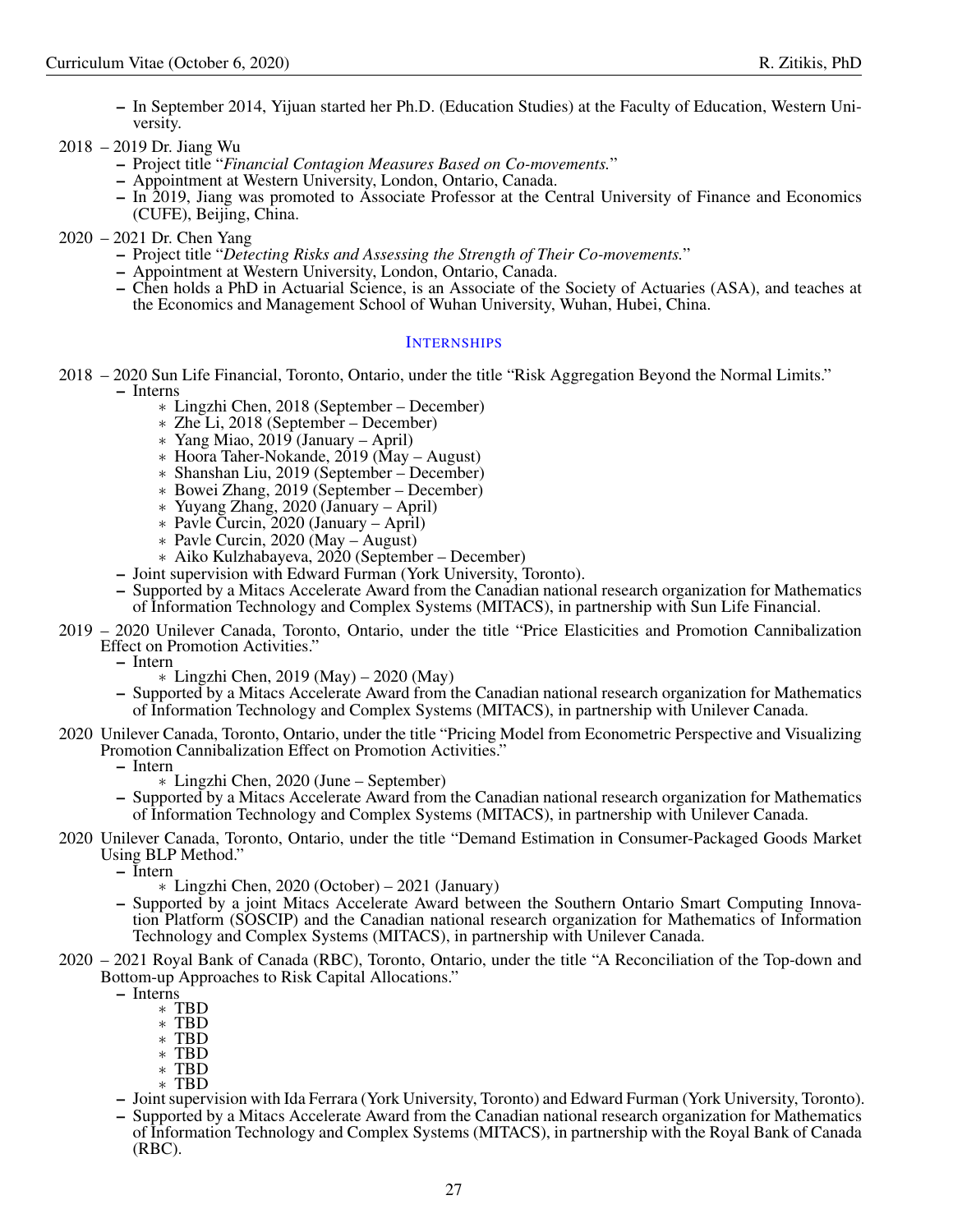# <span id="page-27-0"></span>Teaching: courses

The University Students Council Teaching Honour Roll Award of Excellence for 2014-15, Western University

#### <span id="page-27-1"></span>UNDERGRADUATE COURSES

*Massey University, Palmerston North, New Zealand.*

Principles of Statistics (161.100) July–September, 2004.

*University of Manitoba, Winnipeg, Manitoba, Canada.*

Basic Statistical Analysis I (5.100) 1999–2000 (A-Term) 1999–2000 (B-Term) 2000–2001 (A-Term) Basic Statistical Analysis II (5.200) 2000–2001 (B-Term) Introduction to Statistical Inference (5.414) 1999–2000 (A-Term) 2000–2001 (A-Term)

Mathematical Probability (5.462) 2000–2001 (B-Term)

*Western University, London, Ontario, Canada.*

Applied Probability and Statistics for Engineers (SS.2141) 2015–2016 (A-Term) 2016–2017 (A-Term) Intermediate Probability (SS.3657) 2020–2021 (A-Term) Introduction to Statistics (SS.1024) 2017–2018 (A-Term) 2020–2021 (A-Term) Loss Models II (previously AS.442; currently AS.4824) 2007–2008 (B-Term) 2010–2011 (A-Term) Methods of Statistical Analysis (SS.222) 2001–2002 (A-Term) 2001–2002 (B-Term) 2002–2003 (A-Term) 2002–2003 (B-Term) 2003–2004 (A-Term) 2003–2004 (B-Term) Statistical Methods (SS.137) 2004–2005 (A-Term) 2005–2006 (A-Term) Statistics for Sciences (SS.2122) 2009–2010 (A-Term) 2009–2010 (B-Term) Stochastic Processes (SS.452) 2001–2002 (B-Term) 2002–2003 (B-Term) 2003–2004 (B-Term) 2004–2005 (B-Term) 2005–2006 (B-Term) Time Series (previously SS.361; currently SS.4861) 2004–2005 (A-Term) 2014–2015 (B-Term) 2015–2016 (B-Term) 2016–2017 (B-Term) 2017–2018 (B-Term) 2018–2019 (B-Term) 2019–2020 (B-Term) 2020–2021 (B-Term)

#### <span id="page-27-2"></span>GRADUATE COURSES

*University of Manitoba, Winnipeg, Manitoba, Canada.*

Advanced Theory of Probability (5.706) 2000–2001 (B-Term)

Advanced Statistical Inference (5.708) 1999–2000 (B-Term)

Seminar in Statistics II (5.723) 1999–2000 (B-Term)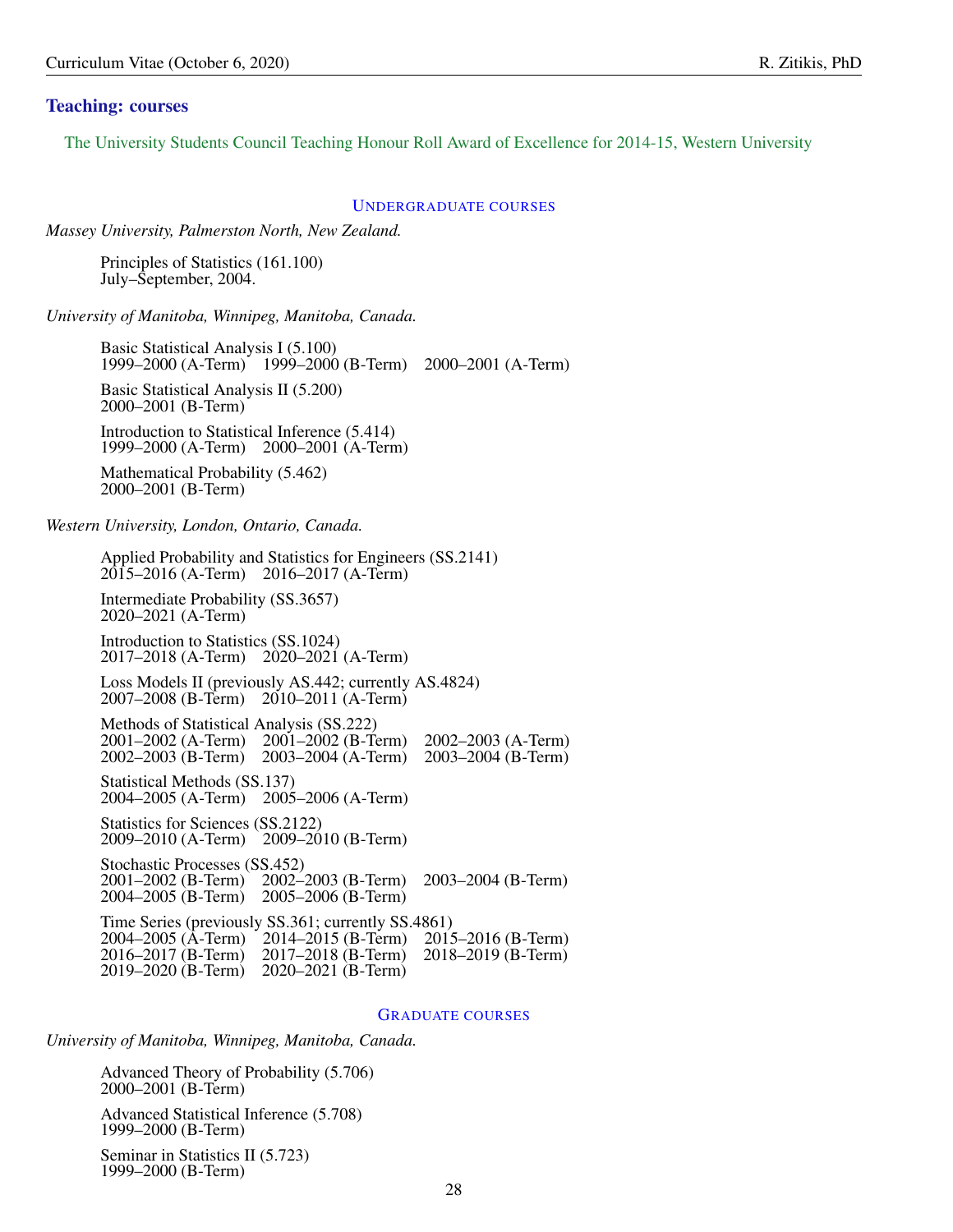*Western University, London, Ontario, Canada.*

Advanced Stochastic Modelling (SS.725) 2001–2002 (B-Term). Asymptotic Methods in Statistical and Actuarial Sciences (previously SS.709; currently SS.9909)<br>2002–2003 (B-Term) 2003–2004 (B-Term) 2004–2005 (B-Term)<br>2005–2006 (B-Term) 2007–2008 (A-Term) 2008–2009 (A-Term) 2002–2003 (B-Term) 2003–2004 (B-Term) 2004–2005 (B-Term) 2005–2006 (B-Term) 2007–2008 (A-Term) 2008–2009 (A-Term) 2010–2011 (B-Term) Decision Making and Object Oriented Programming (AS.9903) 2012–2013 (B-Term) Decision Theory in Insurance and Finance (AS.9956) 2011–2012 (A-Term) 2019–2020 (B-Term) Enterprise Risk Management (AS.9056) 2013–2014 (A-Term) Loss Models I (AS.9424) 2011–2012 (B-Term) Probability and Statistics I (AS.9857) 2010–2011 (A-Term). Risk Measures and Dependence (AS.9912)<br>2008–2009 (A-Term) 2009–2010 (A-Tern 2008–2009 (A-Term) 2009–2010 (A-Term) 2010–2011 (B-Term) 2012–2013 (B-Term)<br>2016–2017 (B-Term) 2014–2015 (A-Term) Probabilistic Machine Learning (SS.9697) 2019–2019 (L-Term) Statistical Methods for Finance and Insurance (FM.9512) 2017–2018 (B-Term) 2018–2019 (A-Term) Stochastic Processes (SS.537)<br>2001–2002 (B-Term) 2002–2003 (B-Term) 2001–2002 (B-Term) 2002–2003 (B-Term) 2003–2004 (B-Term) 2004–2005 (B-Term) 2005–2006 (B-Term) Stochastic Processes with Applications in Finance and Actuarial Science (previously AS.9990; currently FM.9590)<br>2012–2013 (A-Term) 2013–2014 (A-Term) 2014–2015 (A-Term) 2012–2013 (A-Term) 2013–2014 (A-Term) 2014–2015 (A-Term) 2015–2016 (A-Term) 2019–2020 (A-Term) Time Series (SS.9861)<br>2014–2015 (B-Term) 2014–2015 (B-Term) 2015–2016 (B-Term) 2016–2017 (B-Term) 2017–2018 (B-Term) 2018–2019 (B-Term) 2019–2020 (B-Term) 2020–2021 (B-Term) Theory of Statistical Inference (previously SS.530; currently SS.9030) 2005–2006 (A-Term) 2007–2008 (B-Term) 2008–2009 (B-Term) 2011–2012 (B-Term) 2018–2019 (B-Term) 2019–2020 (B-Term) Weather Derivatives: Statistical and Financial Foundations (AS.9958) 2012–2013 (A-Term)

# <span id="page-28-0"></span>Thesis examination committees

### <span id="page-28-1"></span>MASTER'S (SCIENCE, ARTS) THESES

- 2010 Examination Chair. Candidate: Y. Wang. Supervisor: H.S. Sendov. Defence at Western University, London, Ontario, Canada.
- 2014 Examination Chair. Candidate: A. Morin. Supervisor: D. Woolford. Defence at Western University, London, Ontario, Canada.
- 2018 University Examiner. Candidate: M.E. Johnston. Supervisor: Z. Zhang. Defence at Western University, London, Ontario, Canada.
- 2019 Program Examiner. Candidate: J. Qiu. Supervisor: J. Ren. Defence at Western University, London, Ontario, Canada.

Examination Chair. Candidate: Y. Zang. Supervisor: S.B. Provost. Defence at Western University, London, Ontario, Canada.

2020 Program Examiner. Candidate: F. Dikic. Supervisor: S. Li. Defence at Western University, London, Ontario, Canada.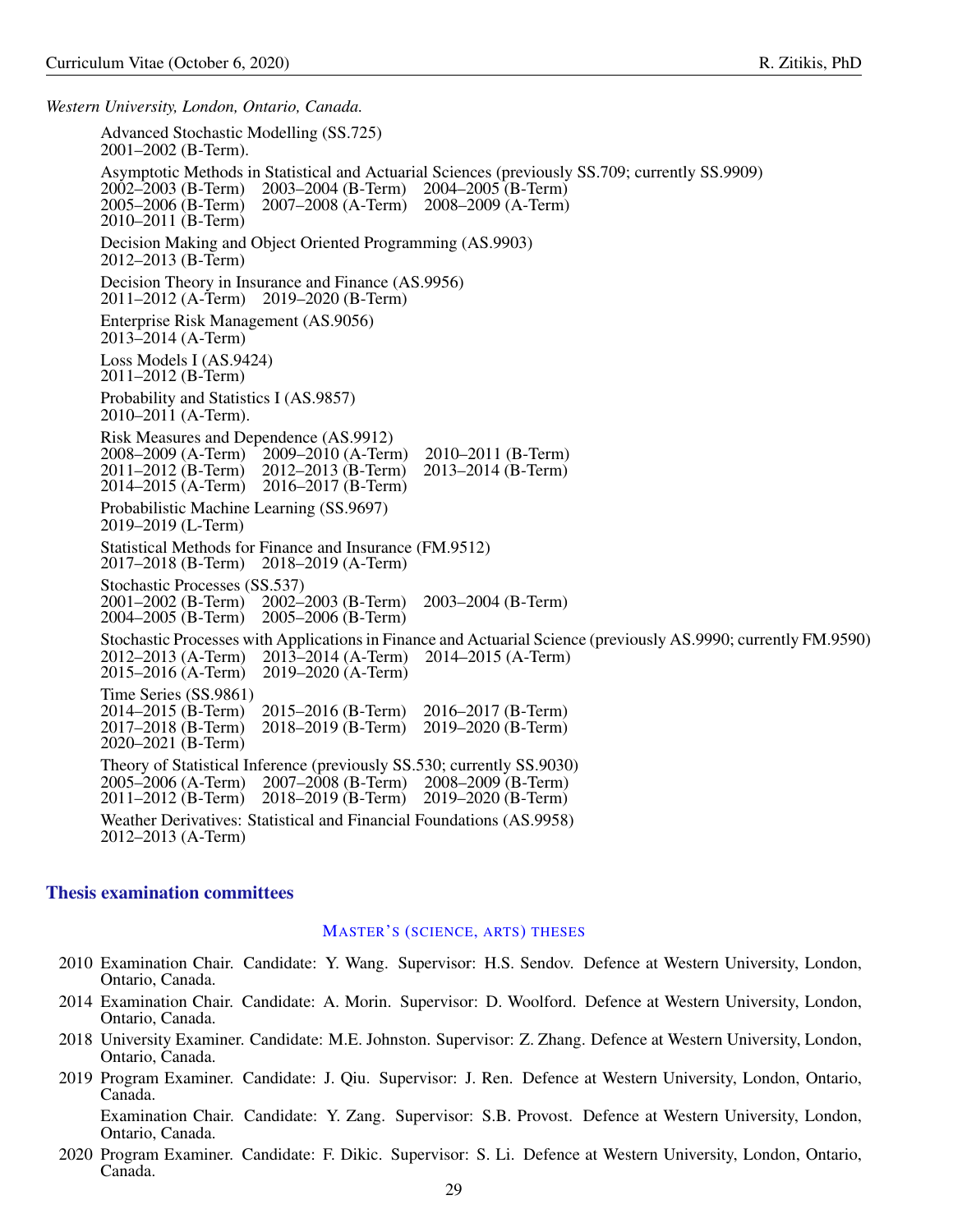#### <span id="page-29-0"></span>PH.D. MID-STUDY PROPOSALS

- 2013 Examination Chair. Candidate: Z. Li. Supervisor: K.P. Sendova. Defence at Western University, London, Ontario, Canada. Program Examiner. Candidate: S. Shan. Supervisor: H.S. Sendov. Defence at Western University, London, Ontario, Canada.
- 2014 Program Examiner. Candidate: Y.N. Zhang. Supervisor: B.L. Jones. Defence at Western University, London, Ontario, Canada.
- 2016 Program Examiner. Candidate: J.S.J. Kang. Supervisors: S.B. Provost and J. Ren. Defence at Western University, London, Ontario, Canada. Program Examiner. Candidate: T. Jiang. Supervisor: H.S. Sendov. Defence at Western University, London, Ontario, Canada.
- 2017 Examination Chair. Candidate: D. Becker. Supervisors: J. Braun, C. Dean, and D. Woolford. Defence at Western University, London, Ontario, Canada.

Examination Chair. Candidate: W. Avusuglo. Supervisors: M. Reesor and A. Metzler. Defence at Western University, London, Ontario, Canada.

Examination Chair. Candidate: S. Soleymani. Supervisor: A.I. McLeod. Defence at Western University, London, Ontario, Canada.

Examination Chair. Candidate: R. Zhang. Supervisor: K.P. Sendova. Defence at Western University, London, Ontario, Canada.

2018 Examination Chair. Candidate: W. Jiang. Supervisors: J. Ren and H.P. Hong. Defence at Western University, London, Ontario, Canada.

University Examiner. Candidate: A. Uvarov. Supervisor: G-Y. Zou. Defence at Western University, London, Ontario, Canada.

2020 Program Examiner. Candidate: J. Chen. Supervisor: M. Davison. Defence at Western University, London, Ontario, Canada.

### <span id="page-29-1"></span>PH.D. THESES

- 1999 Program Examiner. Candidate: M. Orasch. Supervisor: M. Csörgő. Defence at Carleton University, Ottawa, Ontario, Canada.
- 2000 Examination Chair. Candidate: M. Liang. Supervisor: N.S. Mendelsohn. Defence at the University of Manitoba, Winnipeg, Manitoba, Canada.
- 2001 External Examiner. Candidate: W.I. Mangku. Supervisor: R. Helmers. Defence at the University of Amsterdam, The Netherlands.
- 2003 Program Examiner. Candidate: H. Khan. Supervisors: M.S. Haq and S.B. Provost. Defence at Western University, London, Ontario, Canada. University Examiner. Candidate: A. Paun. Supervisor: S. Yu. Defence at Western University, London, Ontario, Canada.
- 2005 Program Examiner. Candidate: D. Sanjel. Supervisors: I.B. MacNeill and S.B. Provost. Defence at Western University, London, Ontario, Canada.

External Examiner. Candidate: Y. Lu. Supervisor: J. Garrido. Defence at Concordia University, Montreal, Quebec, Canada.

University Examiner. Candidate: M. Voia. Supervisor: C. Robinson. Defence at Western University, London, Ontario, Canada.

Examination Chair. Candidate: F. Zhang. Supervisor: R.J. Puddephatt. Defence at Western University, London, Ontario, Canada.

- 2006 Examination Chair. Candidate: L.E. Millon. Supervisors: W. Wan and J. Hutter. Defence at Western University, London, Ontario, Canada.
- 2007 Examination Chair. Candidate: I.S. Young. Supervisor: M.A. Kerr. Defence at Western University, London, Ontario, Canada. External Examiner. Candidate: J. Cho. Supervisor: B. Levit. Defence at Queen's University, Kingston, Ontario, Canada. Examination Chair. Candidate: B. Chen. Supervisor: Y. Huang. Defence at Western University, London, Ontario, Canada.

Examination Chair. Candidate: D. Haile. Supervisor: H. Rasmussen. Defence at Western University, London, Ontario, Canada.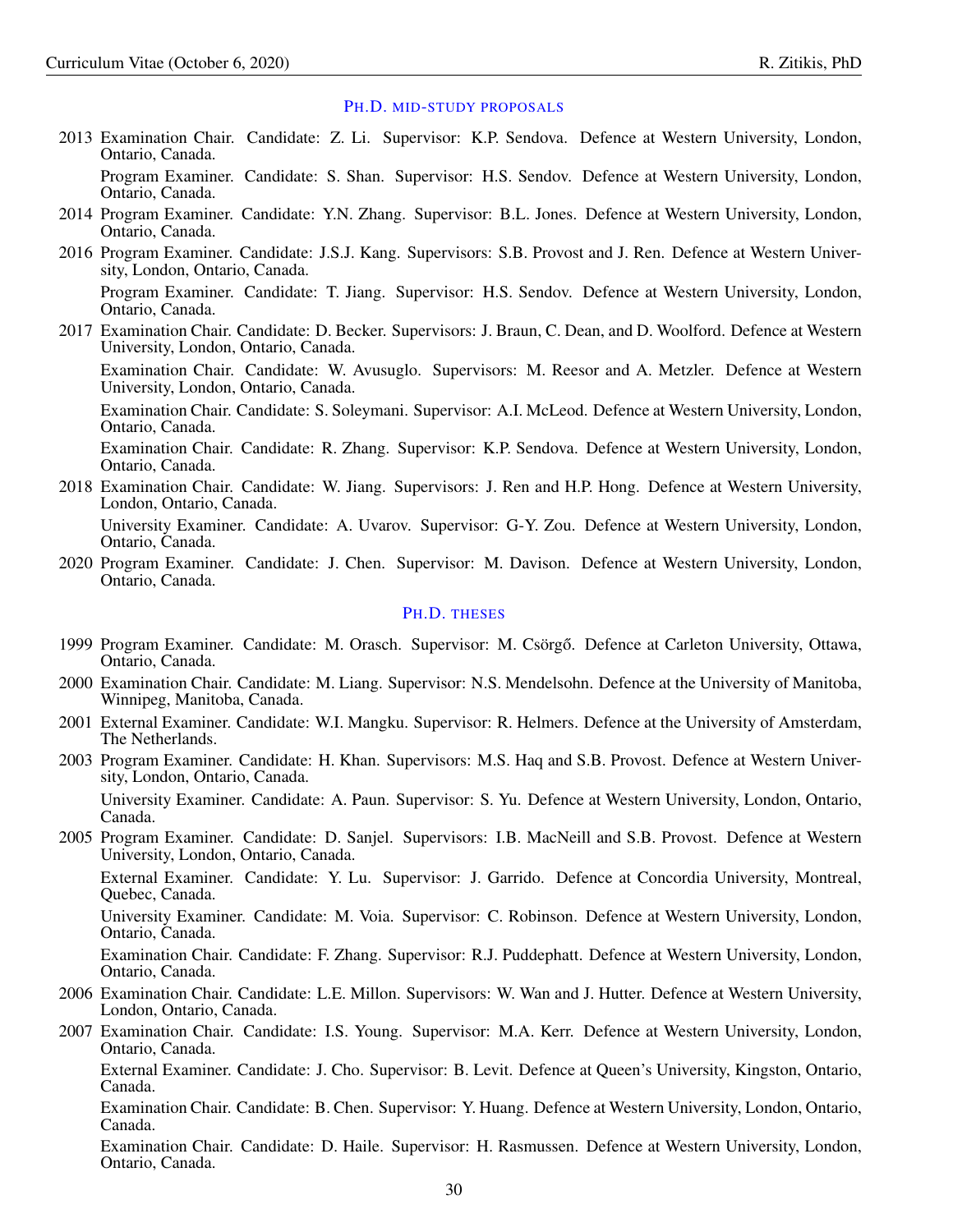Examination Chair. Candidate: J. Jagadeesan. Supervisor: R. Patel. Defence at Western University, London, Ontario, Canada. Examination Chair. Candidate: A. Shakoori. Supervisors: R.M. Corless and D. Aruliah. Defence at Western University, London, Ontario, Canada.

Examination Chair. Candidate: M. Mendelsohn. Supervisors: T.J. Overend and R.J. Petrella. Defence at Western University, London, Ontario, Canada.

- 2008 University Examiner. Candidate: C. Bennett. Supervisor: J. Knight. Defence at Western University, London, Ontario, Canada.
- 2009 Program Examiner. Candidate: M. Jiang. Supervisor: S.B. Provost. Defence at Western University, London, Ontario, Canada.
- 2011 Program Examiner. Candidate: I. Mabrouk. Supervisor: S.B. Provost. Defence at Western University, London, Ontario, Canada.
- 2012 External Examiner/Evaluator. Candidate: S.T. Dara. Supervisor: M. Ahmad. Defence at the National College of Business Administration & Economics, Lahore, Pakistan.
- 2013 Examination Chair. Candidate: Y. Hosein. Supervisor: C.E. Dunning. Defence at Western University, London, Ontario, Canada.

Examination Chair. Candidate: Y. Li. Supervisor: X. Sun. Defence at Western University, London, Ontario, Canada.

Examination Chair. Candidate: A.M.K. Hafiz. Supervisors: R. Tutunea-Fatan and E. Bordatchev. Defence at Western University, London, Ontario, Canada.

Examination Chair. Candidate: N. Ahmad. Supervisor: R. Baddour. Defence at Western University, London, Ontario, Canada.

External Examiner/Evaluator. Candidate: A. Shelef. Supervisors: E. Schechtman and S. Yitzhaki. The Kreitman School of Advanced Graduate Studies, Ben-Gurion University of the Negev, Beer-Sheva, Israel.

Program Examiner. Candidate: S.Z. Sheng. Supervisor: S.B. Provost. Defence at Western University, London, Ontario, Canada.

2014 Program Examiner. Candidate: T. Jin. Supervisor: J. Ren. Defence at Western University, London, Ontario, Canada.

Program Examiner. Candidate: Z. Li. Supervisor: K.P. Sendova. Defence at Western University, London, Ontario, Canada.

2015 Examination Chair. Candidate: M.A. Owrangi. Supervisors: S. Simonovic and R. Lannigan. Defence at Western University, London, Ontario, Canada.

Examination Chair. Candidate: F.C.F. Alsubaei. Supervisor: A. El Damatty. Defence at Western University, London, Ontario, Canada.

Examination Chair. Candidate: S. Li. Supervisor: H. Hong. Defence at Western University, London, Ontario, Canada.

Program Examiner. Candidate: C. Yang. Supervisor: K.P. Sendova. Defence at Western University, London, Ontario, Canada.

Program Examiner. Candidate: S. Shan. Supervisor: H.S. Sendov. Defence at Western University, London, Ontario, Canada.

Examination Chair. Candidate: G.D.G. Langohr. Supervisor: J.A. Johnson. Defence at Western University, London, Ontario, Canada.

Examination Chair. Candidate: M. Kalil. Supervisor: A. Shami. Defence at Western University, London, Ontario, Canada.

- 2016 Examination Chair. Candidate: L. McCorquodale. Supervisor: S. DeLuca. Defence at Western University, London, Ontario, Canada.
- 2017 Examination Chair. Candidate: S.V.M. Mackrell. Supervisor: E. Hayden. Defence at Western University, London, Ontario, Canada.

Examination Chair. Candidate: K. Nicholson. Supervisors: A. Thind and A. Terry. Defence at Western University, London, Ontario, Canada.

Program Examiner. Candidate: T. Jiang. Supervisor: H.S. Sendov. Defence at Western University, London, Ontario, Canada.

Examination Chair. Candidate: D. McKee. Supervisor: R. Heydon. Defence at Western University, London, Ontario, Canada.

Examination Chair. Candidate: J.S. Munizzi. Supervisors: L. Hodgetts and F. Longstaffe. Defence at Western University, London, Ontario, Canada.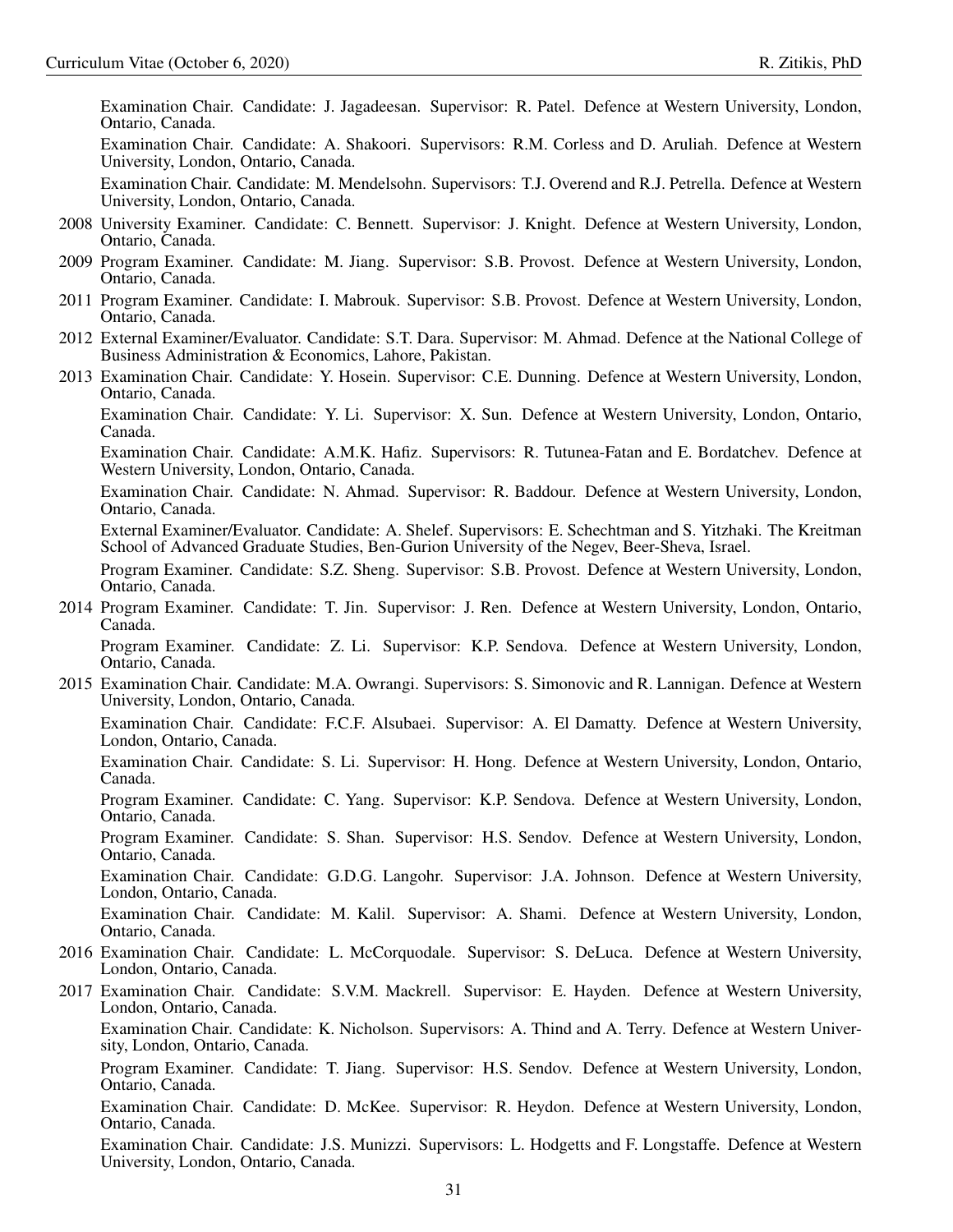2018 Program Examiner. Candidate: H. Zareamoghaddam. Supervisors: S.B. Provost and S.E. Ahmed. Defence at Western University, London, Ontario, Canada. Examination Chair. Candidate: J.R. Stinziano. Supervisor: D. Way. Defence at Western University, London, Ontario, Canada. Examination Chair. Candidate: K.M. Macpherson. Supervisor: W. Roberts. Defence at Western University, London, Ontario, Canada. University Examiner. Candidate: G. Grynkiv. Supervisors: L. Stentoft and T.G. Conley. Defence at Western University, London, Ontario, Canada. 2019 Program Examiner. Candidate: S.J. Kang. Supervisors: S.B. Provost and J. Ren. Defence at Western University, London, Ontario, Canada. Examination Chair. Candidate: N. Samei. Supervisor: R. Solis-Oba. Defence at Western University, London, Ontario, Canada. External Examiner/Evaluator. Candidate: D. Escobar. Supervisor: G. Pflug. Defence at the University of Vienna, Vienna, Austria. External Examiner. Candidate: Y. Kye. Supervisor: E. Furman. Defence at York University, Toronto, Ontario, Canada. University Examiner. Candidate: A. Uvarov. Supervisor: G.Y. Zou. Defence at Western University, London, Ontario, Canada. Examination Chair. Candidate: Y.S. Chan. Supervisor: R.M. Corless. Defence at Western University, London, Ontario, Canada. Program Examiner. Candidate: R. Zhang. Supervisor: K. Sendova. Defence at Western University, London, Ontario, Canada.

# <span id="page-31-0"></span>Administrative duties

#### <span id="page-31-1"></span>DEPARTMENT COMMITTEES

*Department of Economics, Management and Statistics (DEMS), University of Milano-Bicocca, Milan, Italy.*

[PhD in Economics and Statistics \(ECOSTAT\) Program Committee \(executive and decision-making board\)](https://www.dems.unimib.it/en/research/phd-programme) 2017–2018 (Member) 2018–2019 (Member) 2019–2020 (Member) 2020–2021 (Member)

*Department of Statistics, University of Manitoba, Canada.*

Graduate 1999–2000 (Member) Scholarships and Awards 1999–2000 (Member) Course "Basic Statistical Analysis" 1999–2000 (Member) Seminar 1999–2000 (Chair) 2000–2001 (Chair) Research 2000–2001 (Member) Undergraduate 2000–2001 (Member)

*Department of Statistical and Actuarial Sciences, Western University, Canada.*

Actuarial Professional Development 2012–2013 (Member) 2013–2014 (Member) MSc Summer Projects 2013 (Judge) 2020 (Judge) Appointments 2003 (Member) Colloquium 2001–2002 (Chair) 2002–2003 (Member) 2003–2004 (Member) 2017–2018 (Chair) Computing 2011–2012 (Member)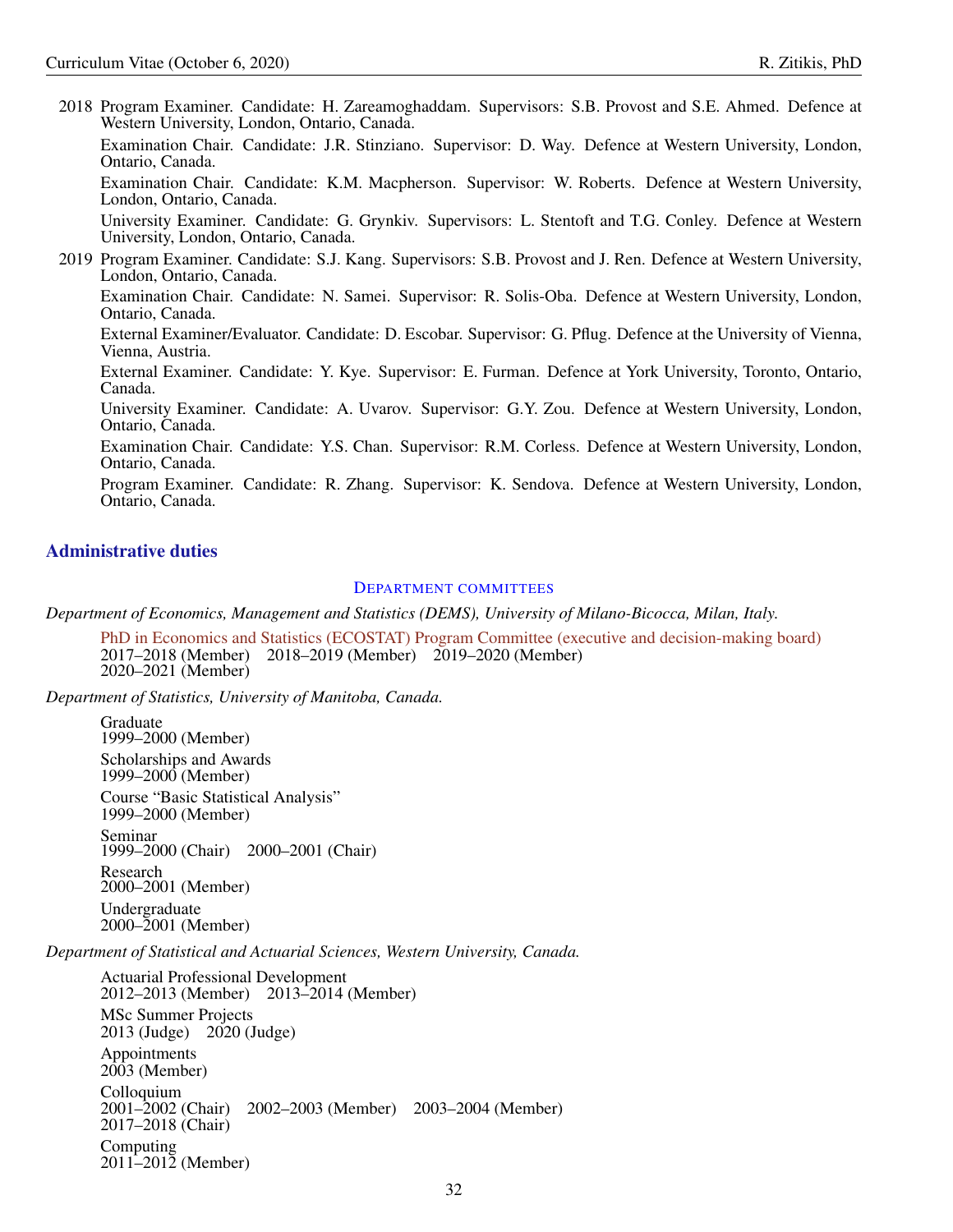Convocation 2016–2017 (Member) 2017–2018 (Chair) 2018–2019 (Chair) 2019–2020 (Chair) 2020–2021 (Chair) Course "Introduction to Statistics" 2020–2021 (Coordinator) Course "Methods of Statistical Analysis" 2002–2003 (Coordinator) 2003–2004 (Coordinator) Graduate<br>2004–2005 (Member) 2004–2005 (Member) 2005–2006 (Member) 2018–2019 (Member) 2020–2021 (Member) Internship Liaison 2019–2020 (Member) 2020–2021 (Member) Library Acquisitions<br>2011–2012 (Member) 2016–2017 (Member) 2017–2018 (Chair) 2019–2020 (Chair) 2020–2021 (Chair) Munich Re Cup 2019–2020 (Coach) 2020–2021 (Coach) Outreach 2019–2020 (Member) 2020–2021 (Member) Research<br>2004–2005 (Member) 2004–2005 (Member) 2005–2006 (Member) 2007–2008 (Member) 2008–2009 (Chair) 2009–2010 (Chair) Social 2020–2021 (Member)

Western Field's Seminar Series 2002–2003 (Member) 2003–2004 (Member)

### <span id="page-32-0"></span>SUB-FACULTY COMMITTEES

*School of Mathematical and Statistical Sciences, Western University, Canada.*

Calculus 1000 Redesign 2017–2018 (Member) 2018–2019 (Member) Colloquium 2017–2018 (Member) 2018–2019 (Member) Fields Institute Liaison<br>2018–2019 (Member) 2018–2019 (Member) 2019–2020 (Member) 2020–2021 (Member) Library 2017–2018 (Member)

### <span id="page-32-1"></span>FACULTY COMMITTEES

*Faculty of Science, Western University, Canada.*

Nominating 2020–2021 (Member) 2021–2022 (Member)

NSERC of Canada Undergraduate Research Awards 2003–2004 (Department Representative).

Ontario Graduate Scholarships in Science and Technology Ranking 2005 (Member).

Western Interdisciplinary Showcase, "Science of Information" theme 2015 (Judge).

*Faculty of Social Science, Western University, Canada.*

Faculty Council 2011–2012 (Faculty of Science Dean's Appointed Representative).